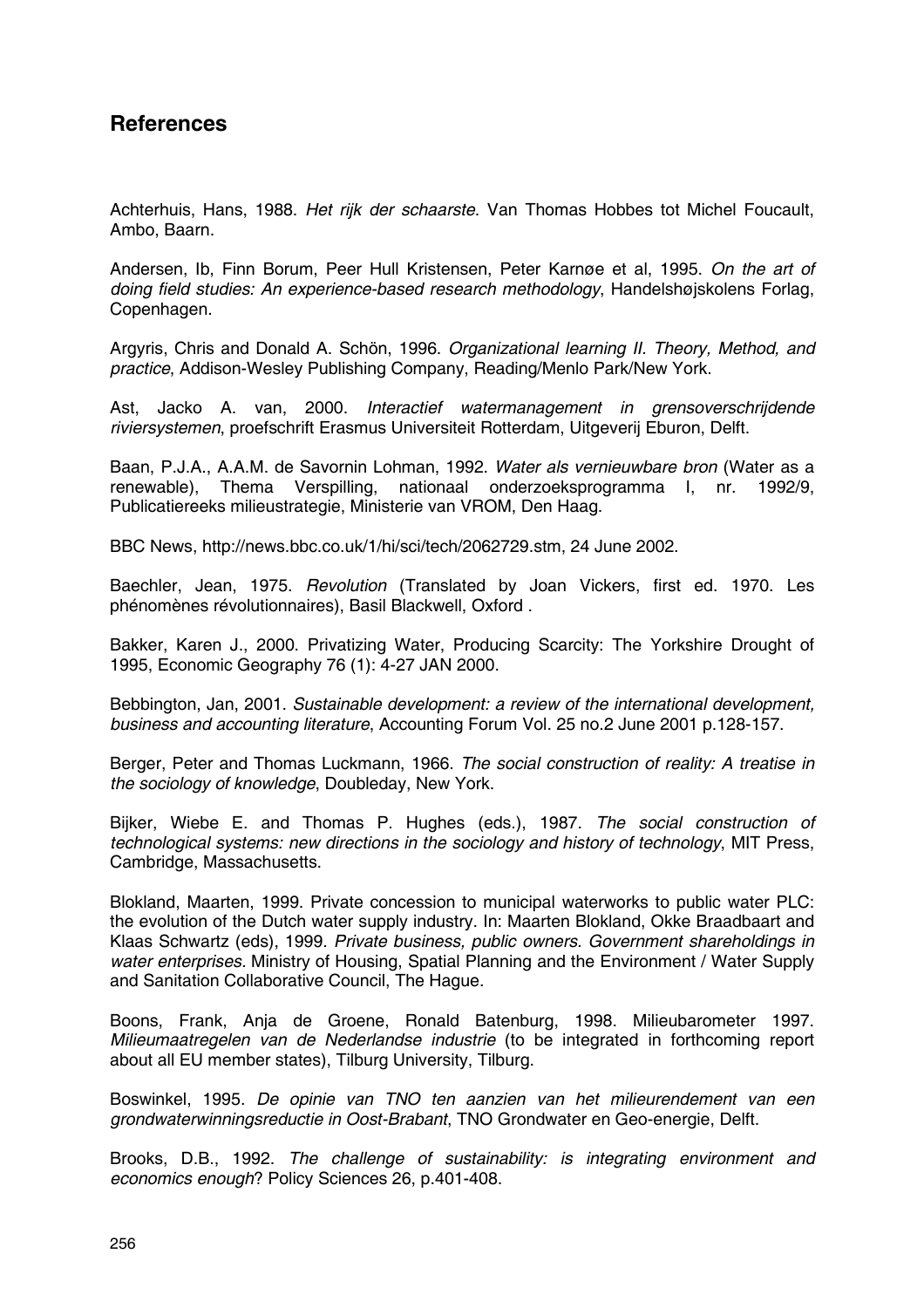Carson, Rachel, 1965. *Silent Spring*, first ed. 1962, Penguin Books/Hamish Hamilton, London.

Childrens Television Workshop, 1993. Maak er wat van! en andere hits uit Sesamstraat, CD, Jim Henson Productions, Wavery Productions BV, Rijswijk.

Cramer, Jacqueline M., 1989. *De groene golf. Geschiedenis en toekomst van de Nederlandse milieubeweging*, Uitgeverij Jan van Arkel, Utrecht.

Czarniawska, Barbara, 1997. *Narrating the organization. Dramas of institutional identity*, University of Chicago Press, Chicago and London.

Czarniawska, Barbara, 2000. *A city reframed. Managing Warsaw in the 1990s*, Harwood Academic Publishers, Singapore.

Daele, Wolfgang van den, 1999. *Sociological observation and ecological crisis*. Unpublished paper, Humboldt University, Berlin.

Das Gupta, A and Puspa R. Onta, 1998. *Sustainable groundwater resources development*, In: Hydrological Sciences Journal - Journal des Sciences Hydrologiques, Vol 42 (4) august 1997, p.565-582.

Dijkgraaf, E., R. de Jong, E.G. van de Mortel, A. Nentjes, M. Varkevisser, D. Wiersma, 1997. *Mogelijkheden tot marktwerking in de Nederlandse watersector*, Ministerie van Economische Zaken / Ocfeb, Rotterdam.

Donkers, Henk, 2000. *Een dreigende wereldwatercrisis*? In: Geografie, april 2000, p.5-9.

Douglas, Mary and Aaron B. Wildawsky, 1982. Risk and Culture: An Essay on the Selection of Technical and Environmental Dangers, University of California Press, Berkeley etc.

Douma, Sytse, 1998. *Ondernemingsstrategie*, Kluwer Bedrijfsinformatie (2e druk, 1e druk: 1993), z.p..

DTO, 1997. DTO Sleutel Water; *Modellen van een duurzame waterketen. Interdepartementaal onderzoekprogramma Duurzame Technologische Ontwikkeling (DTO)*, Uitgeverij Ten Hagen & Stam BV, Den Haag.

Dryzek, John S., 1997. *The politics of the earth. Environmental discourse*, Oxford University Press, Oxford.

Dufour, F.C., 1998. *Grondwater in Nederland*, TNO-NITG, Delft.

Eder, Klaus, 1996. *The social construction of nature*. Sage Publications, London/Thousand Oaks/New Delhi.

Ee, G. van, U. Pakes, 1994. *Reductie van grondwateronttrekking Oost-Brabant: een nadere kwantificering van de winst aan natuurwaarde en de bijbehorende maatschappelijke kosten*. TNO-SCMO, Delft.

Elkington, John, 1997. *Cannibals with forks. The triple bottom line of 21st century business*, Capstone Publishing Limited, Oxford.

European Communities, 1997. *Towards sustainability*. The European Commission's progress report and action plan on the fifth programme of policy and action in relation to the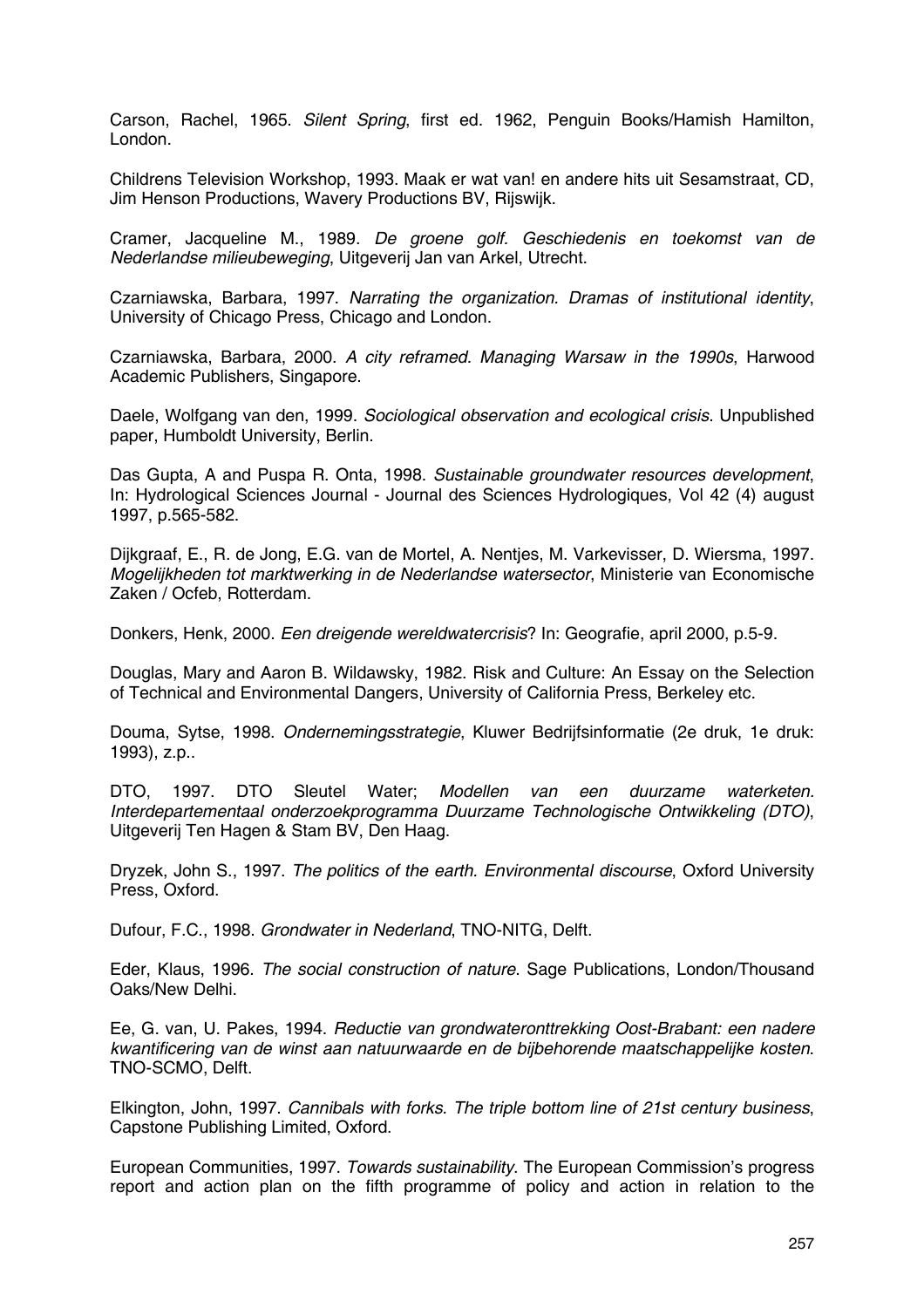environment and sustainable development. Directorate-General XI Environment, Nuclear Safety and Civil Protection, Office for Official Publications of the European Communities, Luxembourg.

European Communities, 2000. *Directive 2000/60/EC of the European Parliament and of the Council of 23 October 2000, establishing a framework for Community action in the field of water policy*, Official Journal of the European Communities, L 327, p.1-72, 22-12-2000.

European Communities, 2001. *A sustainable Europe for a better world: A European Union Strategy for Sustainable Development*. Commission's proposal to the Gothenburg European Council, COM (2001)264 final, 15-5-2001, Brussels.

Feenstra, 1998. *Herziening van de Drinkwaterwet, motie van het lid Feenstra c.s. van 16 April 1998*, Tweede Kamer, vergaderjaar 1997-1998, 25 869 nr. 2.

Geertz, C., 1973. *The interpretation of cultures: selected essays*, Basic Books, New York.

Gehrels, Hans, 1999. *Groundwater level fluctuations. Separation of natural from anthropogenic influences and determination of groundwater recharge in the Veluwe area, the Netherlands.* Dissertation, Free University of Amsterdam, Amsterdam.

Geleuken, Bart P., 1998. Gebiedsgericht Grondwaterbeschermingsbeleid. De betekenis van congruentie, dissertation, Katholieke Universiteit Nijmegen, Nijmegen.

Gergen, Kenneth J., 1994. *Realities and relationships: Soundings in social construction*. Harvard University Press, Cambridge, Massachusetts.

Gladwin, Thomas N., James J. Kennelly and T.S. Krause, 1995. *Shifting paradigms for sustainable development: implications for management theory and research*, Academy of Management Review 20 (4), October 1995, p.874-907.

Glaser, Barney G. and Anselm L. Strauss, 1967. *The discovery of grounded theory. Strategies for qualitative research*, Aldine Publishing Company, Chicago.

Global Reporting Initiative (GRI), 1999. *Sustainability reporting guidelines. Exposure draft for public comment and pilot-testing*, In: Martin Bennett, Peter James, and Leon Klinkers, 1999. *Sustainability measures. Evaluation and reporting of environmental and social performance*, Greenleaf Publishing, Sheffield, UK, p.440-474.

Gusfield, Joseph R, 1981. *The culture of public problems. Drinking-driving and the symbolic order.* The University of Chicago Press, Chicago / London.

Hajer, Maarten A., 1995. *The politics of environmental discourse. Ecological modernization and the policy process*, Oxford University Press, Oxford.

Hannigan, John A., 1995. *Environmental Sociology, a Social Constructionist Perspective,* Routledge, London/New York.

Hart, P.D. 't, 1990. *Utrecht en de cholera 1832-1910*, Stichtse Historische Reeks, de Walburg Pers, Zutphen.

Hildyard, N., 1995. *Foxes in charge of the chickens*. In: Sachs, 1995. Global Ecology: A new arena of political conflict, p.22-35.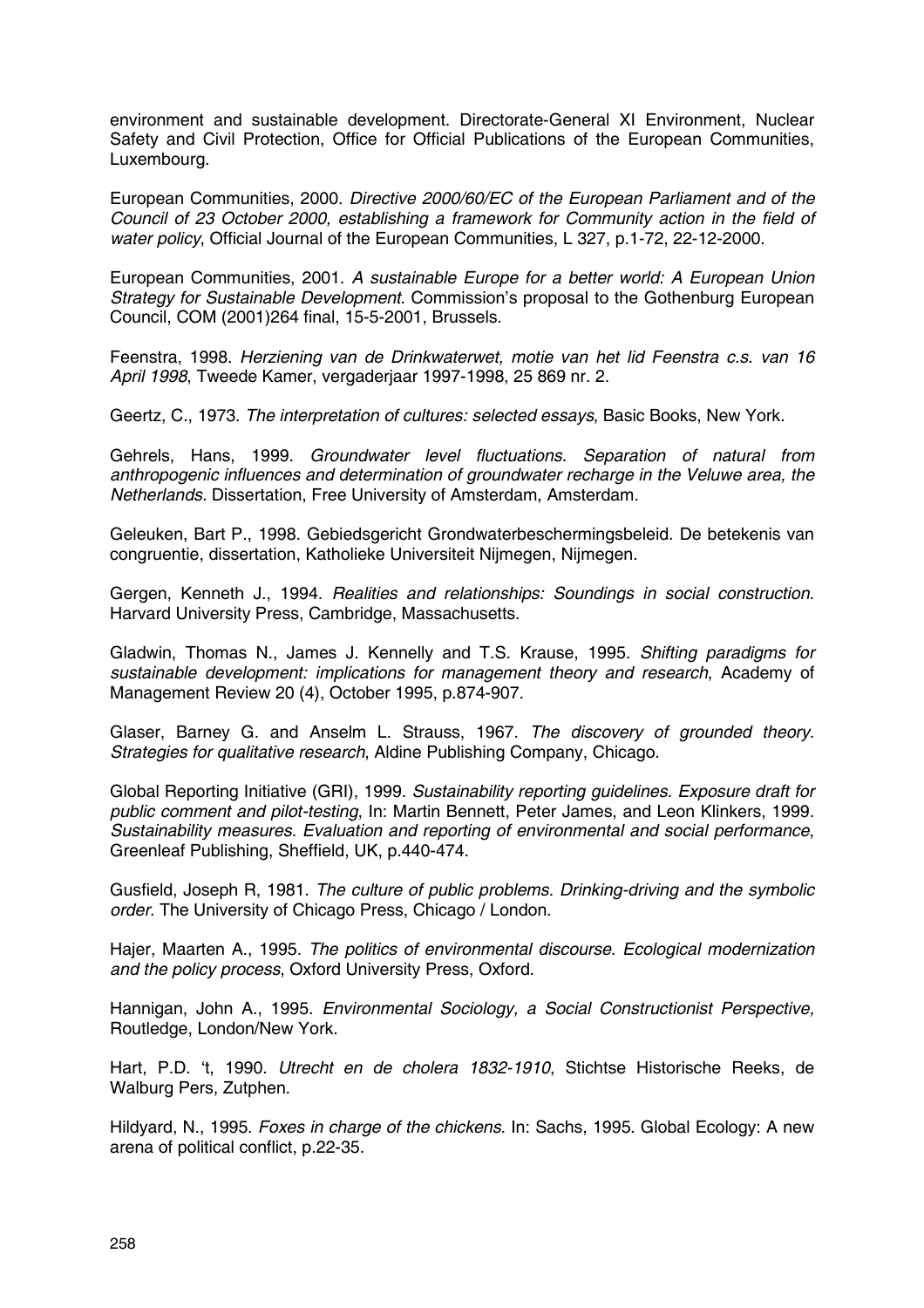Holstein & Gubrium, 1994. *Constructing family: descriptive practice and domestic order*. In: Sarbin, Theodore R. and John I. Kitsuse (eds.), 1994. Constructing the social, Sage Publications, London/Thousand Oaks/New Delhi, p.232-250.

IUCN (International Union for the Conservation of Nature and Natural Resources), 1980. *World Conservation Strategy: Living Resource Conservation for Sustainable Development*, IUCN-UNEP-WWF, Gland, Switzerland.

Jonker, dr. J. en drs B.J.W. Pennink, 2000. *De kern van methodologie*, Van Gorcum, Assen.

King, Gary, Robert Keohane, and Sidney Verba, 1994. *Designing social inquiry. Scientific Inference in Qualitative Research*, Princeton University Press, Princeton, New Jersey.

Kiwa, 1998. *Optimalisatie van de waterketen. Winst door samenwerking*, rapportnr KOA 98.067, Kiwa/Rioned, Nieuwegein.

Krut, Riva and Ken Munis, 1999. *Sustainable industrial development. Benchmarking environmental policies and report,* In: Martin Bennett, Peter James, Leon Klinkers, 1999. *Sustainability measures. Evaluation and reporting of environmental and social performance*, Greenleaf Publishing, Sheffield, UK, p.426-437.

Kuhn, Thomas S., 1962. *The structure of scientific revolutions*. University of Chicago Press, Chicago.

Latour, Bruno, and Steve Woolgar, 1979. *Laboratory life. The social construction of Scientific Facts*, Sage Library of Social Research volume 80, Sage Publications, Beverly Hills/London.

Latour, Bruno, 1994. *Wij zijn nooit modern geweest. Pleidooi voor een symmetrische antropologie*, (Vertaling van: Nous n'avons jamais été modernes, Editions La Decouverte, Paris, 1991) Van Gennep, Amsterdam.

Leeflang, Ir. K.W.H., 1974. *Ons drinkwater in de stroom van de tijd*, Vewin, Rijswijk.

Lovins, Amoty B., L. Hunter Lovins, Paul Hawken: *A road map for natural capitalism*, In: Harvard Business Review May/June 1999, p.45-158.

Macnaghten, Phil, and John Urry, 1998. Contested natures, Sage Publications, London, Thousand Oaks, New Delhi.

Maso, Ilja, 1989. *Kwalitatief onderzoek*, Boom Meppel, Amsterdam (tweede druk, eerste druk 1987).

McDonough, William and Michael Braungart, 2000. The Hannover Principles: design for Sustainability, Prepared for The World's Fair EXPO 2000, The City of Hannover, Germany.

Meadows, Dennis H., Donella L. Meadows, Joergen Randers, W.W. Behrens, 1972. *The Limits to Growth: A report for The Club of Rome's project on the Predicament of Mankind*. Universe Books, New York.

Miles, Matthew B., and A. Michael Huberman, 1994. *Qualitative data analysis. An expanded sourcebook*, Sec. ed. (first ed.: 1984), Sage Publications, Thousand Oaks/London/New Delhi.

Ministerie van VROM, 1990. *Naar een glasheldere toekomst* (To a crystal clear future), Den Haag.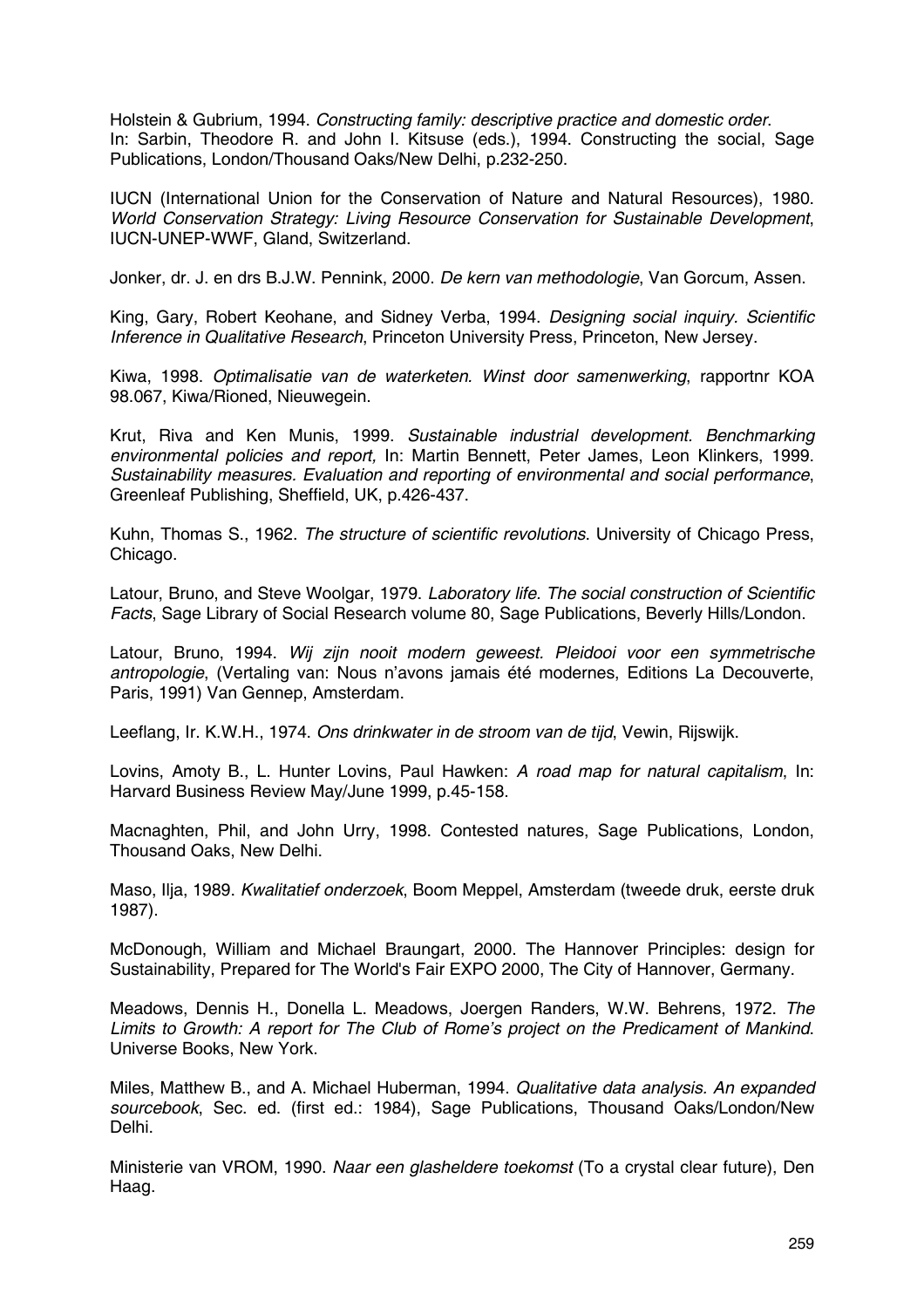Ministerie van VROM, 1996. *Policy Plan Drinking and Industry Water Supply* (Beleidsplan Drink- en Industriewatervoorziening. Deel 4: Planologische Kernbeslissing), Den Haag.

Ministerie van Vrom, 1998. *Nationaal Milieubeleids Plan 3* (National Environmental Policy Plan 3), Den Haag.

Ministerie van Verkeer en Waterstaat, 1998. *Vierde Nota Waterhuishouding*. Regeringsbeslissing (Fourth Whitepaper on Water Management, government decision), Den Haag.

Mintzberg, Henry, 1989. *Mintzberg on management : inside our strange world of organizations*, The Free Press, New York; Collier Macmillan, London.

Morgan, Gareth, 1997. *Images of Organization*, Second edition, first edition: 1996, Sage Publications, Thousand Oaks/London/New Delhi.

Nattrass, Brian F., 2000. *The natural step for business: Integrating sustainable development into business practice*, paper on http://www.naturalstep.org/, School of Transformative Learning, California Institute of Integral Studies, San Francisco.

NHV, 1998. *Water in the Netherlands*, NHV (Netherlands Hydrological Society), Delft.

NIPO, 1999. *Nederlanders gaan zuiniger met water om. Rapport huishoudelijk waterverbruik*, NIPO, Amsterdam / Vewin, Rijswijk.

Noorderhaven, Niels G., 1995. *Strategic decision making*. Addison-Wesley Publishing Company, Wokingham, England/Reading, Massachusetts/Menlo Park, California.

Oomkes, Frank R., 1986. *Communicatieleer*, Boom Meppel, Amsterdam.

Pezzey, John, 1992. *Sustainable Development Concepts. An Economic Analysis*, World Bank Environment Paper nr.2, Washington DC.

Porter, Michael, 1980. *Competitive strategy*, The Free Press, New York; Collier Macmillan, London.

Prahalad, C.K., Stuart L. Hart, 1999. *Strategies for the bottom of the pyramid: creating sustainable development, working paper*, University of Michigan Business School, Ann Arbor, http://www.wri.org/meb/wrisummit/pdfs/hartarticle.pdf.

Pröpper, I.M.A.M., 1993. *Inleiding in de organisatietheorie*, VUGA Uitgeverij B.V., Den Haag.

Province of Noord-Holland, 1998. *Stilstaan bij stromen. Waterhuishoudingsplan provincie Noord-Holland*, 1998-2002. Beleidsnota, Haarlem.

Province of Overijssel, 2000. *Waterhuishoudingsplan Overijssel 2000+. Plannen voor ruimte, water en milieu*, Zwolle.

Province of Zeeland, 2001. *Samen slim met water. Waterhuishoudingsplan 2001-2006*. Ontwerp, Middelburg.

Powell, Walter W., Paul DiMaggio, 1991. The iron cage revisited: Institutional isomorphism and collective rationality in organizational fields. In: *The new institutionalism in organizational analysis*, The University of Chicago Press, Chicago and London, p63-82.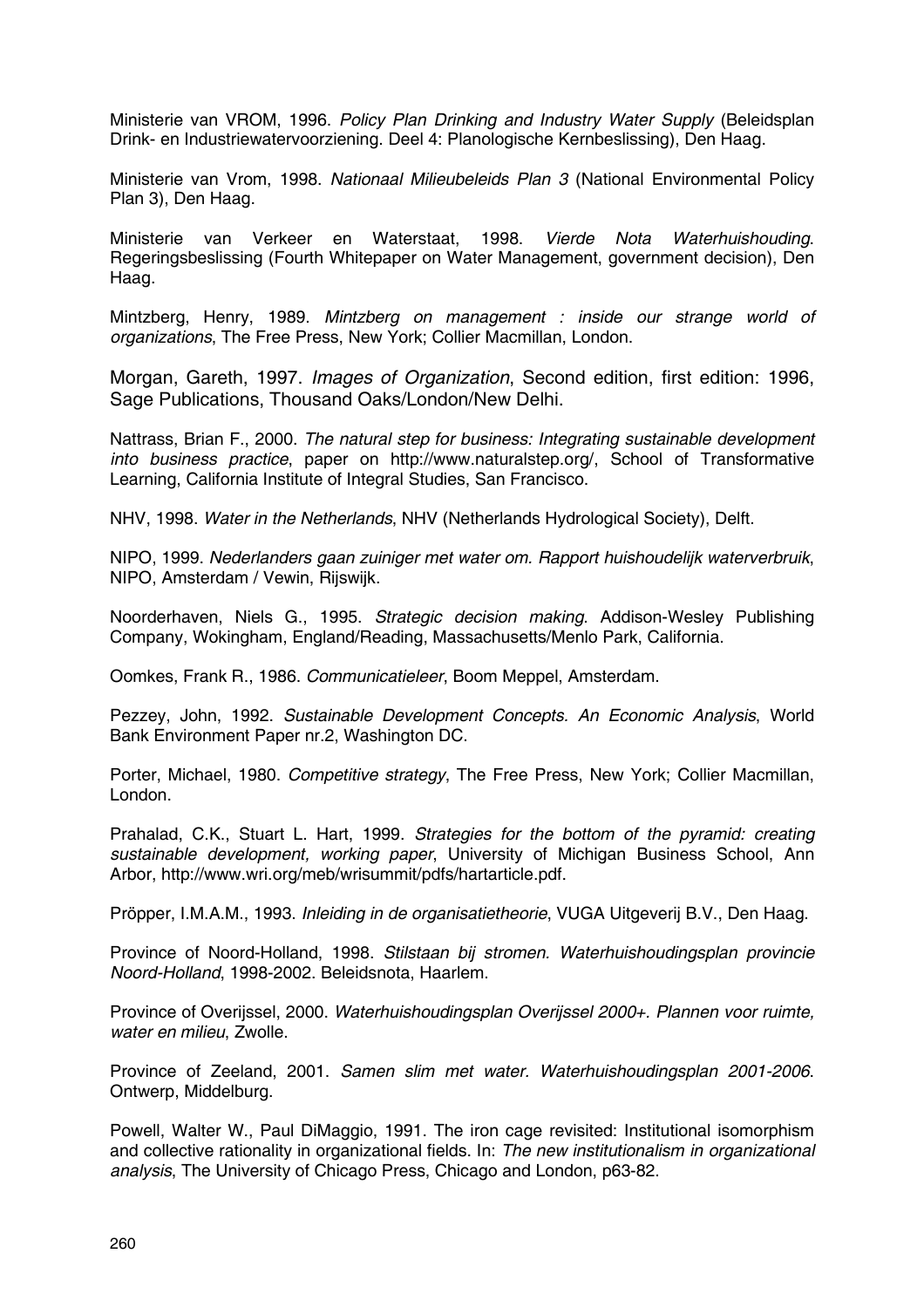Ranganathan, Janet, 1999. *Signs of sustainability. Measuring corporate environmental and social performance*, In: Martin Bennett, Peter James, Leon Klinkers, 1999. *Sustainability measures. Evaluation and reporting of environmental and social performance,* Greenleaf Publishing, Sheffield, UK, p.475-495.

Redefining Progress website, 2003. http://www.redefiningprogress.org/programs/sustainability/index.html.

RIVM (Rijksinstituut voor Volksgezondheid en Milieuhygiëne), 1995. *Achtergronden bij de Milieubalans 95*. Samson Tjeenk Willink BV, Alphen aan de Rijn.

RIVM, 1999. *Milieubalans*, Samson Tjeenk Willink B.V., Alpen aan de Rijn.

RIVM (Rijksinstituut voor Volksgezondheid en Milieuhygiëne), 2002. *Milieucompendium*, http://www.rivm.nl/milieucompendium/E\_Beleidsprestaties/E2\_Maatregelen/E2\_6\_Natuur\_en verdroging/indicator/E2\_6\_4.htm.

Ron, Ad de, Keijzers, Gerard, Frank J. Boons, Rob van Daal, 2002. *Duurzaam ondernemen. Strategie van bedrijven*, Kluwer, Alphen aan de Rijn.

Roome, Nigel J. (ed), 1998. *Sustainability Strategies for Industry: The Future of Corporate Practice* (Greening of Industry Network Series), Island Press, Washington DC.

Runhaar, J., M.A. Graafland, G.P. Beugelink, 1997. *Evaluatie van het landelijk verdrogingsbeleid*. In: *Milieu* 12 nr 3, p.115-125.

Sarbin, Theodore R. and John I. Kitsuse (eds.), 1994. *Constructing the social*, Sage Publications, London/Thousand Oaks/New Delhi.

Schatzman, Leonard, and Anselm Strauss, 1973. *Field research: strategies for a natural sociology*. Prentice-Hall methods of social sciences series, Englewood Cliffs, New York: Prentice-Hall.

Schein, Edgar H., 1999. *The corporate culture survival guide*, Jossey-Bass Inc., Publishers, San Francisco.

Serageldin, Ismail, 1996. *Surviving scarcity. Sustainable management of water resources*, In *Harvard International Review*, Vol. 18, summer 1996, p.50-53.

Shotter, John, 1993. *Conversational realities. Constructing life through language,* Sage Publications, London/Thousand Oaks/New Delhi.

Sismondo, Sergio, 1993. Some social constructions, in: *Social Studies of Science* Vol.23 (Sage, London, Newbury Park and New Delhi) p515-553.

Spradley, James P., 1979. *The ethnographic interview*. ISBN: 0-03-044496-9, Holt, Rinehart and Winston, New York/Chicago/ San Francisco/Dallas, United States of America.

Springett, Delyse, 2003. *Business conceptions of sustainable development: a perspective from critical theory*, Business Strategy and the Environment 12 (2003), p.71-86.

Stewart, Alex, 1998. *The Ethnographer's Method. Qualitative Research Methods* Vol. 46, Sage Publications, Thousand Oaks/London/New Delhi.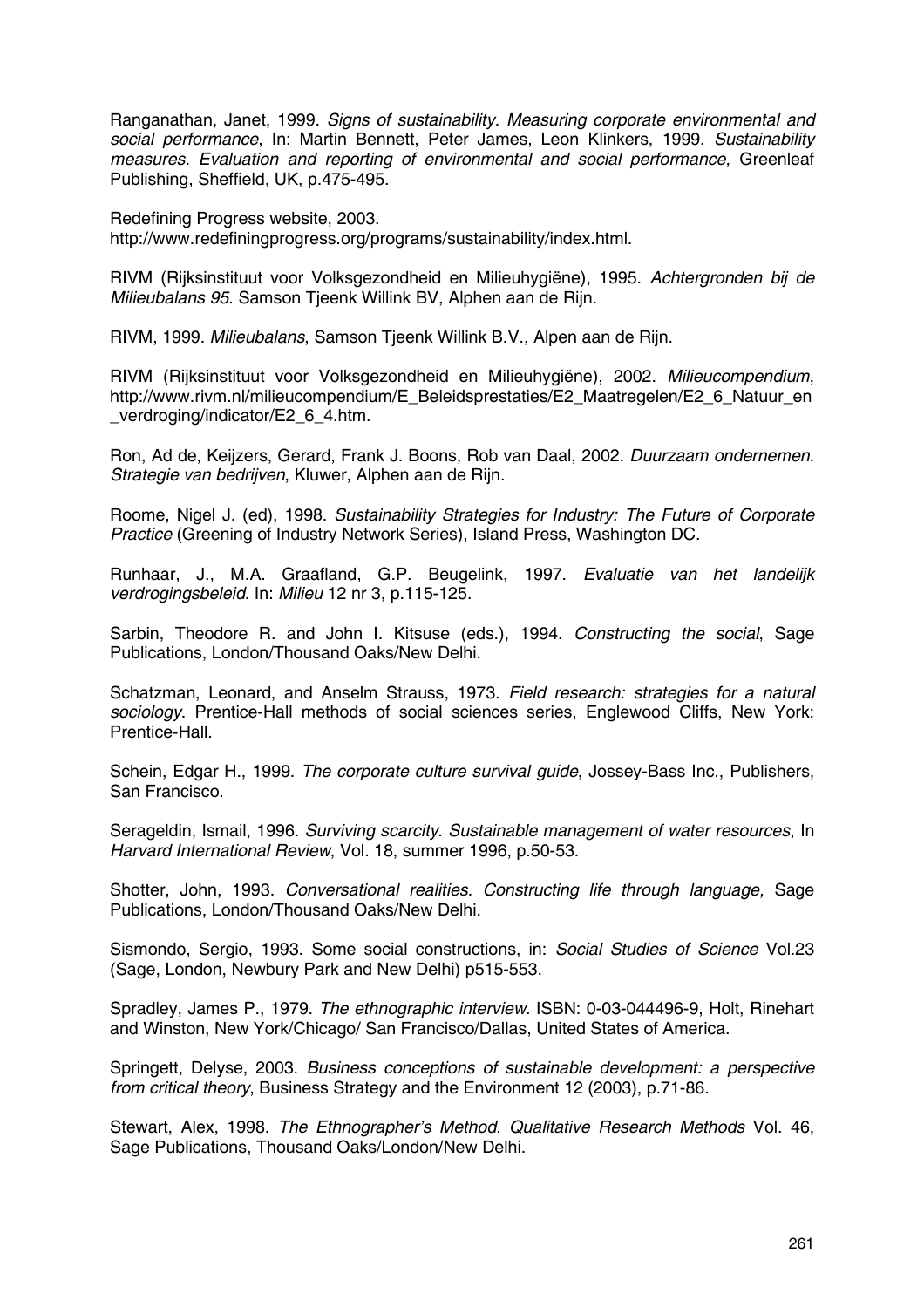Strauss, Anselm, Juliet Corbin, 1990. *Basics of Qualitative Research. Grounded theory procedures and techniques*, Newbury Park, California: Sage Publications.

Studiecommissie "Water op Maat", 1997. *Water op Maat. Beschouwingen en mogelijke oplossingen ten behoeve van "een duurzame drink- en industriewatervoorziening in de provincie Noord-Brabant*", 's-Hertogenbosch.

Terpstra, Gelske, 1998. *Unpublished chapter on meanings of sustainability, dissertation on legal protection of groundwater resources*, Tilburg University, Tilburg.

Torgerson, Douglas, 1994. *Strategy and ideology in environmentalism: a decentred approach to sustainability*. Industrial and Environmental Crisis Quarterly 8, p.295-321.

Tukker, Arnold, 1999. *Frames in the toxicity controversy. Risk assessment and policy analysis related to the Dutch chlorine debate and the Swedish PVC debate*, Kluwer Academic Publishers, Dordrecht / Boston/ London.

Tweede Kamer, 1998. *Revision Drinking Water Law, Letter of the Minister and Outline for a new Drinking Water Law* (Brief van de Minister van 2 februari 1998 en Hoofdlijnennotitie "Hoofdlijnen voor een nieuwe Waterleidingwet"), Tweede Kamer, vergaderjaar 1997-1998, 25 869, nr.1.

Tweede Kamer 1999-2000. Aanhangsel van de Handelingen nr 1523: Vragen van de leden Van der Steenhoven en M. B. Vos (beiden GroenLinks) aan de ministers van Volkshuisvesting, Ruimtelijke Ordening en Milieubeheer en van Verkeer en Waterstaat over de NV Bronwaterleiding Doorn. (Ingezonden 14 juni 2000); Antwoord (TK d.d. 10-7-2000).

Veenhoven, Ruut, 2002: Het grootste geluk voor het grootste aantal. Geluk als richtsnoer voor beleid. Inaugurele rede Erasmus Universiteit Rotterdam, 31 mei 2002

Verhoef, Jan, 2002. Christian Eijman: Early Nobel Winner for Beriberi Research, website of the American Society for Microbiology, 28 november 2002, http://www.asmusa.org/memonly/asmnews/dec98/feature2.html.

Vewin, 1991. *VEWIN Milieuplan*, Vewin, Rijswijk.

Vewin, 1999. *Water in zicht. Benchmarking in de drinkwatersector*, Vewin / Andersen Consulting, Rijswijk.

Vewin, 2001. *Water in zicht 2000. Bedrijfsvergelijking in de drinkwatersector*, Vewin / Accenture, Rijswijk.

Villarroya, F. and C.R. Aldwell, 1998. *Sustainable development and groundwater resources exploitation*, In: Environmental Geology Vol. 34 (2/3), May 1998, p.11-115.

Wackernagel, Mathis, Niels B. Schulz, Diana Deumling, Alejandro Callejas Linares, Martin Jenkins, Valerie Kapos, Chad Monfreda, Jonathan Loh, Norman Myers, Richard Norgaard, and Jørgen Randers, 2002. *Tracking the ecological overshoot of the human economy*, In: Proceedings of the National Academy of Sciences of the United States of America (PNAS) Vol. 99, Issue 14, July 9, 2002, p.9266-9271.

Waterstatistiek, 1998, Vewin.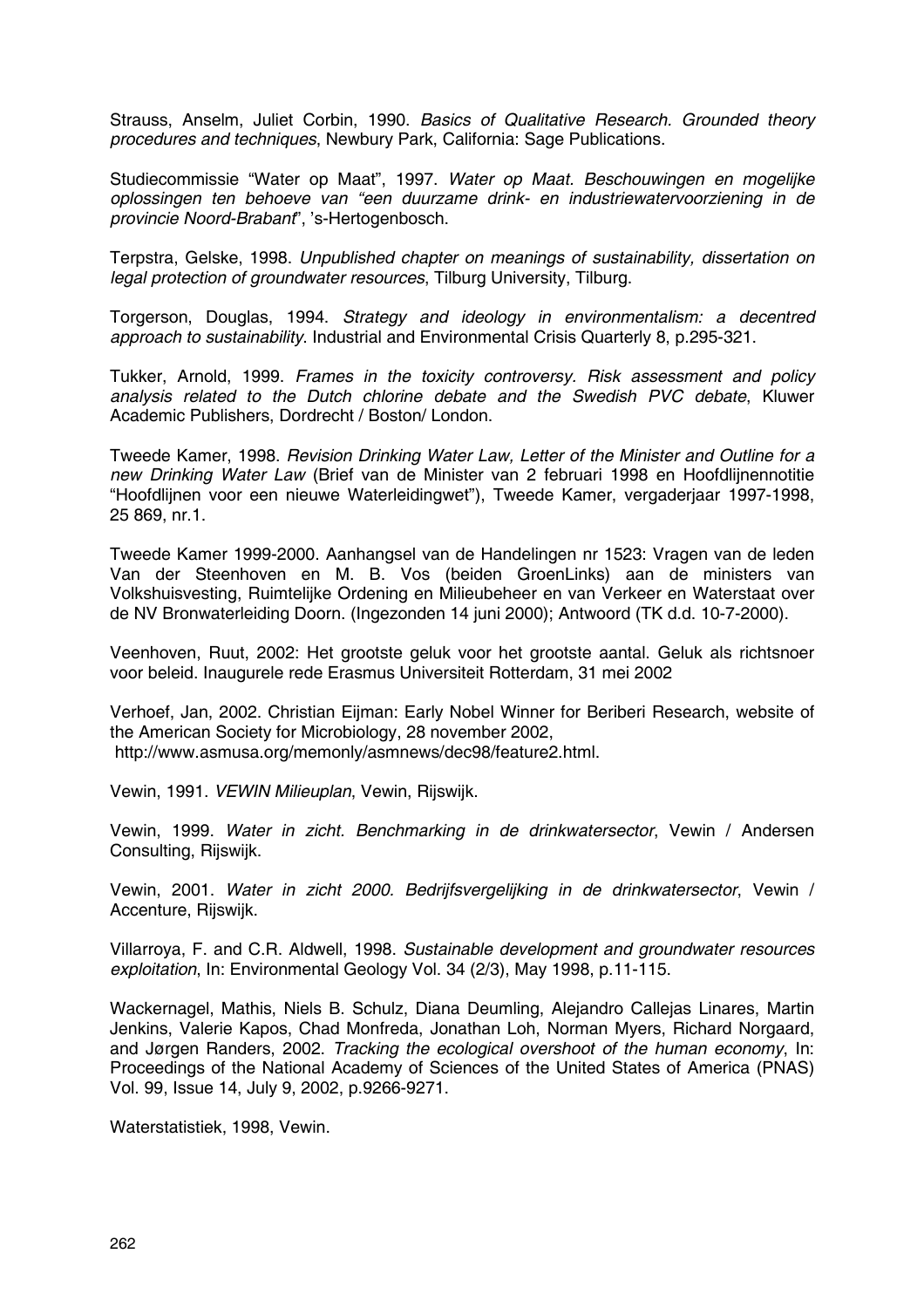WCED, 1987. *Our Common Future*, report of the World Commission on Environment and Development (established by the United Nations in 1983 and chaired by Mrs. Brundtland), Oxford University Press, Oxford.

Weick, Karl E., 1979. *The social psychology of organizing*, sec. ed. (first ed. 1969), McGraw-Hill, Inc., New York/St. Louis/San Francisco.

Weizsäcker, Ernst von, Amory B. Lovins, L. Hunter Lovins, 1997. *Factor Four: doubling wealth, halving resource use*: the new report to the Club of Rome (1<sup>st</sup> issue 1995. Faktor Vier: doppelter Wohlstand - halbierter Naturverbrauch, der neue Bericht an den Club of Rome), London: Earthscan.

Wester, Fred, 1991. *Strategieën voor kwalitatief onderzoek*, Dick Coutinho, Muiderberg.

Wijmer, Sacha, 1992. *Water om te drinken*, Vewin, Rijswijk.

Wind, Marlene, 1996. *Europe towards a post-Hobbesian order? A constructivist theory of European integration*. (Or how to explain European integrations an unintended consequence of rational state-action) European University Institute, EUI Working Paper RSC no. 96/31, San Domenico, Italy.

Yin, Robert K., 1994. *Case study research. Design and methods,* Second edition (first edition: 1984), Applied Social Research Methods Series, v. 5, Sage Publications, Thousand Oaks/London/New Delhi.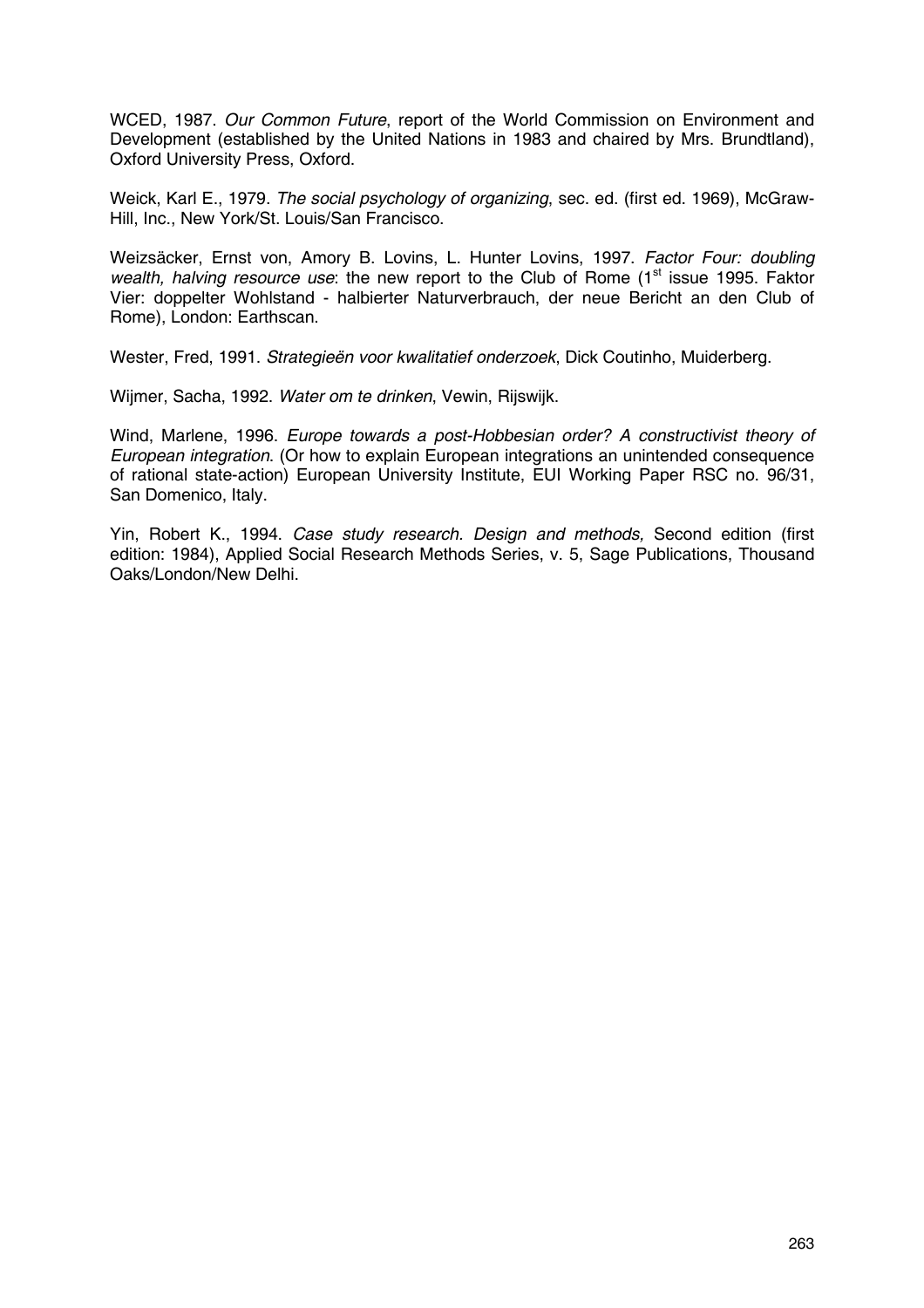### **Summary**

To research the sustainability of water sector strategies, we need to know what the concept of sustainability means (Chapter 1). However, the literature shows that the concept of sustainable development means different things to different people. The main debate is if a 'strong' or a 'weak' version of sustainability should be pursued. Strong, or ecocentric sustainability implies a redistribution to give more to the poor, and less to the rich, until an acceptable balance between human society and the natural ecosystem has been achieved. This difficult redistribution issue is avoided with the weak, or anthropocentric version of sustainability. According to the 'weak' view, the natural ecosystem should be exploited further to provide the poor with the same wealth that the rich have today. Which version of sustainability should be chosen depends on one's estimate of the earth's condition. The earth's resources are limited, but maybe we are not even near these limits. Then it would be a waste to go through the upheaval of a global restructuring of human society. As long as the opinions on the earths condition remain different, the debate on sustainability will continue.

Though sustainability turns out to be a controversial concept, it can still be researched. Social construction theory provides a useful framework for the description of the current debate in the drinking water sector. According to this theoretical framework, a concept such as sustainability is constructed in a discourse of social actors. They engage in a discourse about meanings and goals, until a shared view of reality, or paradigm, is agreed upon. This means that the network of actors and the discourse they engage in must be studied. Our main research question is:

### **How is the concept of 'sustainable development' translated into business practices?**

The research is based on the conceptual model in Figure 1. It uses the idea of Bruno Latour (1979) that concepts only travel through society through contact between societal actors. Therefore we look at the network of actors around the company, to see who inspires them. It also includes the theory from Carl Weick (1979) that managers' perceptions of their environment are of more importance to their strategy, than the 'real' characteristics of their environment. We assume a feedback loop between the strategies and the network, because companies will probably make deliberate choices about their contacts.



*Figure 1: Conceptual model of data collection.*

The sub-questions following from this model are:

**What perceptions do people at Dutch water companies have of the concept of sustainability?**

**Which societal actors are involved in the process in which these perceptions are constructed?**

**How do these perceptions influence company strategies and operations?**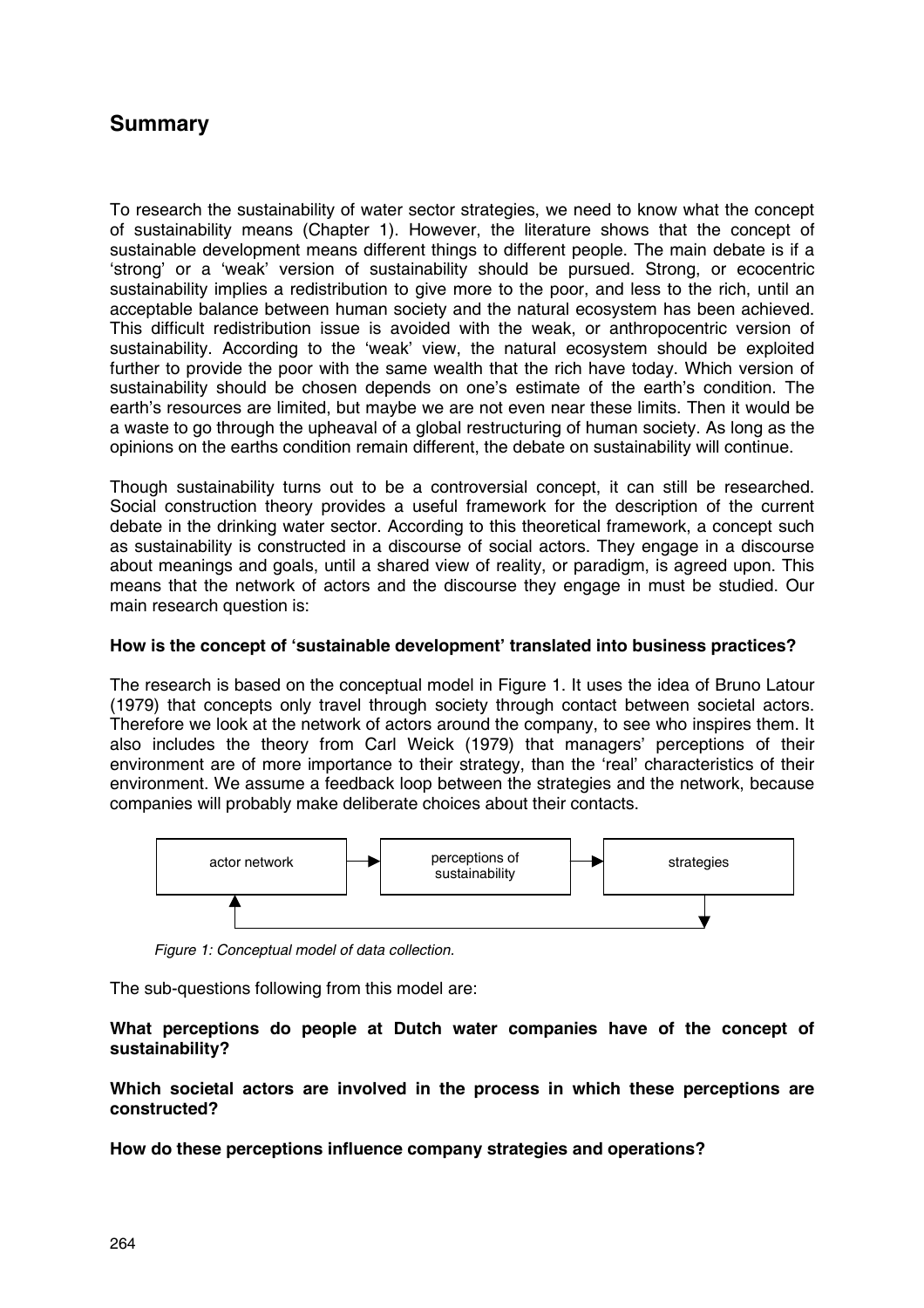The research question is about a specific area of cultural meaning, namely views on sustainability, which is embedded in the general culture of water companies (Chapter 2). Ways had to be found to unearth these beliefs without provoking socially desirable answers, and also without providing the respondents with new information through interview questions. Therefore, ethnographic interview techniques as described by Spradley (1979) were used. A total of 57 internal and external interviews were held, and five group meetings of about one hour. The interviews were typed out literally, which made a total of 930 pages of data. For the analysis, ideas from Yin about case studies were used to be able to investigate the complexity of a contemporary process. The grounded theory ideas of theoretical sampling, data saturation, and open coding were used but the idea of conceptualising the codes in researcher terms was abandoned. Instead, the ethnographic idea of 'emic' codes was used in an effort to describe reality as seen from within water companies. The ethnographic proposals of how to collect and analyse data were not entirely followed, because it was not efficient to collect evidence for the entire culture of water companies, since the research question was only about sustainability issues. The data were organized with Atlas-ti software. Quotations and codes were used to develop individual case stories, and finally these case descriptions were compared in a cross case analysis.

To put the sustainability debate in a perspective, the history is described of the past 150 years during which the drinking water sector became what it is today (Chapter 3). The year 1851 is often chosen as the starting point of the Dutch drinking water sector. In this year, the first Dutch water company is established in Amsterdam. One of the reasons is the idea that water quality from public pumps has something to do with the cholera epidemics. In 1900 a total of 60 companies supplies 100 larger municipalities. Of these companies 39 are privately and 21 are publicly owned. Between 1890 and 1910 consensus develops that public water supply is an important governmental task. A period of private ownership (1854-1920) is followed by a period of municipal ownership (1920-1975). Between 1910 an 1940 market growth is realized through foundation of new companies. For municipalities with less than 10.000 inhabitants the necessary investments are a problem. This is solved by the upcoming role of provincial governments. The highest number of companies is reached in 1938, namely 231. The period between 1950 and 1970 can be considered as the period of maturation of the water industry. In 1957, the Drinking Water Law becomes effective. It contains broadly formulated performance requirements, regulates monitoring of drinking water quality, and expresses the intention to reduce the number of companies by mergers. In 1963 96% of the Dutch population is connected to the water supply system. The period between 1970 and 1990 is characterized by a growing environmental awareness, a growing prosperity and booming water demand. Because of the capacity problems, the national government prescribes that a water company should at least serve 100.000 households. Around 1975 desiccation becomes a hot issue. This is triggered by the large scale expansion plans. The Foundation for Dune Conservation (Stichting Duinbehoud) is established in 1977 with the goal to drive the water companies out of the dunes. At first, the water companies feel wronged with this opposition. Around 1985 they are on speaking terms with the nature organizations. Around the year 1990 an important change takes place in the general societal attitude towards environmental problems. Suddenly everyone agrees that something needs to be done: the general public, the media, politicians and even large industries. Vewin publishes an Environmental Plan in 1991. It looks at environmental problems from two angles: "On one hand water companies as 'victims' of environmental pollution, on the other hand water companies as 'polluters'." Many provinces formulate a stricter groundwater policy. This leads to many plans across the Netherlands for large scale drinking water production out of surface water. The hottest topic between 1995 and 2000 in the drinking water sector is the liberalization debate. The majority of the water companies is against liberalization. To counter the arguments about efficiency and customer-friendliness, the drinking water sector develops a voluntary benchmark, covering four themes: product quality, customer satisfaction, environmental performance and costs. After the elections in May 1998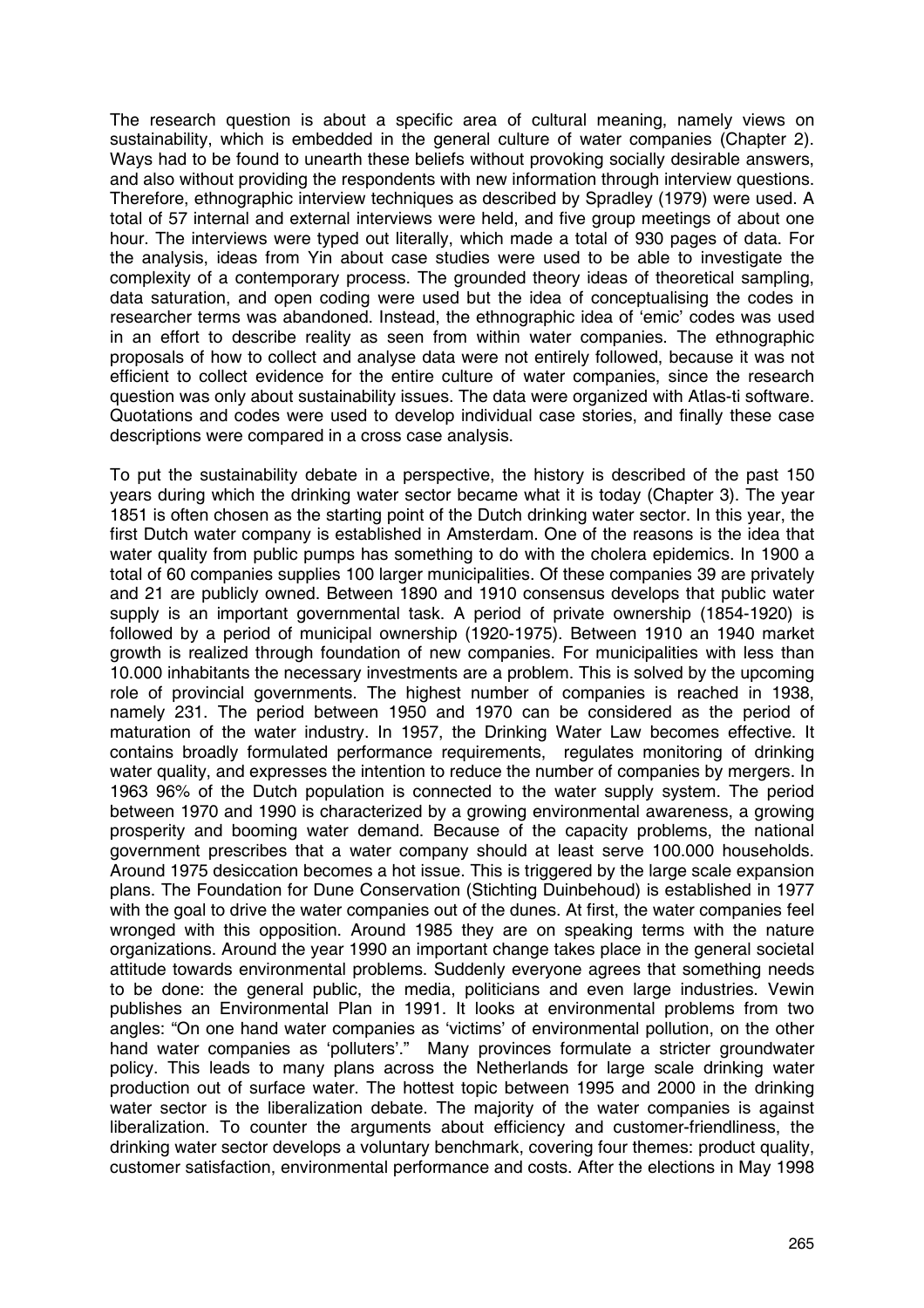a new minister of environment, Pronk, ends the debate by choosing for a public monopoly structure. This shared history leads to a number of shared views in the drinking water sector.

There is general agreement in the Netherlands that PWN is the greenest water company (Chapter 4). The word 'sustainability' is rarely heard in this company, but the perceived meaning of sustainability is valued and the managers of PWN insist that it's exactly what they are striving for. The most important theme related to sustainability is the balancing of drinking water production with nature management. Sustainability ideas combine well with most of PWN's strategy. This strategy is based on a positive decision to remain a governmental monopoly, with high water quality, guaranteed supply, and protection of nature as its main goals. Most of the ideas on sustainability are fully implemented in the company. Membrane technology is operational, dune infiltration areas have been rebuilt in a nature-friendly way, and the extraction of natural groundwater has been reduced to a low level. In the year 2000, the company still wrestled with the green energy theme. PWN could buy green energy, but it also wanted to reduce costs to legitimize its governmental monopoly. PWN's most important network partner, the provincial government, does not use the term in discussions with PWN, because environmental decisions had already been made before the term sustainability became popular. PWN's other network partners, the nature organizations, see the term as relevant to human survival and not to nature. There is much similarity between these network partners and PWN in how they use and interpret the term.

WMO uses the concept of sustainability, because it fits in the existing company culture (Chapter 5). It actively tries to give meaning to the concept by referring to the literature and through internal and external debate. Its conceptualization is consciously human-oriented, with emphasis on the People and Profit aspects. Given this meaning, the concept is in accordance with the company strategy of balancing company and society interests. The concept helps in defining a long-term strategy, something WMO needs badly because its social and economic environment is changing quickly. However, when working with the concept, its meaning changes continually. During the external debate, WMO came to realize that many of its network partners have different views of sustainability. Because the most influential actor, the provincial government, is internally divided, and other actors have no formal power, the matter remains undecided. A second problem is that, although WMO is willing to try innovative alternatives, reduced demand has robbed it of the financial ability to invest. Therefore, the operationalization of sustainability is limited to cheaper solutions.

The sustainable profile of the Nuon corporation is largely based on sustainable energy, where they have achieved market leadership (Chapter 6). The water business units share the corporate idea that sustainable energy is the most important environmental issue. They decided to use 100% sustainable energy. This action led to a ranking of Nuon Water Gelderland as the best Dutch company in the Vewin benchmarks. Another strength of Nuon is their investment in new technology. They invest in solar energy, membrane filtration techniques, and small scale drinking water production. For improvement of other sustainability aspects, Nuon Water Gelderland has a management system for quality, safety and environment. These changes do not take place under the heading 'sustainability' and at the water units there is no internal debate to define what sustainability means. Management of nature is not seen as operational tasks for Nuon itself. They continue extractions at the same level and try to reduce desiccation by providing financial support to other organizations. Nuon chose ambitious goals of sustainability and client-friendliness and presented them to the outside world before they were implemented internally. This may lead to a misunderstanding by the outside world that it is only greenwashing, but the goals are genuinely meant to steer internal management.

Delta is a multi-utility company, including energy, waste management, and telecom businesses (Chapter 7). In this company, we see that the concept of 'sustainable development' is interpreted entirely in the framework of its transition to the market. It is eager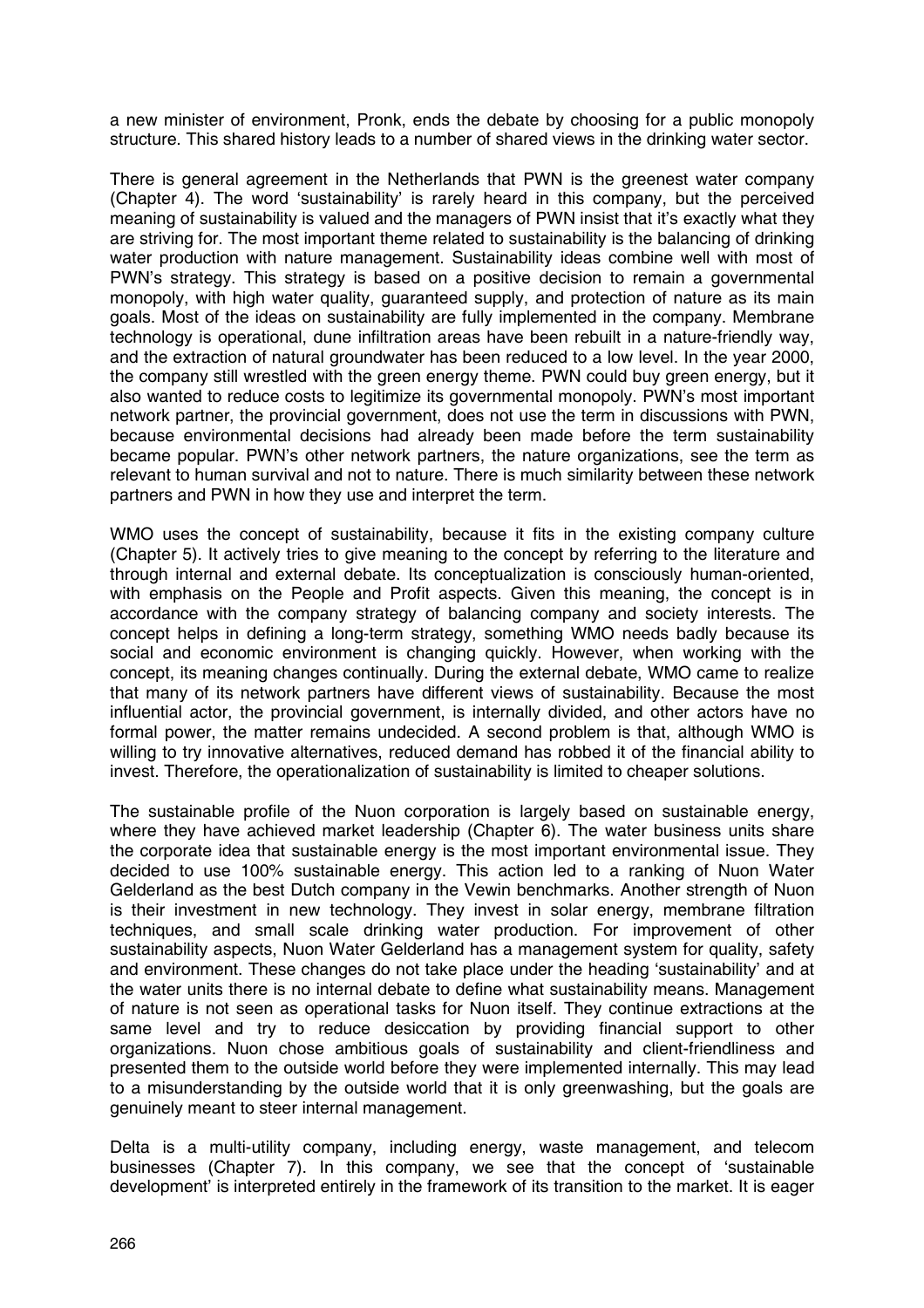to make the transition and sees mainly positive consequences. 'Sustainable development' is seen as another change imposed on the company by a coalition of Dutch governments and NGO's for nature and the environment. The general concepts this coalition connects with sustainability, such as long term thinking, a whole system approach, and carrying capacity, are valued by the company. It even claims its business has always worked along these principles. However, the term 'sustainable development' is not appreciated by Delta, because it associates it with political whims. That is how the respondents use the term themselves: to legitimize their activities to actors who are sensitive to this terminology. A tight provincial groundwater policy has forced Delta to take nature-friendly measures in the dunes, and made it adopt the use of terms like 'carrying capacity'. But its aversion to governmental politics causes it to dislike the term sustainability, and to refuse to look for opportunities other than commercial ones. However, if some commercial opportunities happen to be sustainable, they emphasize that for strategic reasons.

The case descriptions are used to check the hypothesized relations between the network of actors, perceptions of sustainability, strategy and operations (Chapter 8). The cases provide ample evidence that the network influences perceptions of sustainability at the water companies: respondents confirm that they are influenced by network partners; the use of the term shows similar patterns at companies and networks; and the perceptions of the companies match with those of their networks. It appears to be an ongoing dialogue, to which water companies actively add views from their own cultural perspective. This means that the culture of the water company is at least one other factor explaining the perceptions of sustainability. Perceptions of sustainability are no input to the strategies, but more a kind of output. The strategy is constructed (or emerges), and then the value of the concept of sustainability for achieving the strategic goals is estimated. Strategy is influenced by a long list of factors, which are all related to the direct survival of a company. Perceptions of sustainability are not on this list. The factors that influence strategy can be put under the following headings: the regional function of the company, its history and culture, and the present influence of external actors on its strategy. A change in the strategy nearly always leads to a change in the network, therefore, the feedback loop in the original model is confirmed. At the operational level, a number of factors explains the existence of sustainable activities: activities as a result of former company strategies, some of which are influenced by perceptions of sustainability; activities as a result of deliberate operationalization of present company strategy; activities as a result of direct market demand, that happened to be sustainable; and activities forced upon the company by external actors. These findings lead to an adapted theoretical model.

With the adapted model and the case descriptions, the research questions can be answered as follows (Chapter 9).

*What perceptions do people within Dutch water companies have of the concept of sustainability?* Water companies perceive sustainability as a concept that is in their own interests to use. The concept also made them realize that the water companies themselves need to perform well on environmental issues so that they can rightfully ask other actors to behave responsibly. Apart from this shared view, the companies each developed their own specific versions of sustainability.

*Which societal actors are involved in the process in which these perceptions are constructed?* Provincial governments have the most significant influence on the water companies. They have a groundwater licensing task and are often major shareholders. In addition, the EU and the Dutch Ministries of the Environment and of Economic Affairs are influential, because they decide on the market structure for energy and water utilities. The influence of other societal actors, such as large industrial customers, water boards, and nature organizations, differs in every case, giving the perceptions of sustainability of each company a special flavour.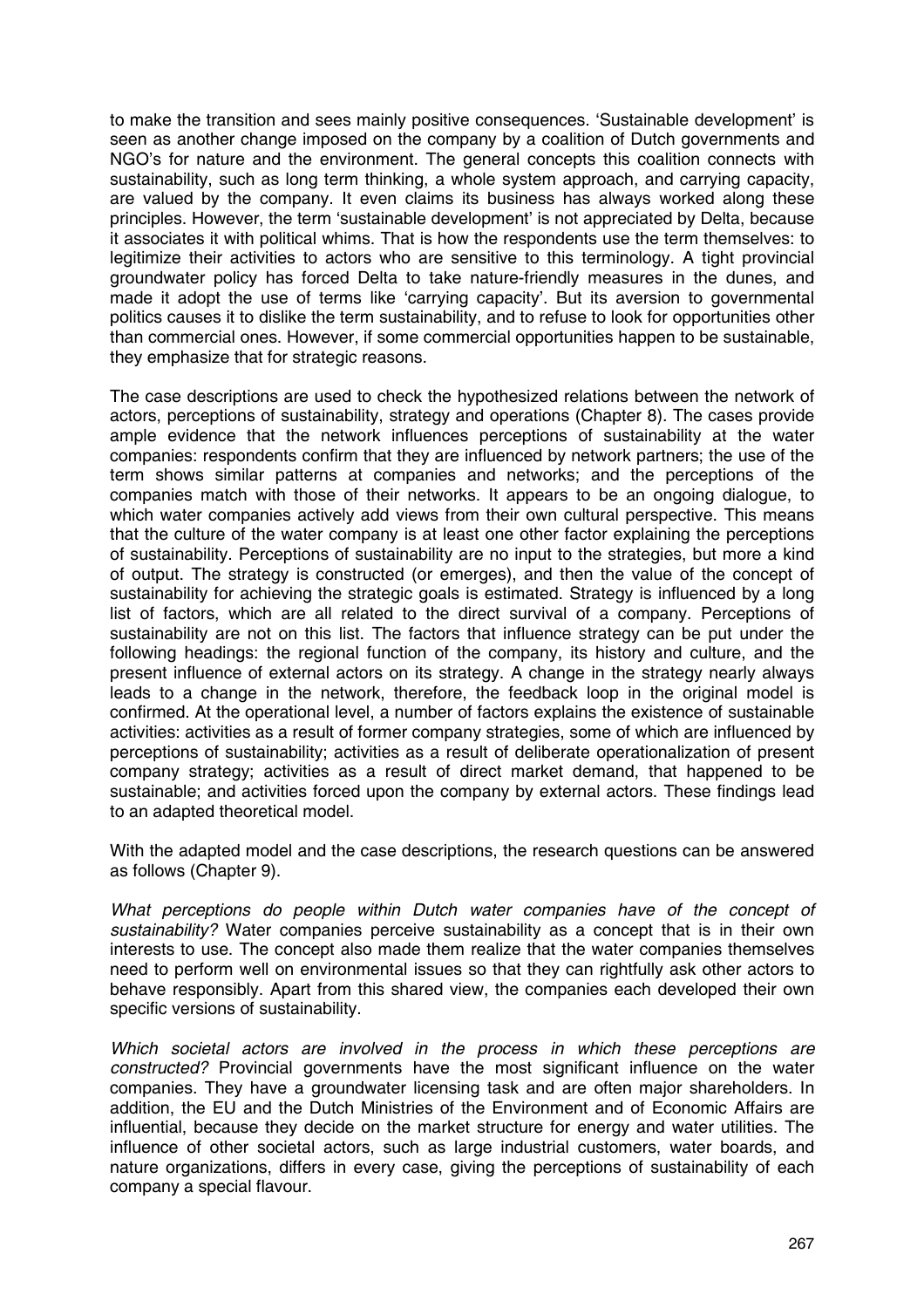*How do these perceptions influence company strategies and operations?* Environmental awareness has been present in the sector for more than seventy years. As a consequence of this long experience the concept of sustainability did not lead to a strategic turnaround in in any of these companies. They see most of their present processes as sufficiently sustainable, because they build durable infrastructure and because the Vewin Environmental Plan of 1990 has been implemented.

This research shows how the concept of sustainability entered a society that was already overwhelmed with meanings, actors, activities, and coalitions, and was given these existing meanings. For example, for most respondents in this research 'sustainable' is a label for all issues and activities previously labelled as 'environmental'. The 'weak', or human-oriented school is found at three of the four water companies: Delta, WMO, and Nuon. This is understandable, because water companies have a human-oriented task: to provide the public with drinking water. The weakness of the 'weak' approach to sustainability is that the economic and social aspects are likely to prevail when times are more difficult. This is shown in the case studies by the influence of the liberalization debate: sustainable activities are postponed or canceled.

The 'strong' version of sustainability was found in several governments: the Ministry of VROM, provincial governments, and a water board, who all mentioned the theme of staying within the natural water system. The problems with this version of sustainability are that the limits of the natural system are often hard to calculate, and that it is unacceptable for most other societal actors. Neither the weak nor the strong version of sustainability seems to be a solution for the problems sustainable development was meant to solve. A third form of sustainability should be developed, that bridges the human and the nature interests. Humans have to start seeing themselves as an integral part of nature again, instead of as being outside and above nature. This idea seems to be put into practice by PWN. PWN combines human and nature goals and tries to improve them both continuously. This is likely to be a new, more promising model for the interaction of humanity and nature.

A certain level of consensus is necessary in order to put sustainability into practice. However, the case studies show that expressing different opinions is equally important. Sustainability has a broad and multifunctional meaning, and every organization and person needs to apply it to his or her own situation. In this process, people use their own frameworks of views of reality, and because the frameworks differ, everyone comes to different conclusions. This is clearly illustrated by the case studies, in which four companies with the same end product, within the same legal framework, come to four different conclusions about what is sustainable, for understandable reasons.

Today, the concept of sustainable development is in a controversial stage. What does the future of this concept look like? Will the environmental problems be solved after 50 years of research and debate? Or is sustainability an essentially contested concept, like the concepts of 'democracy' and 'family', and will a solution never be found? The problem behind the concept of sustainability is the relation between human society and nature. There is no doubt that 'nature' is an essentially contested concept. The term sustainability itself stands for a specific conceptualization of the human-nature relationship, which may not last.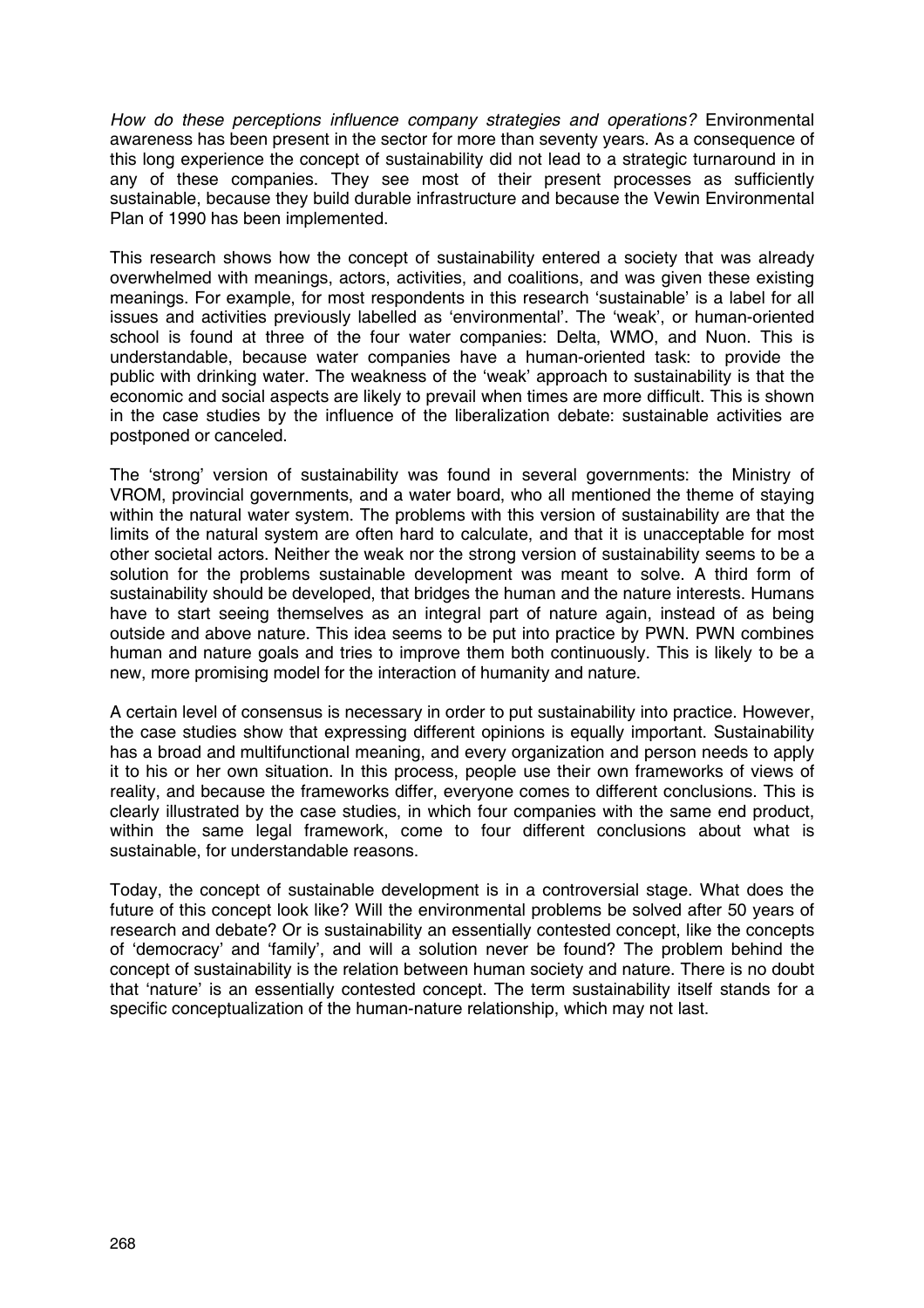### **Annex 1 Info sheet**

### **Duurzame ontwikkeling in de strategie van waterleidingbedrijven**

#### **Probleemomschrijving van het promotieonderzoek**

Van waterleidingbedrijven wordt gevraagd dat zij hun bedrijfsvoering duurzaam inrichten. De maatschappelijke discussie over wat duurzame ontwikkeling in de praktijk inhoudt, is echter nog lang niet afgerond. Hierdoor worden waterleidingbedrijven steeds met nieuwe invullingen van duurzaamheid geconfronteerd. Aan de andere kant zijn waterleidingbedrijven zelf gebaat bij duurzaam waterbeheer: hoe duurzamer dit is, hoe beter de kwaliteit van de grondstoffen is en hoe goedkoper het dus is om goed drinkwater te blijven produceren. Vandaar dat een pro actieve aanpak door de waterleidingbedrijven bij de ontwikkeling van het begrip duurzaamheid aan te bevelen is.

#### **Wat levert deze analyse op?**

Het promotieonderzoek van de Erasmus -universiteit is erop gericht om het begrip 'duurzaam waterbeheer' verder uit te werken. Waterleidingbedrijven zijn gekozen als startpunt: wat is hun visie op het begrip duurzaamheid, en hoe vertalen ze het naar de praktijk? Tijdens het onderzoek zullen indicatoren voor duurzaamheid worden ontwikkeld, die eventueel een rol kunnen gaan spelen in de benchmarking. Daarnaast wordt het proces van visieontwikkeling bij de waterleidingbedrijven bestudeerd: welke maatschappelijke actoren en gebeurtenissen spelen hierbij een rol? Het onderzoek streeft ernaar de waterleidingbedrijven een strategische voorsprong te geven, waardoor ze de rol kunnen krijgen van opinieleider op het gebied van duurzaam waterbeheer.

### **Opzet van het onderzoek**

Het onderzoek bestaat uit vijf case studies, bij vijf Nederlandse waterleidingbedrijven. Iedere case studie bestaat uit circa tien interviews binnen het waterleidingbedrijf en circa tien interviews met belangrijke actoren rondom het waterleidingbedrijf. Daarnaast worden relevante documenten en databestanden bestudeerd, op aanwijzing van de geïnterviewde personen. In het eerste hoofdstuk van de case studies zullen uitwerkingen van het begrip duurzame ontwikkeling vanuit de wetenschappelijke literatuur ingebracht worden door de onderzoeker. Het eindproduct van dit promotieonderzoek moet echter zo nauwkeurig mogelijk de visie van de waterleidingbedrijven weerspiegelen. Daarom zullen de onderzoeksresultaten regelmatig worden teruggekoppeld naar de bestudeerde bedrijven.

#### **Meer informatie:**

Onderzoeker: Mw. drs. Judith E.M. Klostermann Erasmus Universiteit Rotterdam Vakgroep Milieukunde (M7-12) Postbus 1738 3000 DR Rotterdam tel: xxxxxxxxxxx email: xxxxxxxxxxxxx

Promotor: Mw. Prof. dr. Jacqueline M. Cramer tel: xxxxxxxxxxx email: xxxxxxxxxxx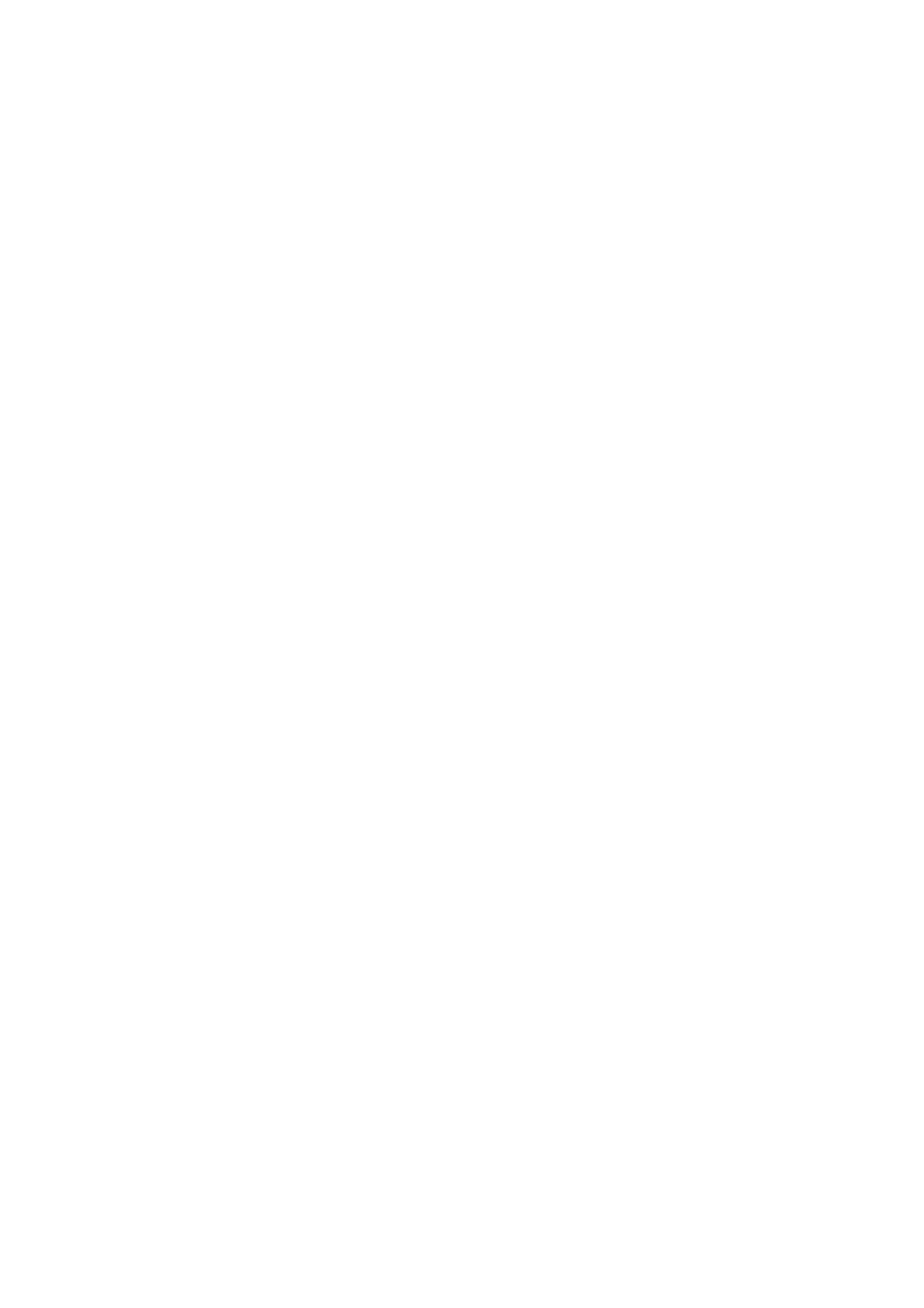### **Annex 2 Annex 2 Interview scenario** Interview scenario

(fourth version: 18 july 2000) (fourth version: 18 july 2000)

## **Interviews met managers** Interviews met managers

Introductie Introductie

Inhoud van het onderzoek: Inhoud van het onderzoek:

Waterleidingbedrijven: Waterleidingbedrijven:

- hun visie op duurzaamheid. - hun visie op duurzaamheid,
- vertaling naar de praktijk? - sociaal proces, netwerk - vertaling naar de praktijk?
- sociaal proces, netwerk - strategische keuzes - strategische keuzes

Vijf case studies: Vijf case studies:

- max. tien interviews intern en tien extern - max. tien interviews intern en tien extern
- open vragen, julile gezichtspunt, eigen jargon - open vragen, jullie gezichtspunt, eigen jargon
- relevante documenten en databestanden - relevante documenten en databestanden

Afsluitend: dit heb ik ook op papier Afsluitend: dit heb ik ook op papier

Randvoorwaarden onderzoek: Randvoorwaarden onderzoek:

- respondenten blijven anoniem - respondenten blijven anoniem
- desgewenst ook bedrijf anoniem; achteraf afspreken - desgewenst ook bedrijf anoniem; achteraf afspreken
- inzage in de resultaten, evt. een presentatie - inzage in de resultaten, evt. een presentatie
- cassetterecorder - cassetterecorder

### Eerste interview intern **Eerste interview intern**

# Deel 1: Algemeen & strategie **Deel 1: Algemeen & strategie**

Hoe kunt u dit bedrijf, deze hele organisatie typeren? Hoe kunt u dit bedrijf, deze hele organisatie typeren?

deze onderwerpen gepraat? Wat is uw eigen visie? deze onderwerpen gepraat? Wat is uw eigen visie? Welke onderwerpen zijn op dit moment controversieel? Hoe wordt er over Welke onderwerpen zijn op dit moment controversieel? Hoe wordt er over

beoogd? Waarom is dat belangrijk? onderdelen bestaat de strategie? Wat voor resultaat wordt met de strategie beoogd? Waarom is dat belangrijk? onderdelen bestaat de strategie? Wat voor resultaat wordt met de strategie Hoe zou u de strategie van uw eigen bedrijf omschrijven? Uit welke Hoe zou u de strategie van uw eigen bedrijf omschrijven? Uit welke

discussie? Zijn er meningsverschillen over geweest (intern, extern)? Hoe verliep die Hoe is men tot de huidige strategie gekomen? Wie waren daarbij betrokken? discussie? Zijn er meningsverschillen over geweest (intern, extern)? Hoe verliep die Hoe is men tot de huidige strategie gekomen? Wie waren daarbij betrokken?

ze op verschillende manieren in te delen. U mag zelf weten hoe u ze indeelt. Ik heb alle waterleidingbedrijven op kaartjes gezet en ik wil aan u vragen om ze op verschillende manieren in te delen. U mag zelf weten hoe u ze indeelt. Ik heb alle waterleidingbedrijven op kaartjes gezet en ik wil aan u vragen om

(dus wat is dan julile strategie) (dus wat is dan jullie strategie) Hoe positioneren jullie je bedrijf in dit geheel? Hoe positioneren jullie je bedrijf in dit geheel?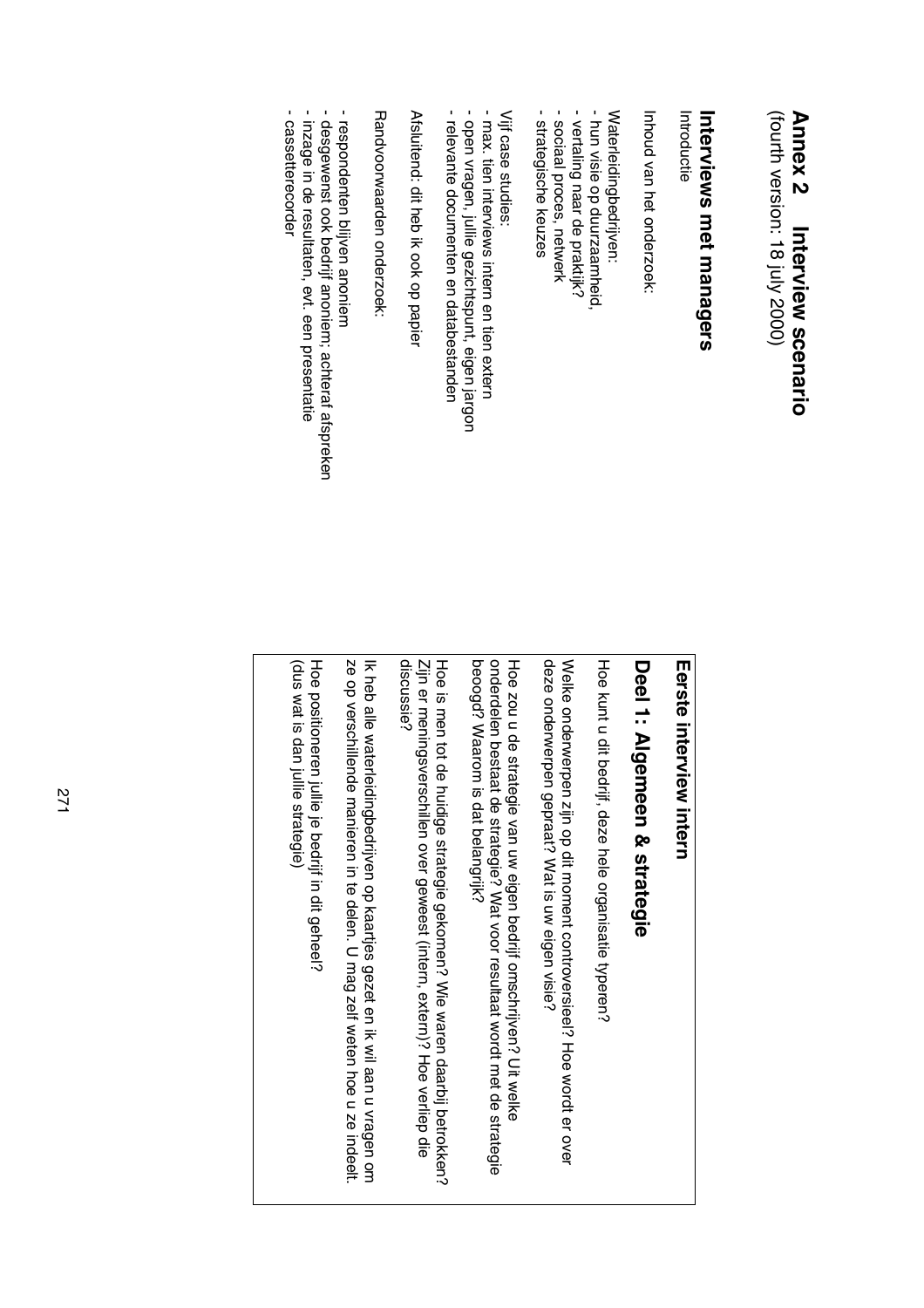| <b>Merste interview intern</b>                                                                                                                                                                                                                                                                                                   | <b>Twede interview intern</b>         |
|----------------------------------------------------------------------------------------------------------------------------------------------------------------------------------------------------------------------------------------------------------------------------------------------------------------------------------|---------------------------------------|
| Deel 2: Durzaamheid                                                                                                                                                                                                                                                                                                              |                                       |
| maar dat is toch niet duurzaam!", of zouden jullie het anders noemen?<br>gebruikt? Zouden jullie in een interne vergadering tegen elkaar zeggen: "Ja<br>Wordt in dit bedrijf de term (duuraaamheid, of 'duuraame ontwikkeling)<br>Bijvoorbeeld "het milieu", of nog anders?                                                      | (invullen per bedrijf met doorvragen) |
| voorbeelden van situaties waarin de term 'duurzaamheid' wordt gebruikt?<br>geven van zo'n discussie? Nog een ander voorbeeld? Zijn er nog meer<br>In welke struatios praten jullie over dit onderwerp. Kunt u een voorbeeld                                                                                                      |                                       |
| <b>Net?</b><br>Wat is je eigen visie op duurzaamheid? Met welke begrippen associeer je                                                                                                                                                                                                                                           |                                       |
| Waar leidt dat dan toe? Is dat dan duurzaam en waarom?<br>Welke dingen moet je doen als je naar duurzame ontwikkeling wilt streven?                                                                                                                                                                                              |                                       |
| dit bedrijf?<br>over praten, en welke personen of organisaties spelen daar een rol in?<br>Kortom, een stukje geschiedenis van het onderwerp duurzaamheid/milieu in<br>binnen komen: naar aanleiding van welke gebeurtenissen gaan jullie er intern<br>Kurt u jets vertellen over de manier waarop millieronderwerben het bedrijf |                                       |
| weergeven, ot die de stand van zaken voor mij zouden kunnen verhelder?<br>Atalzitend: Zijn er documenten die povenstaande onderwerpen goed                                                                                                                                                                                       |                                       |
|                                                                                                                                                                                                                                                                                                                                  |                                       |

**GEELTJES MET ELEMENTEN VAN DUURZAAMHEID** GEELTJES MET ELEMENTEN VAN DUURZAAMHEID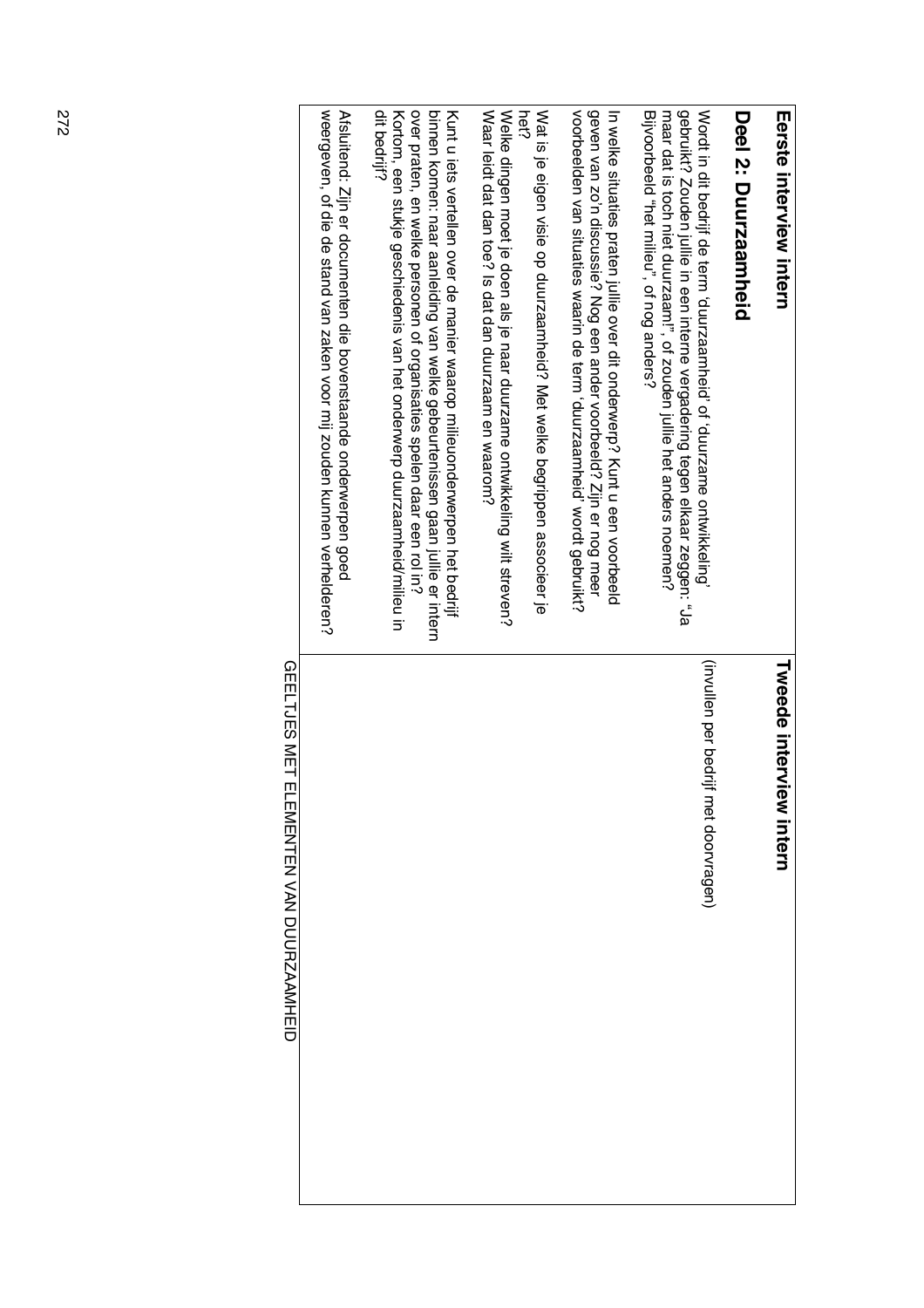| <b>Eerste interview intern</b>                                                                                                                                                       | <b>Takedo interview intern</b>                                                                                                                                                                                           |
|--------------------------------------------------------------------------------------------------------------------------------------------------------------------------------------|--------------------------------------------------------------------------------------------------------------------------------------------------------------------------------------------------------------------------|
| Deel 3: Netwerk                                                                                                                                                                      | actoren kunnen op twee manieren invloed op uw bedrijf hebben: omdat ze<br>Op deze geerijss staan verschijlende actoren rit het waternetwerk. Deze                                                                        |
| Welke organisaties hebben de meeste invloed op de strategie van het bedrijf<br>Extern netwerk:                                                                                       | Kunt u ze eerst eens rangschikken in de groepen veel, weinig en geen macht?<br>een bepaalde macht hebben, of omdat ze inspirerende ideeën hebben<br>En daarna in de groepen vaak inspirerend – soms – nooit inspirerend? |
| duurzaamheid?<br>in het algemeen?<br>Welke organisaties hebben invloed op concrete activiteiten in het kader van                                                                     | nog actoren?<br>p.m. vijfpuntsschale<br>Ninia er pog andere indere inder the set connoleed of one of one set of one of one of one of<br>్ష                                                                               |
| ideeën over uw werkterrein?<br>bij de uwe? Waarom wel/niet? Heeft die andere organisatie ook specifieke<br>Selke ideoral dred binnen die andere organisatie. Whiten deze ideoral aan | delen jullie het anders in?<br>onderverdeeld. Is dit een set waar jullie binnen het bedrijf iets mee kunnen of<br>Ik heb hier nog een stapeltje waarin jullie afnemers specifieker zijn                                  |
| geworden? Hoe dan, en waardoor? Kunt u voorbeelden geven?<br>Zijn de externe contacten de afgelopen 2-3 jaar anders van karakter                                                     | overige?<br>Zijn grootverbruikers altijd industrie?<br>Kun je de kaartjes eens indelen in: krenten uit de pap, onrendabele hap en                                                                                        |
|                                                                                                                                                                                      | ideeën, en hoe oetenen ze invloed uit op dit bedrijf?<br>Hoe kom je erin? (vakkennis, interesse, politieke verdeling?)<br>Is de Haad van Conninssarissen invloedrijk in dit bedrijf? Wat beboen ze voor                  |
|                                                                                                                                                                                      | winstuitkering, zekerheid/macht, betrokkenheid/belangstelling, een<br>last/rompslomp?<br>Wat betekenen de aandelen van uw bedrijf voor de aandeelhouders:<br>Hoe is de relatie met<br>t de aandeelhouders?               |
|                                                                                                                                                                                      | QEELTJES: EXTERN NETWERK + KLANTEN                                                                                                                                                                                       |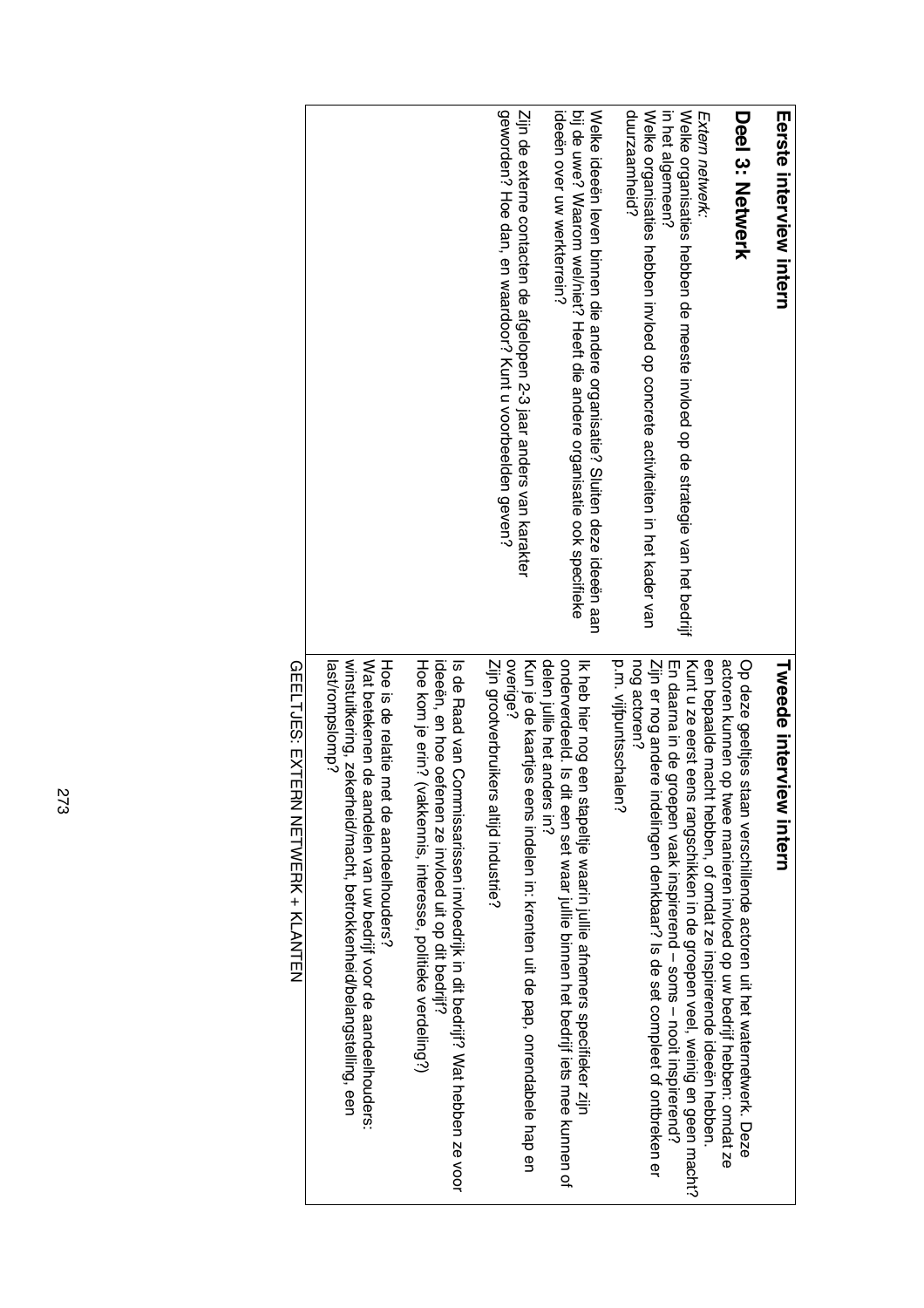| <b>Terste interview intern</b> | <b>Iweede interview intern</b>                                                                                                                                                                                              |
|--------------------------------|-----------------------------------------------------------------------------------------------------------------------------------------------------------------------------------------------------------------------------|
| Deel 4: Strategie              | Speelt individuele be<br>ldem wat betreft loden leidingen?<br>metering hier nog een rol?                                                                                                                                    |
|                                | voorlichtingsbeleid nog voort?<br>Waterbesparing heef<br>t tot afbuiging van het verbruik geleid; zetten jullie dit                                                                                                         |
|                                | daaraan? Speelt duu<br>Gaat omzet boven hu<br>met de toekomstige productiecapaciteit al opgelost? Hoe werken jullie<br>iidige productiecapaciteit uitgroeien? Zijn de problemen<br>rzaamheid daarin een rol, b.v. recharge? |
|                                | gaan?<br>Hebben jullie plannen om in de markt van waterkoelers en/of flessenwater te                                                                                                                                        |
|                                | overnemen?<br>atvalwaterzuivering en het rioolbeheer helemaal van de andere partijen<br>Waterketen: welk toekomstmodel hanteren jullie: dat jullie als bedrijf de                                                           |
|                                | bijten: wat zijn daarvan voorbeelden?<br>Waterketen actoren hebben nu verantwoordelijkheden gekregen die elkaar                                                                                                             |
|                                | Jullie kiezen wel/niet voor horizontale integratie, d.w.z. met energie. Waarom?<br>Zijn er nog andere argumenten voor?                                                                                                      |
|                                | border lease als wenselijk?<br>Zijn buitenlandse conglomeraten beangstigend?<br>Waarom wil men overheidseigendom veilig stellen en ziet men toch een cross                                                                  |
|                                | betrokken?<br>bedrijf genomen moeten worden? Welke personen zijn bij deze besluiten<br>Kurt u een baar voorpeelden van belangrijke besluiten die in dit<br>Intern netwerk:                                                  |
|                                | リンーリー                                                                                                                                                                                                                       |

**GEELTJES: WATERLEIDINGBEDRIJVEN** GEELTJES: WATERLEIDINGBEDRIJVEN

**GEELTJES: EXTERNE ONTWIKKELINGEN** GEELTJES: EXTERNE ONTWIKKELINGEN

274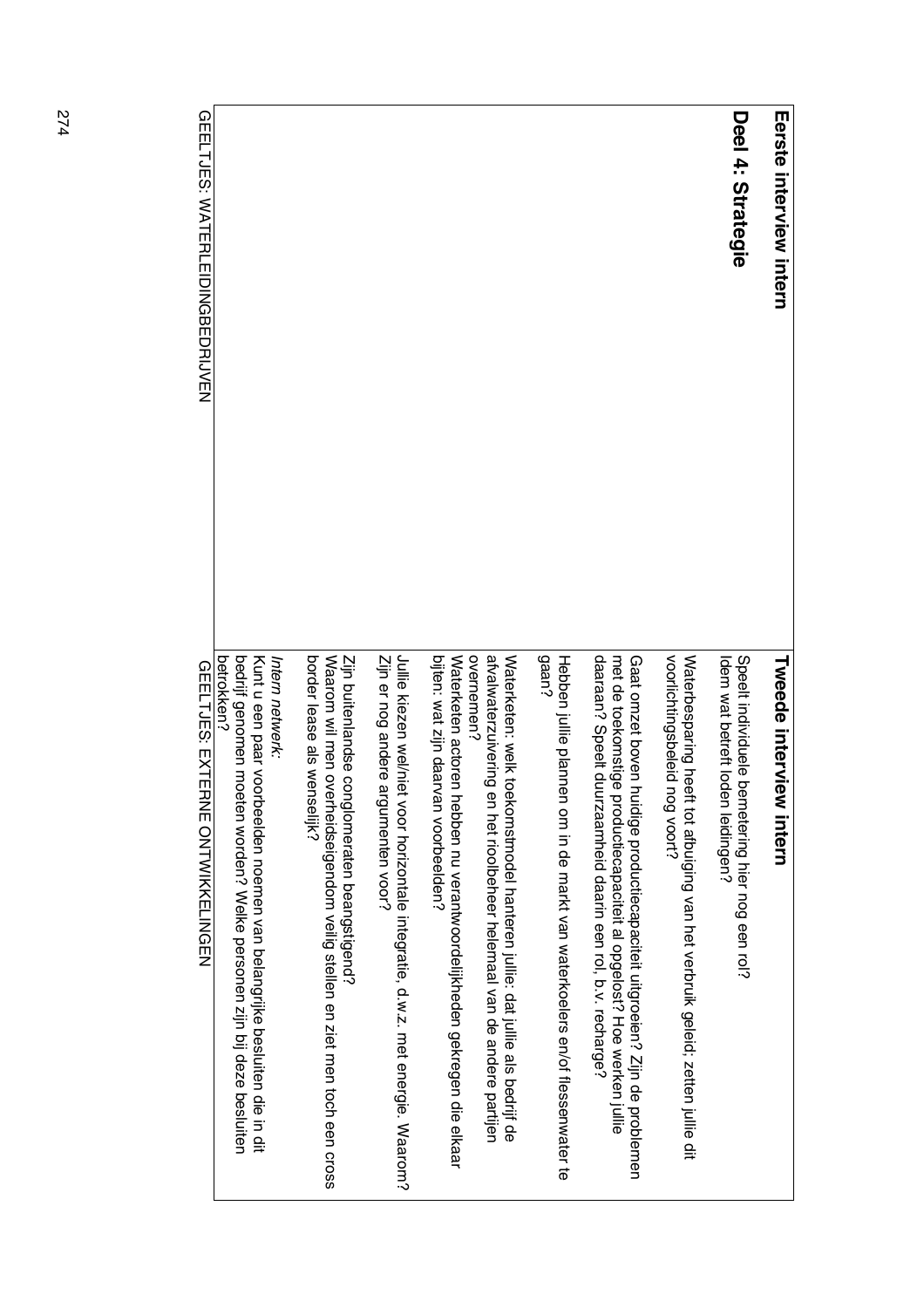### Eerste interview intern **Eerste interview intern**

## Tot slot: sneeuwbalvragen **Tot slot: sneeuwbalvragen**

Voor dit onderzoek is het belangrijk om een volledig beeld te krijgen.<br>Vindt u het goed als ik een keer ga praten met enkele van uw externe contactpersonen?<br>Zijn er ook mensen die er heel anders over denken dan u?<br>Waar kan Waar kan ik deze personen bereiken? Zijn er ook mensen die er heel anders over denken dan u? Vindt u het goed als ik een keer ga praten met enkele van uw externe contactpersonen? Voor dit onderzoek is het belangrijk om een volledig beeld te krijgen.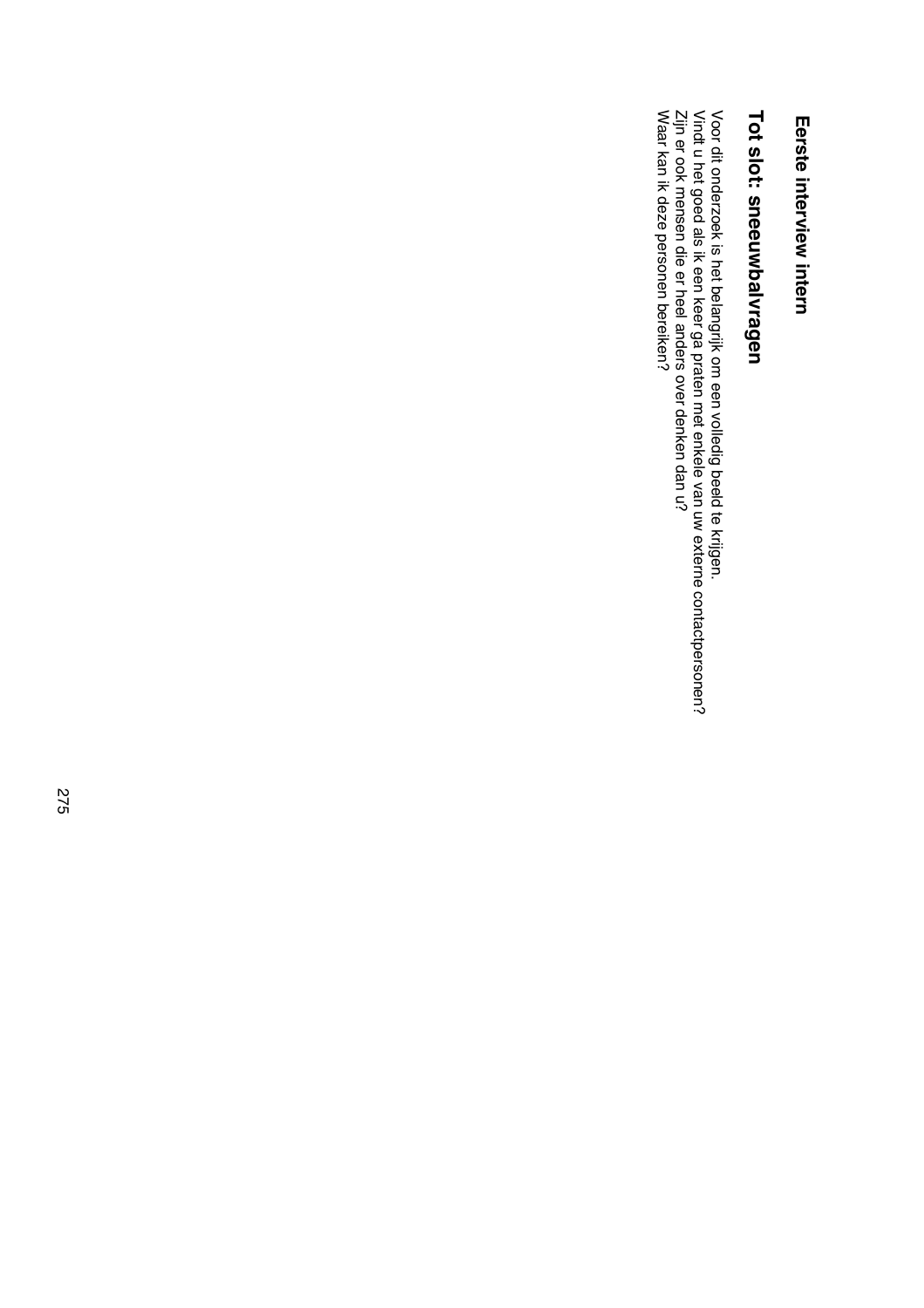# Interview overig personeel intern **Interview overig personeel intern**

Hoe zou u de strategie van dit bedrijf omschrijven? Hoe zou u de strategie van dit bedrijf omschrijven? Algemene vragen: *Algemene vragen:*

Is duurzaamheid, of milieu, een belangrijk onderwerp in dit bedrijf? Hoe wordt erover gepraat en door wie? Is duurzaamheid, of milieu, een belangrijk onderwerp in dit bedrijf? Hoe wordt erover gepraat en door wie?

Hoe gaat dit bedrijf om met externe contacten? Wiens taak is het? Hoe gaat dit bedrijf om met externe contacten? Wiens taak is het?

Wie zijn daar in het algemeen bij betrokken? Wie neemt waar tijdens afwezigheid van de directeur? Wat zijn nu belangrijke besluiten die in dit bedrijf genomen moeten worden? Wie zijn daar in het algemeen bij betrokken? Wie neemt waar tijdens afwezigheid van de directeur? Wat zijn nu belangrijke besluiten die in dit bedrijf genomen moeten worden?

*Milieucoördinator* **Milieucoördinator** 

- heett het bedrijf een systeem voor interne preventie en milieuzorg? - heeft het bedrijf een systeem voor interne preventie en milieuzorg?
- wat is de hiërarchische plaats van milieu in de organisatie (het hoogste niveau waar milieuverantwoordelijkheid is geplaatst) - wat is de hiërarchische plaats van milieu in de organisatie (het hoogste niveau waar milieuverantwoordelijkheid is geplaatst)?
- werkt het bedrijf op milieugebied samen met klanten of andere organisaties? - werkt het bedrijf op milieugebied samen met klanten of andere organisaties?
- is het bedrijf betrokken bij natuurbeheer? - is het bedrijf betrokken bij natuurbeheer?
- lobiet het bedrijf tegen vervuiling van waterbronnen en/of tegen kleine grondwaterwinningen? - lobbiet het bedrijf tegen vervuiling van waterbronnen en/of tegen kleine grondwaterwinningen?
- participeert het bedrijf in vrijwillige (internationale) initiatieven? - participeert het bedrijf in vrijwillige (internationale) initiatieven?

*Afdeling Verkoop/marketing*  $\tilde{\phantom{0}}$ *voorlichting*:

- streeft het bedrijf naar groei in omzet van m<sup>3</sup> water? - streeft het bedrijf naar groei in omzet van m<sup>3</sup> water?
- welke producten, welke hoeveelheden verkocht aan wie?, tendensen?
- .<br>3 - welke producten, welke hoeveelheden verkocht aan wie?, tendensen?<br>- wike producten, welke hoever actoren: huishoudens, boeren, industrie, niet-commerciële organisaties
- wat gebeurt er op het gebied van voorlichting? wat gebeurt er op het gebied van voorlichting?

*Afdeling Technologie/Infrastructuur* Afdeling Technologie/Infrastructuur:

- wordt er geïnvesteerd in andere waterbronnen dan grondwater? - wordt er geïnvesteerd in andere waterbronnen dan grondwater?
- wat is het bronnenbeleid t.a.v. grondwater (waar, hoe)? - wat is het bronnenbeleid t.a.v. grondwater (waar, hoe)?
- welke innovaties staan op stapel? - welke innovaties staan op stapel?

*Afdeling financiën* Afdeling financiën:

- wat zijn de belangrijkste exploitatie posten en wat de belangrijkste investeringen in de afgelopen 3 jaar? - wat zijn de belangrijkste exploitatie posten en wat de belangrijkste investeringen in de afgelopen 3 jaar?
- in welke infrastructuur of projecten? Tot welke baten leidt dat? Was dat voorzien? - in welke infrastructuur of projecten? Tot welke baten leidt dat? Was dat voorzien?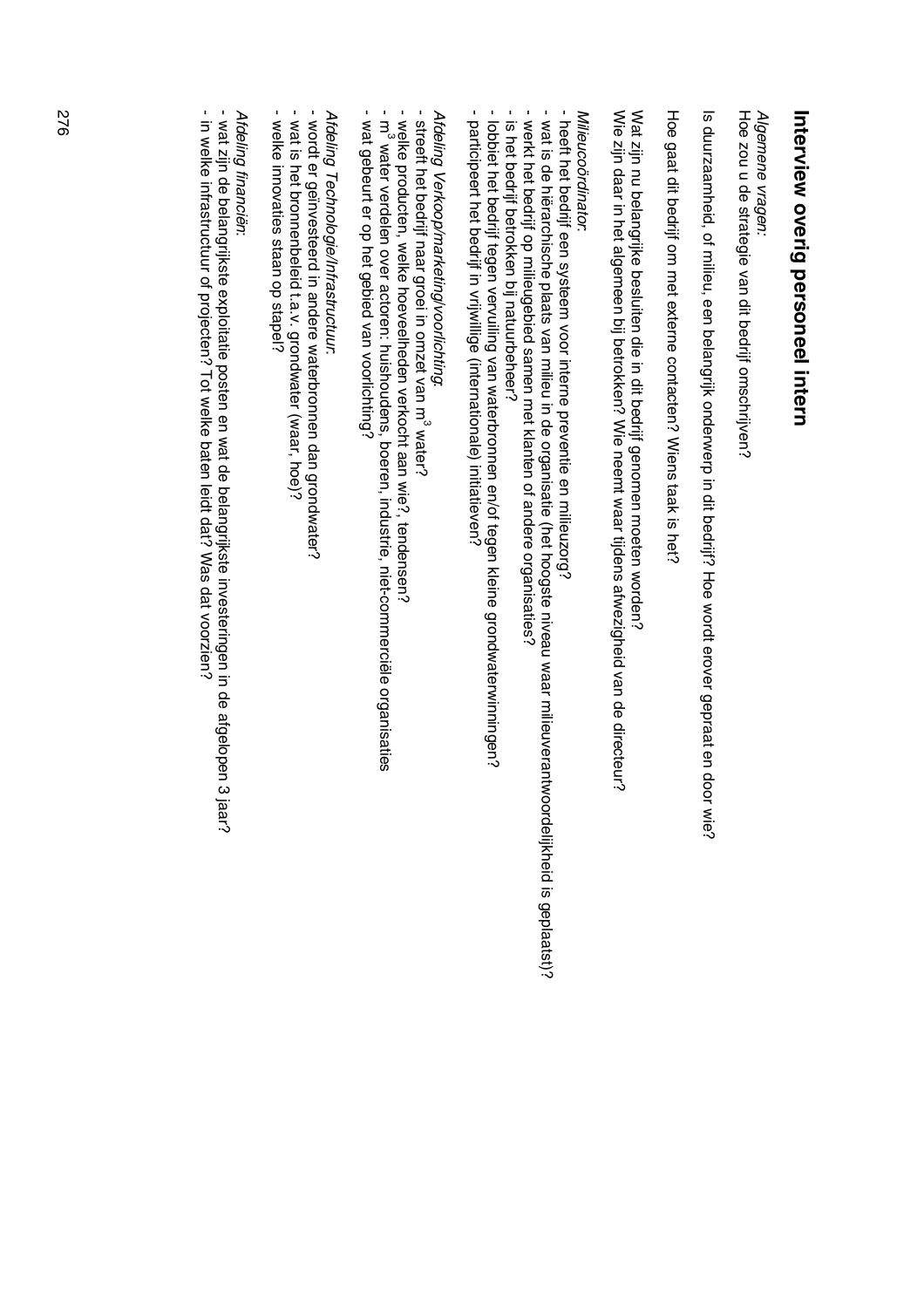# Interviews netwerkpartners **Interviews netwerkpartners**

NB bij netwerkpartners: ook weer documenten verzamelen om etnografische vragen voor te bereiden! NB bij netwerkpartners: ook weer documenten verzamelen om etnografische vragen voor te bereiden!

| Introductie                                                                                                                                                       | Eerste interview<br>extern                                                                                                    |
|-------------------------------------------------------------------------------------------------------------------------------------------------------------------|-------------------------------------------------------------------------------------------------------------------------------|
| Inport on the tonder zoek:                                                                                                                                        | Deel 1: Algemeen                                                                                                              |
| Waterleidingbedrijven:                                                                                                                                            | Hoe kunt u dit bedrijf,<br>deze hele organisatie typeren?                                                                     |
| - strategische keuzes<br>- sociaal proces, netwerk<br>- hun visie op duurzaamheid,<br>- vertaling naar de praktijk?                                               | deze onderwerpen gepraat? Wat is uw eigen visie?<br>Welke onderwerpen<br>zijn op dit moment controversieel? Hoe wordt er over |
| - max. tien interviews intern en tien extern<br>- relevante documenten en databestanden<br>- open vragen, jullie gezichtspunt, eigen jargon<br>Vijf case studies: |                                                                                                                               |
| Atalcitend: Qit hep ik ook op papier                                                                                                                              |                                                                                                                               |
| Randvoorwaarden onderzoek:                                                                                                                                        |                                                                                                                               |
| - cassetterecorder<br>- inzage in de resultaten, evt. een presentatie<br>- desgewenst ook bedrijf anoniem; achteraf afspreken<br>- respondenten plijven anoniern  |                                                                                                                               |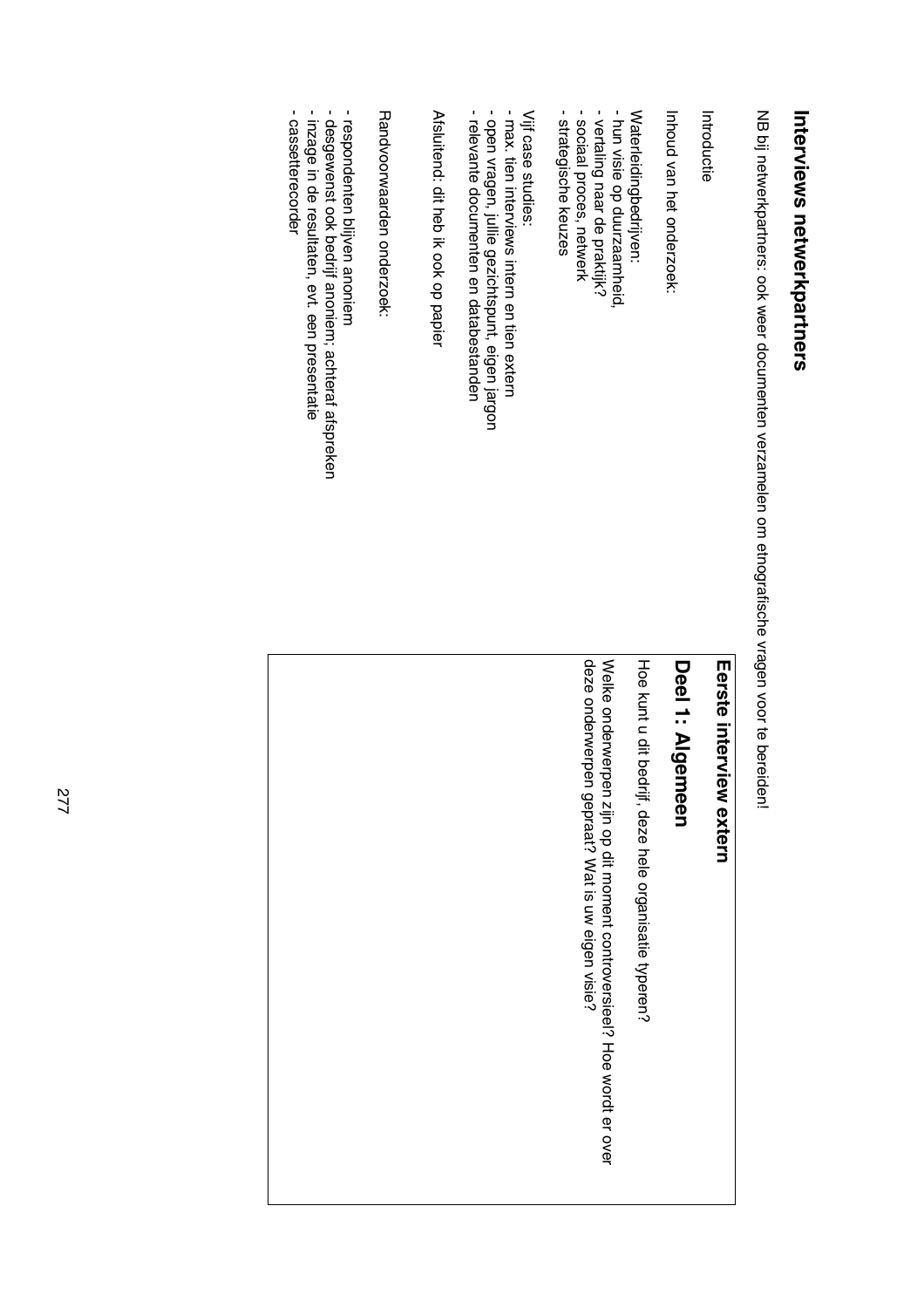| <b>Morate interview extern</b>                                                                                                                                                                                                       | Eerste interview<br>extern                                                                                                                              |
|--------------------------------------------------------------------------------------------------------------------------------------------------------------------------------------------------------------------------------------|---------------------------------------------------------------------------------------------------------------------------------------------------------|
| Deel 2: Durzaamheid                                                                                                                                                                                                                  | Deel 3: Netwerk en strategie                                                                                                                            |
| gebruikt? Zouden jullie in een interne vergadering tegen elkaar zeggen: "Ja<br>Wordt in deze organisatie de term 'drurzaambeid' of 'duruzambe ontwikkeling'<br>maar dat is toch niet duurzaam!", of zouden jullie het anders noemen? | onderwerpen hebt u contact?<br>Hoo is terminally contract that do say the form that is not a select is not allow                                        |
| Bijvoorbeeld "het milieu", of nog anders?                                                                                                                                                                                            | vardit waterleiding bedrijf bertaatt het beerde bereer beerde beer dee deen<br>Welke idees leven binnen het waterleidingbedrijf? Hoe zou u de strategie |
| geven van zo'n discussie? Nog een ander voorbeeld? Zijn er nog meer<br>In welke situaties praten jullie over dit onderwerp.' Kunt u een voorbeeld                                                                                    | naar de praktijk? Sluiten de ideeën aan bij de uwe?                                                                                                     |
| voorbeelden van situaties waarin de term 'duurzaamheid' wordt gebruikt?                                                                                                                                                              | welke manier dan? Voorbeelden? Zou u meer invloed willen hebben?<br>Heeft uw organisatie<br>invloed op de strategie van waterleidingbedrijven? Op       |
| Zijn er ook mensen in deze organisatie die er heel anders over denken?<br>Wat is own eighen visie op duraamheid? Uit welke onderdelen bestaat het?                                                                                   | Door wie worden de waterleidingbedrijven het meest beïnvloed?                                                                                           |
| Wat vindt u dat het waterleidingbedrijf zou moeten doen?                                                                                                                                                                             |                                                                                                                                                         |
| weergeven of die de stand van zaken voor mij zouden kunnen verleideren?<br>Afsluitend: Zijn er documenten die bovenstaande onderwerpen goed                                                                                          |                                                                                                                                                         |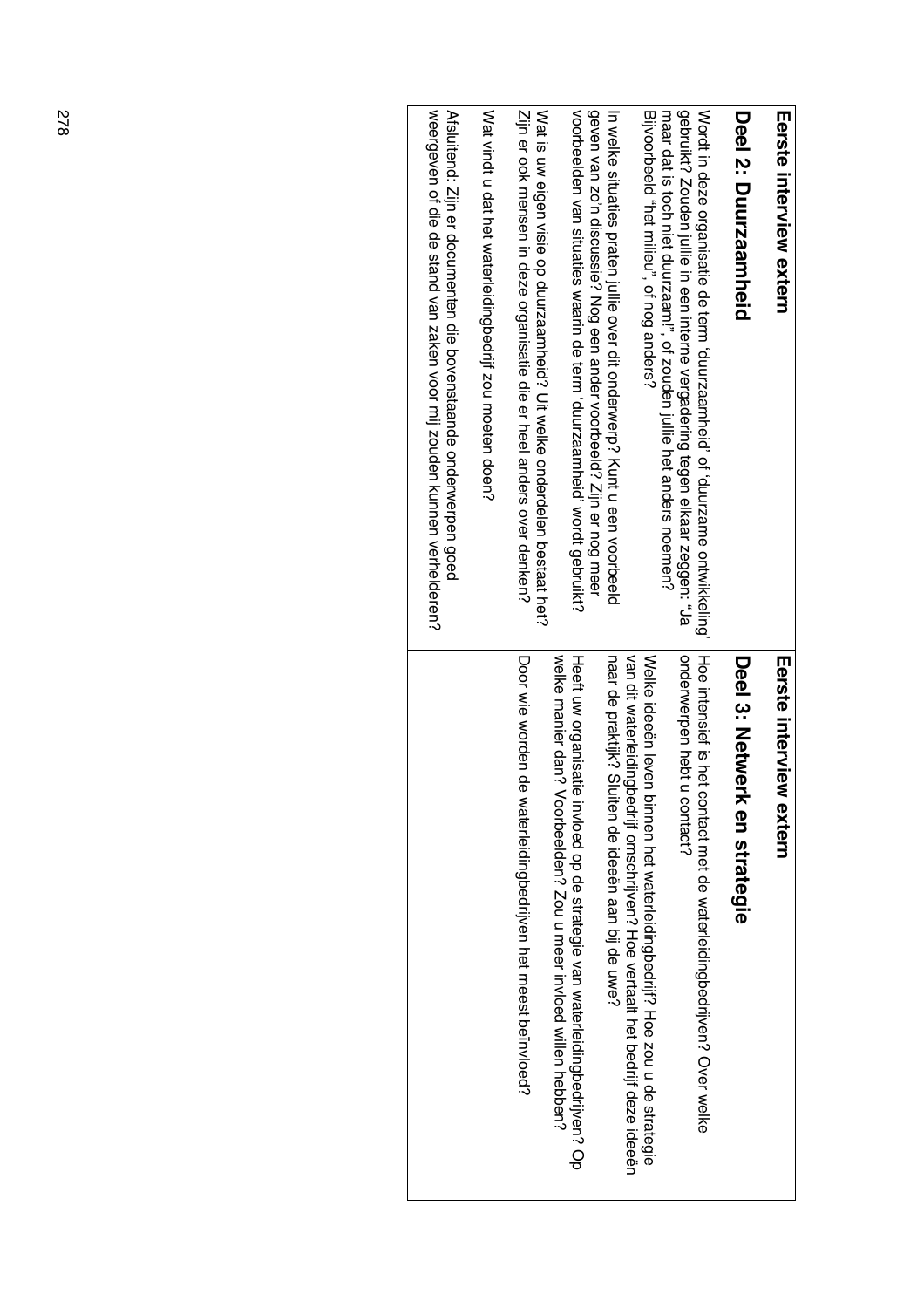### **Annex 3 List of interviews for field study in 1998**

| <b>Municipality Tilburg</b>                                            | coordinator/ project leader<br><b>Water Plan</b>             | 26 March 1998  |
|------------------------------------------------------------------------|--------------------------------------------------------------|----------------|
| <b>Province Noord-Brabant</b>                                          | head of department<br><b>Environment &amp; Water</b>         | 9 April 1998   |
| Tilburgsche Waterleiding<br>Maatschappij (water company)               | hydrologist                                                  | 24 April 1998  |
| Waterleidingbedrijf Noord-West<br>Brabant (water company)              | director                                                     | 3 June 1998    |
| <b>Stichting Het Noord-Brabants</b><br>Landschap (nature organization) | employee                                                     | 6 July 1998    |
| Waterschap de Dommel<br>(water board)                                  | head of department<br><b>Consultancy Water</b><br>Management | 6 July 1998    |
| Waterschap de Veluwe<br>(water board)                                  | chairman                                                     | 21 July 1998   |
| Waterleidingbedrijf Midden-<br>Nederland (water company)               | head of Marketing department                                 | 29 July 1998   |
| Waterschap Schieland (water<br>board)                                  | chairman                                                     | 18 August 1998 |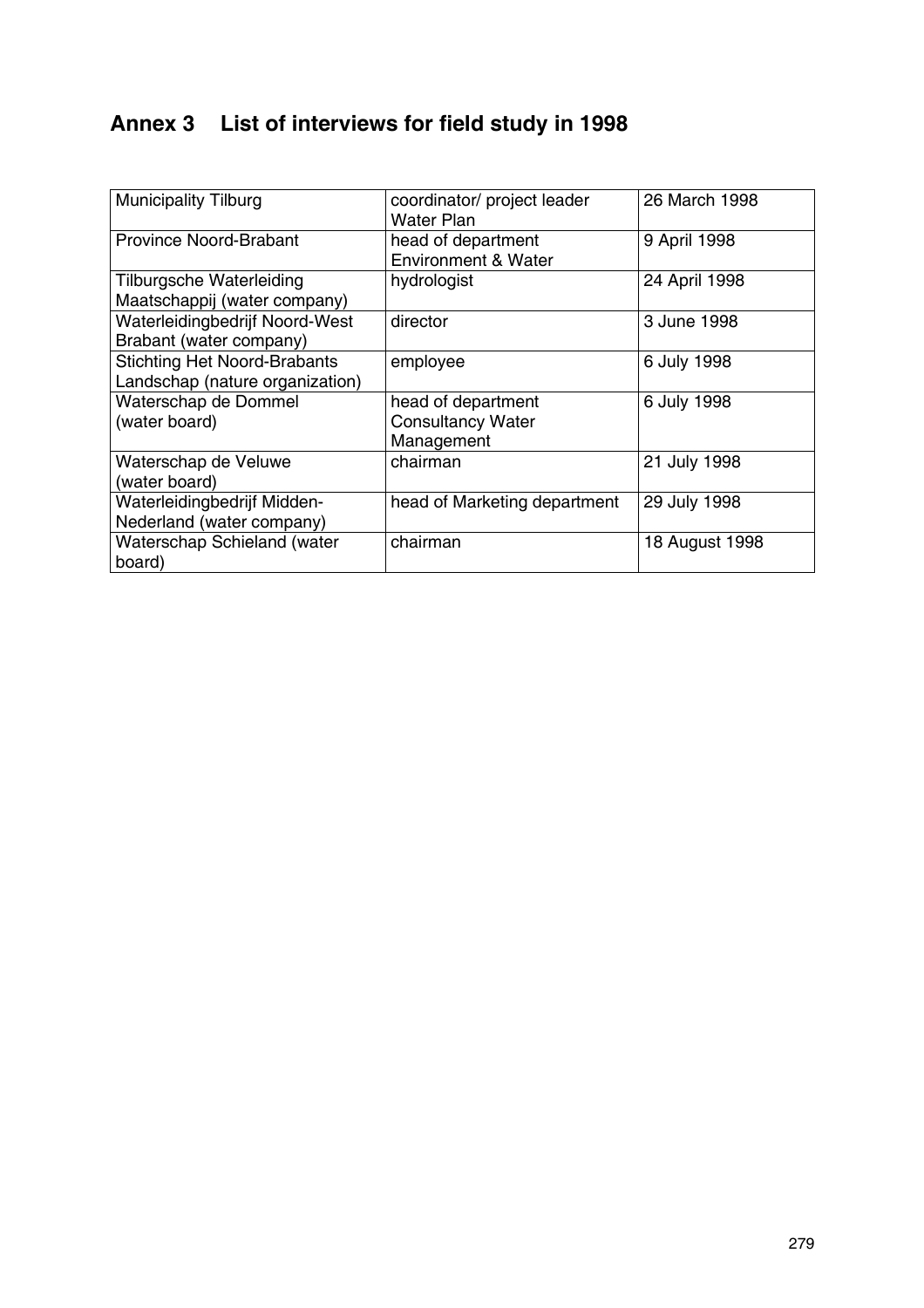### **Annex 4 List of codes**

Actor codes in alphabetical order

| Code                                | <b>Date</b>                  | <b>Modified</b>                                                                                                                                                                                                                                                                                                                                                                                                                                                                                                                                                                                                                                          |
|-------------------------------------|------------------------------|----------------------------------------------------------------------------------------------------------------------------------------------------------------------------------------------------------------------------------------------------------------------------------------------------------------------------------------------------------------------------------------------------------------------------------------------------------------------------------------------------------------------------------------------------------------------------------------------------------------------------------------------------------|
|                                     | created                      |                                                                                                                                                                                                                                                                                                                                                                                                                                                                                                                                                                                                                                                          |
|                                     | (m/d/y)                      |                                                                                                                                                                                                                                                                                                                                                                                                                                                                                                                                                                                                                                                          |
| AC-agriculture                      | 03/10/00                     | 09/17/02                                                                                                                                                                                                                                                                                                                                                                                                                                                                                                                                                                                                                                                 |
| <b>AC-Board of directors</b>        | 03/07/00                     | 02/07/02                                                                                                                                                                                                                                                                                                                                                                                                                                                                                                                                                                                                                                                 |
| <b>AC-consultants</b>               | 03/08/00                     | 09/17/02                                                                                                                                                                                                                                                                                                                                                                                                                                                                                                                                                                                                                                                 |
| AC-consumers/citizens               | 03/08/00                     | 09/17/02<br>05/01/00: Ik twijfel: zal ik hier de gebonden klanten van maken<br>de burgers, particulieren? Ik zie namelijk in de quotations dat ze<br>met klanten meestal de burgers bedoelen. Ik zal deze termen in<br>ieder geval in de autocode meenemen en dan zie ik later wel.<br>p.m.: bij Delta ook energiekklanten, wat doe ik daarmee? wsch<br>multinuts klanten dus meenemen?                                                                                                                                                                                                                                                                  |
| AC-energy sector                    | 03/08/00                     | 09/17/02<br>04/12/00 Comment for ex-code <multi-utility> Ik hoop dat ik hier<br/>geen spijt van krijg als ik met nuon en delta bezig ben<br/>04/20/00 ik heb er nu al spijt van en ga het splitsen. Ik heb de<br/>multi-utilities weer uit deze code gehaald; daar is al een aparte<br/>code voor. Dat is soms wel moeilijk, om ze te onderscheiden; in<br/>feite zijn multi-utilities altijd 'de energiesector' maar omgekeerd<br/>is het niet zo. In de meeste van de citaten die nu onder 'de<br/>energiesector' vallen probeert men zich juist van de<br/>energiesector te onderscheiden, of wordt een samenwerking<br/>beschreven."</multi-utility> |
| <b>AC-European Union</b>            | 03/08/00                     | 09/17/02                                                                                                                                                                                                                                                                                                                                                                                                                                                                                                                                                                                                                                                 |
| AC-fire brigade                     | 04/27/00                     | 05/08/02                                                                                                                                                                                                                                                                                                                                                                                                                                                                                                                                                                                                                                                 |
| AC-housing associations             | 04/27/00                     | 09/17/02                                                                                                                                                                                                                                                                                                                                                                                                                                                                                                                                                                                                                                                 |
| AC-industry/business<br>customers   | 03/10/00                     | 09/17/02                                                                                                                                                                                                                                                                                                                                                                                                                                                                                                                                                                                                                                                 |
| <b>AC-Ministry Economic Affairs</b> | 03/08/00                     | 09/17/02                                                                                                                                                                                                                                                                                                                                                                                                                                                                                                                                                                                                                                                 |
| <b>AC-Ministry Environment</b>      | 03/08/00                     | 09/17/02                                                                                                                                                                                                                                                                                                                                                                                                                                                                                                                                                                                                                                                 |
| <b>AC-Ministry Finance</b>          | 04/20/00                     | 05/07/02                                                                                                                                                                                                                                                                                                                                                                                                                                                                                                                                                                                                                                                 |
| <b>AC-Ministry Water Works</b>      | 04/27/00                     | 09/17/02                                                                                                                                                                                                                                                                                                                                                                                                                                                                                                                                                                                                                                                 |
| AC-municipalities                   | 03/08/00                     | 09/17/02                                                                                                                                                                                                                                                                                                                                                                                                                                                                                                                                                                                                                                                 |
| AC-nature organizations             | 04/20/00                     | 09/17/02                                                                                                                                                                                                                                                                                                                                                                                                                                                                                                                                                                                                                                                 |
| <b>AC-Parliament</b>                | 04/27/00                     | 06/18/02                                                                                                                                                                                                                                                                                                                                                                                                                                                                                                                                                                                                                                                 |
| AC-property developers              | 04/27/00                     | 02/07/02                                                                                                                                                                                                                                                                                                                                                                                                                                                                                                                                                                                                                                                 |
| AC-province                         | 03/08/00                     | 09/17/02                                                                                                                                                                                                                                                                                                                                                                                                                                                                                                                                                                                                                                                 |
| AC-Rail Infra Management            | 04/27/00                     | 02/07/02                                                                                                                                                                                                                                                                                                                                                                                                                                                                                                                                                                                                                                                 |
| <b>AC-RIWA Rhine association</b>    | 05/03/00                     | 09/17/02                                                                                                                                                                                                                                                                                                                                                                                                                                                                                                                                                                                                                                                 |
| AC-shareholders                     | 03/08/00                     | 09/17/02                                                                                                                                                                                                                                                                                                                                                                                                                                                                                                                                                                                                                                                 |
| AC-VEWIN water company              | $\frac{1}{04}{\sqrt{20}}/00$ | 09/17/02                                                                                                                                                                                                                                                                                                                                                                                                                                                                                                                                                                                                                                                 |
| association                         |                              |                                                                                                                                                                                                                                                                                                                                                                                                                                                                                                                                                                                                                                                          |
| <b>AC-water boards</b>              | 03/08/00                     | 09/17/02                                                                                                                                                                                                                                                                                                                                                                                                                                                                                                                                                                                                                                                 |
| AC-water companies                  | 03/08/00                     | 02/07/02                                                                                                                                                                                                                                                                                                                                                                                                                                                                                                                                                                                                                                                 |
|                                     |                              | "05/23/00 hieronder komen ook Aquanet en Reststoffenunie                                                                                                                                                                                                                                                                                                                                                                                                                                                                                                                                                                                                 |
|                                     |                              | omdat dat die opgericht zijn door de waterleidingbedrijven."                                                                                                                                                                                                                                                                                                                                                                                                                                                                                                                                                                                             |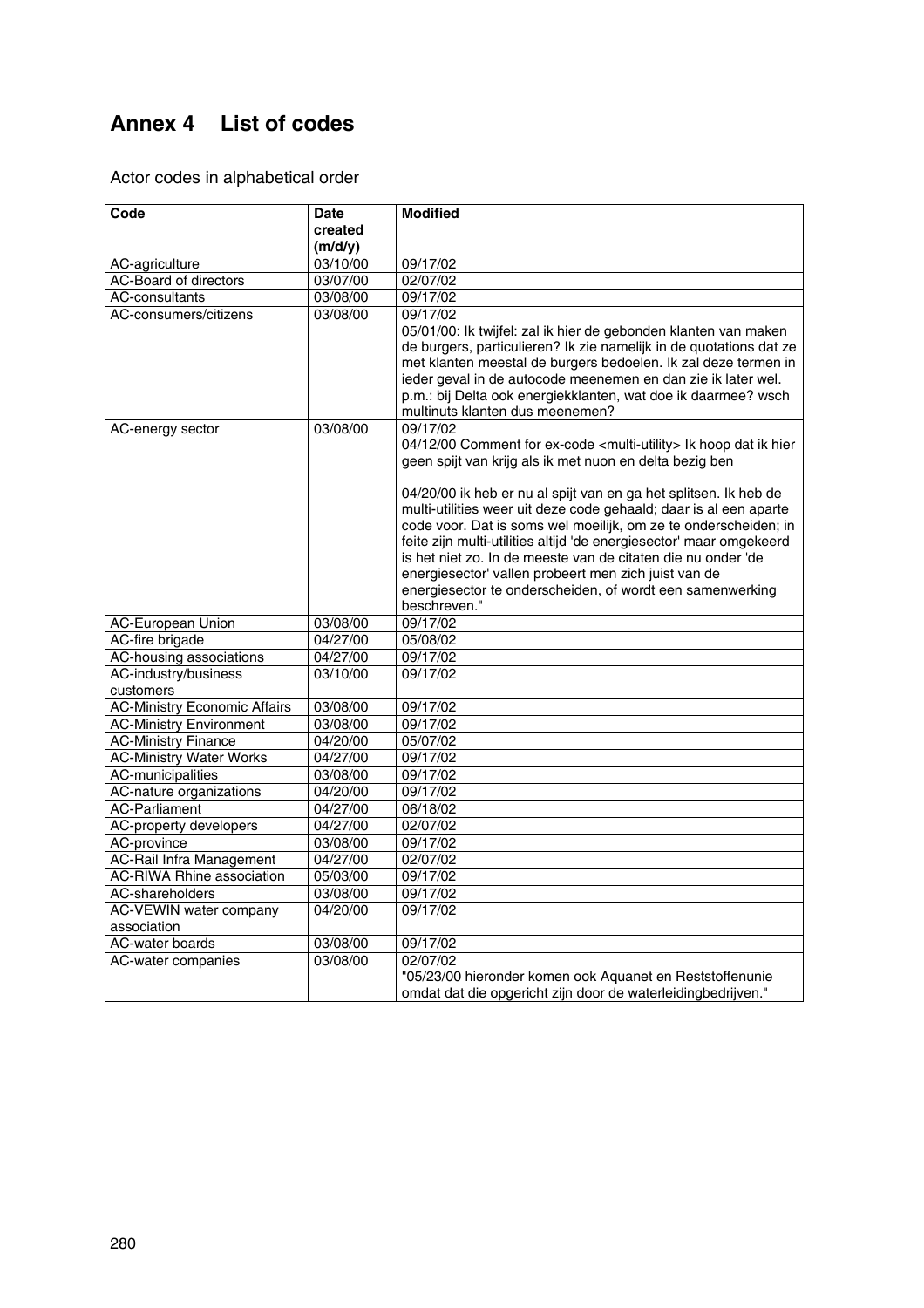### Verbal codes in alphabetical order

| Code                          | <b>Definition</b>                                                                                                                                                                                          | Date created<br>(m/d/y) | <b>Modified</b>                                                                                                                                                                                                                                                                                                                                                                                                                                                                                                                                                                                                                                                                                                                                                                                                                        |
|-------------------------------|------------------------------------------------------------------------------------------------------------------------------------------------------------------------------------------------------------|-------------------------|----------------------------------------------------------------------------------------------------------------------------------------------------------------------------------------------------------------------------------------------------------------------------------------------------------------------------------------------------------------------------------------------------------------------------------------------------------------------------------------------------------------------------------------------------------------------------------------------------------------------------------------------------------------------------------------------------------------------------------------------------------------------------------------------------------------------------------------|
| aim for continuity            | voortbestaan van het bedrijf als<br>zodanig.                                                                                                                                                               | 03/08/00                | 08/26/02<br>Comment for ex-code<br><voorzichtigheid> 04/12/00<br/>Comment for ex-code <zelfstandig<br>blijven&gt; 04/12/00</zelfstandig<br></voorzichtigheid>                                                                                                                                                                                                                                                                                                                                                                                                                                                                                                                                                                                                                                                                          |
| aim for guaranteed<br>supply  | ernaar streven dat iedereen altijd<br>over schoon water beschikt.                                                                                                                                          | 01/03/01                | 08/23/02                                                                                                                                                                                                                                                                                                                                                                                                                                                                                                                                                                                                                                                                                                                                                                                                                               |
| aim for high water<br>quality | pogingen om de kwaliteit van<br>grondstoffen en producten te<br>handhaven of te verhogen.                                                                                                                  | 03/08/00                | 08/26/02<br>01/12/01 Onder hoge kwaliteit<br>nastreven valt meestal<br>waterkwaliteit, en dat is weer<br>hoofdzakelijk gezien de<br>volksgezondheid. Ik raak steeds<br>weer in twijfel of ik niet aparte codes<br>voor volksgezondheid en voor<br>waterkwaliteit moet maken, maar ik<br>doe het toch maar niet ('coderen is<br>niet gelijk aan analyseren'). Andere<br>aspecten van kwaliteit zijn<br>bijvoorbeeld ontharden van<br>drinkwater en kwaliteit van<br>dienstverlening.<br>09/15/00 Ondertussen heb ik dus wel<br>een code 'volksgezondheid' gemaakt<br>en er zat nog steeds veel vervuiling<br>wat dat betreft in de quotations.<br>Hopelijk met de analyse-exercitie<br>verbeterd."                                                                                                                                      |
| aim for larger scale          | streven naar een grotere omvang<br>om kosten te drukken en<br>professionaliteit te vergroten;<br>wordt zowel intern gebruikt (bv<br>een huishoudwaterproject) als<br>extern dus fusies en<br>samenwerking. | 03/08/00                | 08/27/02<br>Comment for ex-code <perc-groot><br/>05/12/00 lk heb deze toch maar<br/>gemerged, die perceptie zit tenslotte<br/>vooral bij mij en in feite gaat dit over<br/>hetzelfde namelijk over<br/>schaalgrootte, streven naar<br/>grootschaligheid, op grote schaal<br/>Comment for ex-code <fusies en<br="">overnames&gt; 03/09/01<br/>10/12/00 Definitie: samenvoeging<br/>van 2 of meer bedrijven tot een<br/>geintegreerd geheel; soms op basis<br/>van gelijkwaardigheid (fusie) en<br/>soms met een dominante partner<br/>(overname). Kan gaan over<br/>waterleidingbedrijven onderling, of<br/>met energiebedrijven, of met<br/>(onderdelen van) waterschappen.<br/>Comment for ex-code <hydron><br/>04/12/00 Hydron kan ik niet voor de<br/>andere waterbedrijven gebruiken als<br/>code."</hydron></fusies></perc-groot> |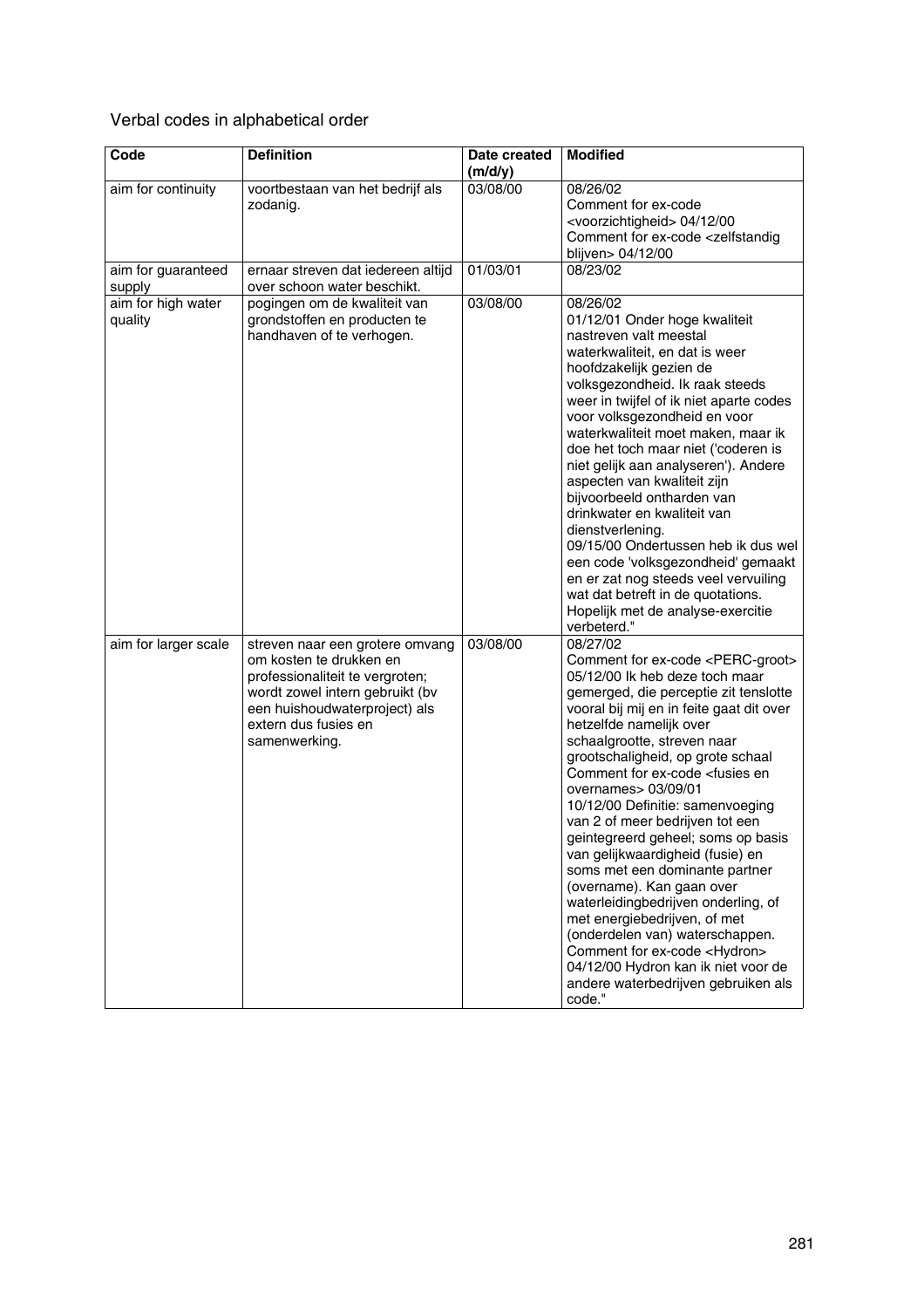| Code                               | <b>Definition</b>                                                                                                                                                                                                                                                                                                                                                                                                                                                             | Date created<br>(m/d/y) | <b>Modified</b>                                                                                                                                                                                                                                                                                                                                                                                                                                                                                                                                                                                                                                                                                                                                                                                                                                                                                                                                                                                                                                                                 |
|------------------------------------|-------------------------------------------------------------------------------------------------------------------------------------------------------------------------------------------------------------------------------------------------------------------------------------------------------------------------------------------------------------------------------------------------------------------------------------------------------------------------------|-------------------------|---------------------------------------------------------------------------------------------------------------------------------------------------------------------------------------------------------------------------------------------------------------------------------------------------------------------------------------------------------------------------------------------------------------------------------------------------------------------------------------------------------------------------------------------------------------------------------------------------------------------------------------------------------------------------------------------------------------------------------------------------------------------------------------------------------------------------------------------------------------------------------------------------------------------------------------------------------------------------------------------------------------------------------------------------------------------------------|
| aim for low costs                  | Zowel de wens van buitenaf, als<br>de interne doelstelling, als<br>daadwerkelijke strategieen om<br>een lage kostprijs en bijbehorend<br>laag tarief te handhaven.                                                                                                                                                                                                                                                                                                            | 03/08/00                | 08/26/02<br>Comment for ex-code <efficiency><br/>04/12/00 Efficiency kan ook in<br/>materialen en energie betekenen<br/>(ook al betekent het meestal geld)<br/>Lage kosten/tarieven nastreven<br/>voorkomt dit misverstand<br/>05/15/00 ik twijfel nog: moet het lage<br/>of lagere kosten zijn? zijn kosten<br/>voor drinkwater niet al structureel (te)<br/>laag? En streven ze naar lage<br/>kosten, ook al zijn ze iets hoger dan<br/>vorig jaar?<br/>Ik heb de quotations net gecheckt en<br/>de code dus toch veranderd in lage<br/>ipv lagere. Ik vind de kostprijs nl niet<br/>hoog."</efficiency>                                                                                                                                                                                                                                                                                                                                                                                                                                                                      |
| aim for multi-utility              | Een bedrijf dat water, elektriciteit<br>en gas als gecombineerde dienst<br>kan aanbieden. Bovenstaande<br>drie worden meestal als 'core<br>business' gezien, maar soms<br>biedt een multi-utility ook nog<br>andere utilities zoals<br>afvalverwijdering,<br>afvalwaterzuivering, kabel-TV,<br>telecom en internet.                                                                                                                                                           | 04/20/00                | 08/27/02                                                                                                                                                                                                                                                                                                                                                                                                                                                                                                                                                                                                                                                                                                                                                                                                                                                                                                                                                                                                                                                                        |
| aim for privatisation/<br>monopoly | Privatisering: staatsbedrijven<br>laten overgaan van in private<br>handen, bv. door<br>overheidsaandelen te verkopen<br>op de beurs. Met het doel om<br>service te verbeteren en prijs te<br>laten dalen door bedrijven aan<br>concurrentie op de markt bloot te<br>stellen. Liberalisering is een<br>mildere vorm, nl opheffen van het<br>overheidsmonopolie. Dan blijven<br>bedrijven in overheidshanden,<br>maar de markt is wel open voor<br>nieuwe (private) aanbieders. | 04/27/00                | 11/28/02<br>05/03/00 twijfel: moet ik dit mergen<br>met monopolie? monopolie<br>quotations eens bekijken.<br>Comment for ex-code <monopolie><br/>05/04/00 Deze code 'monopolie'<br/>heette eerst 'overheidseigendom'<br/>maar volgens mij wordt hier meer<br/>over gesproken met de term<br/>'monopolie' of 'monopoliepositie'. Het<br/>is een complex van zaken waar<br/>overheidseigendom een onderdeel<br/>van is; het is een organisatievorm<br/>voor de watersector.<br/>En vandaag heb ik deze code dus<br/>gemerged met privatisering. Dit is<br/>namelijke de andere kant van de<br/>medaille. Als ik nog eens autocoding<br/>doe moet ik ook de term monopolie<br/>meenemen.<br/>10/18/00 Privatisering/liberalisering<br/>heb ik ingekort tot privatisering. In de<br/>praktijk wordt de hele discussie<br/>namelijk met 'privatisering'<br/>aangeduid. Privatisering is: verkopen<br/>van aandelen door overheden aan<br/>private partijen. Liberalisering is:<br/>toelaten van nieuwe partijen op een<br/>door de overheid gemonopoliseerde<br/>markt."</monopolie> |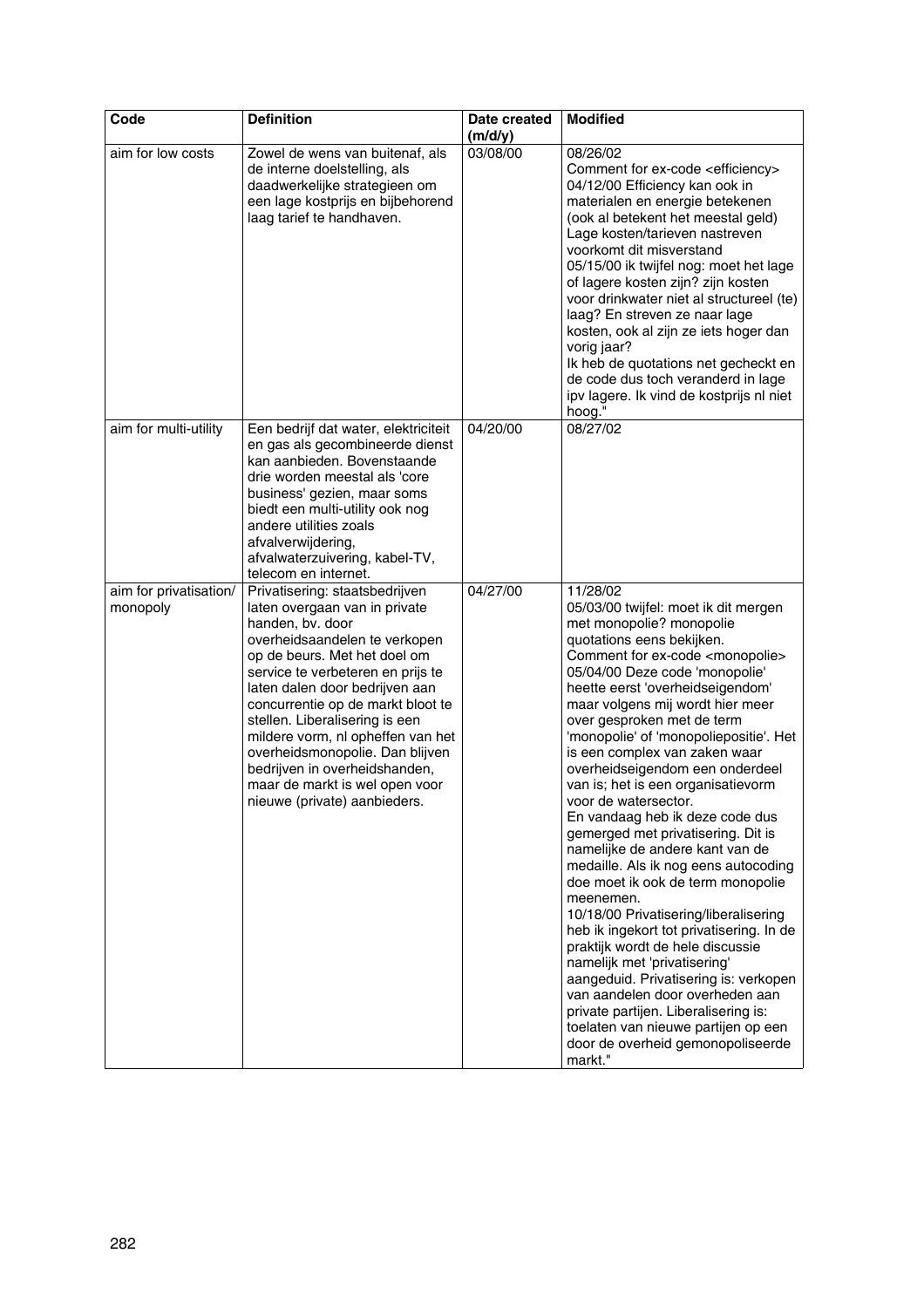| Code                               | <b>Definition</b>                                                                                                                                                                                                                                                                | Date created<br>(m/d/y) | <b>Modified</b>                                                                                                                                                                                                                                                                                                                                                                                                                                                                                                                                                                                                                                                                                                                                                                                                                                                                                                                                                                                                                                                                                                                                                                                                             |
|------------------------------------|----------------------------------------------------------------------------------------------------------------------------------------------------------------------------------------------------------------------------------------------------------------------------------|-------------------------|-----------------------------------------------------------------------------------------------------------------------------------------------------------------------------------------------------------------------------------------------------------------------------------------------------------------------------------------------------------------------------------------------------------------------------------------------------------------------------------------------------------------------------------------------------------------------------------------------------------------------------------------------------------------------------------------------------------------------------------------------------------------------------------------------------------------------------------------------------------------------------------------------------------------------------------------------------------------------------------------------------------------------------------------------------------------------------------------------------------------------------------------------------------------------------------------------------------------------------|
| aim for product<br>differentiation | ontwikkeling van andere<br>watersoorten dan drinkwater en<br>aan water gerelateerde diensten.<br>Proceswater zit hier wel onder<br>maar huishoudwater is een<br>aparte code                                                                                                      | 03/07/00                | 08/23/02<br>Comment for ex-code <proceswater><br/>04/12/00<br/>Comment for ex-code<br/><flessenwater> 03/09/01 Definitie:<br/>Overwegingen van<br/>waterleidingbedrijven om al of niet in<br/>de markt van gebotteld water te<br/>gaan.</flessenwater></proceswater>                                                                                                                                                                                                                                                                                                                                                                                                                                                                                                                                                                                                                                                                                                                                                                                                                                                                                                                                                        |
| assess future                      | verwijzingen naar de toekomst,<br>bv toekomstvoorspellingen, data<br>in de toekomst en pogingen te<br>werken aan plannen op lange<br>termijn.                                                                                                                                    | 04/27/00                | 08/26/02                                                                                                                                                                                                                                                                                                                                                                                                                                                                                                                                                                                                                                                                                                                                                                                                                                                                                                                                                                                                                                                                                                                                                                                                                    |
| choose materials                   | overwegingen over grond- en<br>hulpstofgebruik en keuze van<br>materialen                                                                                                                                                                                                        | 03/08/00                | 08/16/02                                                                                                                                                                                                                                                                                                                                                                                                                                                                                                                                                                                                                                                                                                                                                                                                                                                                                                                                                                                                                                                                                                                                                                                                                    |
| compete abroad                     | Als respondenten refereren naar<br>buitenlandse actoren en/of<br>buitenlandse projecten.                                                                                                                                                                                         | 03/08/00                | 09/24/02<br>p.m.: bij de meeste bedrijven zou dit<br>kunnen vallen onder ontwikkelingen<br>extern, maar bij Delta bestaat hier<br>ook een netwerk dus valt het onder<br>actoren. Beter weer gewoon<br>buitenland maken?"                                                                                                                                                                                                                                                                                                                                                                                                                                                                                                                                                                                                                                                                                                                                                                                                                                                                                                                                                                                                    |
| cooperate other<br>organizations   | samenwerkingsrelaties met<br>andere organisaties binnen en<br>buiten de watersector                                                                                                                                                                                              | 03/08/00                | 08/27/02                                                                                                                                                                                                                                                                                                                                                                                                                                                                                                                                                                                                                                                                                                                                                                                                                                                                                                                                                                                                                                                                                                                                                                                                                    |
| cooperate water<br>chain           | ideeen over samenwerking in de<br>kleine waterketen, dus van<br>winning via gebruik en lozing op<br>het riool naar afvalwaterzuivering<br>en lozing op het<br>oppervlaktewater; praktische<br>stappen daarin; en alles wat sec<br>gaat over riolering en<br>afvalwaterzuivering. | 03/08/00                | 08/27/02<br>05/19/00 Bij deze code voeg ik ook<br>riolering; moet dat in aparte code?<br>Comment for ex-code <zuivering<br>afvalwater&gt; 03/09/01 Definitie:<br/>zuivering van rioolwater door<br/>waterschappen<br/>01/09/02 lk merk tijdens coderen<br/>steeds twijfel: samenwerking tussen<br/>waterleidingbedrijven, samenwerking<br/>met waterschappen, samenwerking<br/>met watersector in bredere zin bv<br/>Kiwa en Vivendi Dat bedoelde ik<br/>eigenlijk niet met waterketen, maar<br/>toch komt hier alles terecht. En<br/>samenwerken andere organisaties is<br/>ook weer niet wat ik bedoel: dat is<br/>meer samenwerken buiten de<br/>watersector bv met provincies,<br/>energiebedrijven,<br/>woningbouwcorporaties Dus wat<br/>nu? Voorlopig dit memootje<br/>uitdraaien en<br/>even laten betijen, evt codes<br/>opruimen<br/>01/16/02 Samenwerken in<br/>waterketen is toch een belangrijk<br/>onderscheid, en ik bedoel hier vooral<br/>samenwerken met waterschappen<br/>en evt gemeenten. Dus<br/>samenwerken met andere<br/>waterleidingbedrijven en met andere<br/>bedrijven in de watersector zoals<br/>Kiwa en Vivendi ga ik onder<br/>samenwerken andere organisaties<br/>gooien."</zuivering<br> |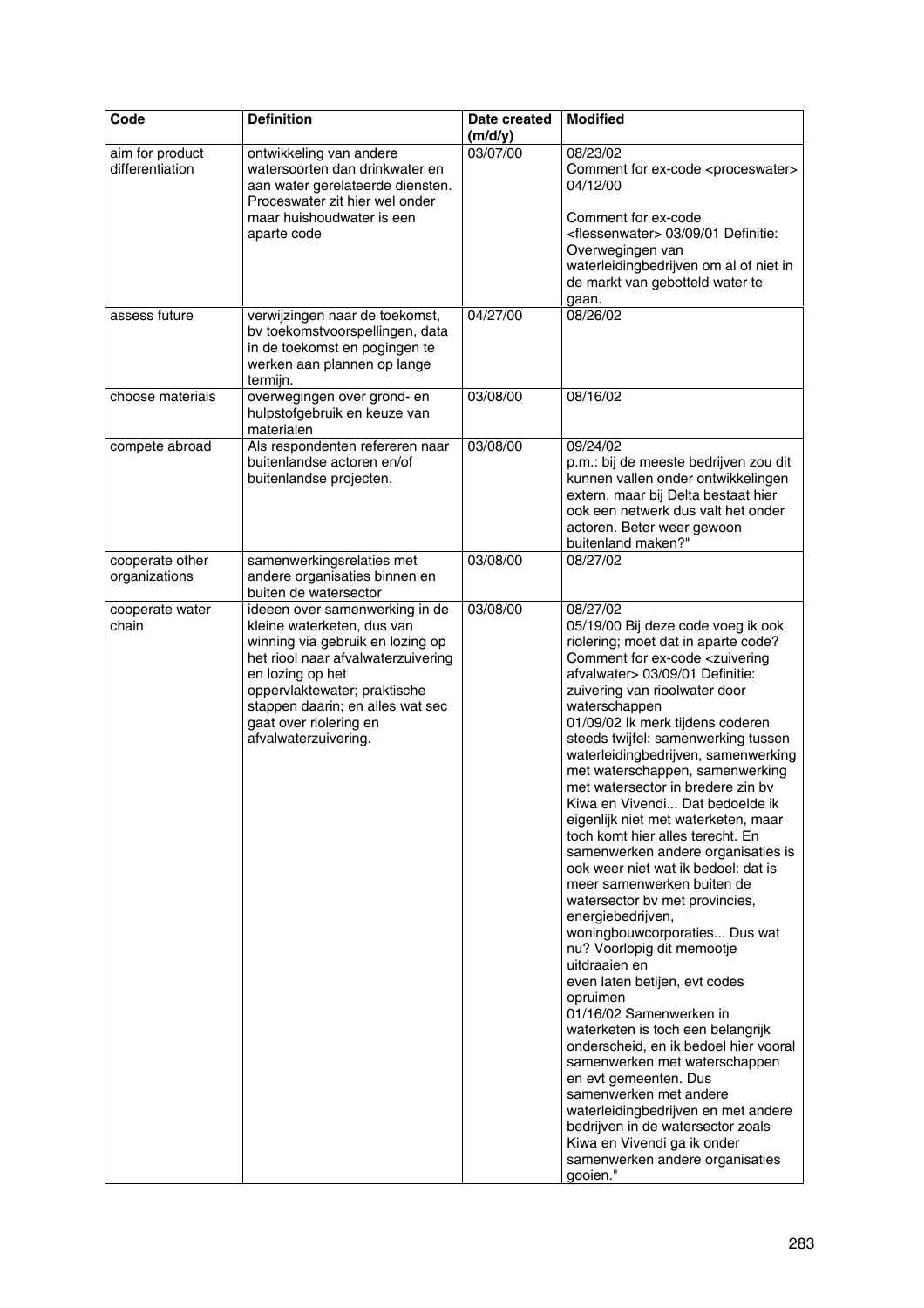| Code                        | <b>Definition</b>                                                                                                                                                                                                         | Date created<br>(m/d/y) | <b>Modified</b>                                                                                                                                                                                                                                                                                                                                                                                                                                                                                                                   |
|-----------------------------|---------------------------------------------------------------------------------------------------------------------------------------------------------------------------------------------------------------------------|-------------------------|-----------------------------------------------------------------------------------------------------------------------------------------------------------------------------------------------------------------------------------------------------------------------------------------------------------------------------------------------------------------------------------------------------------------------------------------------------------------------------------------------------------------------------------|
| create image                | working to achieve a certain<br>image in the outside world                                                                                                                                                                | 01/10/02                | 08/26/02<br>01/10/02 lk kom ook veel fragmenten<br>tegen over PR, window dressing, en<br>bij gebrek aan een betere code<br>gebruik ik daarvoor 'discussieren'.<br>Moet ik toch weer 'imago en<br>zelfbeeld' invoeren? Ik wil toch een<br>thema maken van die integriteit,<br>onzekerheid etc.<br>Ik zie nu dat ik 'imago en zelfbeeld'<br>heb gemergd met 'cultuur<br>herkennen'. Dat is OK wb zelfbeeld,<br>maar niet wb imago! Ik ga dit toch<br>even opruimen en een nieuwe code<br>maken: 'imago creëren'                     |
| criticize method            | interesting interactions with<br>interviewer, mistakes in interview<br>questions etc                                                                                                                                      | 05/23/00                | 08/23/02                                                                                                                                                                                                                                                                                                                                                                                                                                                                                                                          |
| define sustainability       | issues die volgens de<br>respondenten met duurzaamheid<br>te maken hebben; reacties op<br>mijn vragen over duurzaamheid,<br>gebruik van de term duurzaam of<br>duurzaamheid                                               | 05/04/00                | 08/27/02<br>Moet ik deze term opsplitsen in bv<br>energie bevolkingsgroei welzijn etc?<br>05/02/01 Soms moeilijk om te<br>coderen met die drie codes dz<br>definieren, dz beinvloeden en dz<br>activiteiten uitvoeren. dz beinvloeden<br>is de activiteit van de provincie,<br>bijvoorbeeld. En ik codeer het proces<br>van definieren ook met dz definieren,<br>naast de definities die daar<br>uitkomen. Maar daar zou ik ook de<br>code dz beinvloeden voor kunnen<br>gebruiken, omdat het een proces van<br>beinvloeding is." |
| describe history            | beschrijving van ontwikkelingen<br>in de tijd, vaak contrasteren van<br>periodes, bevatten meestal<br>jaar geleden of concrete<br>jaartallen.                                                                             | 03/08/00                | 11/12/02                                                                                                                                                                                                                                                                                                                                                                                                                                                                                                                          |
| develop household<br>water  | Lagere kwaliteit water dan<br>drinkwater, meestal bereid uit<br>oppervlaktewater, bedoeld voor<br>huishoudens, met name voor<br>toiletspoeling, wasmachine en<br>buitenkraan.                                             | 03/07/00                | 08/26/02<br>Comment for ex-code <leidsche<br>Rijn&gt; 04/12/00 Leidsche Rijn is in<br/>huishoudwater opgenomen omdat<br/>deze code anders niet van<br/>toepassing zou zijn bij andere<br/>cases."</leidsche<br>                                                                                                                                                                                                                                                                                                                   |
| discuss<br>distribute water | formuleringen die er op wijzen<br>dat er op dit moment of in het<br>verleden meningsverschillen<br>bestaan, mn. als respondenten<br>de woorden 'discussie' of<br>'argument' gebruiken<br>referenties naar distributie van | 05/12/00<br>03/08/00    | 08/26/02<br>Dat ik deze code nog niet heb! Veel<br>statische codes, maar als ik ooit nog<br>iets over het proces wil zeggen<br>Comment for ex-code <argument><br/>11/23/00 Samengevoegd met<br/>discussieren<br/>Comment for ex-code <onderzoek><br/>03/09/01 Definitie: op de praktijk<br/>gerichte analyses door academisch<br/>geschoolde personen in eigen huis<br/>of uitbesteed aan adviesbureaus,<br/>meestal met een<br/>natuurwetenschappelijke invalshoek.<br/>08/23/02</onderzoek></argument>                          |
|                             | leidingwater, het leidingnet                                                                                                                                                                                              |                         |                                                                                                                                                                                                                                                                                                                                                                                                                                                                                                                                   |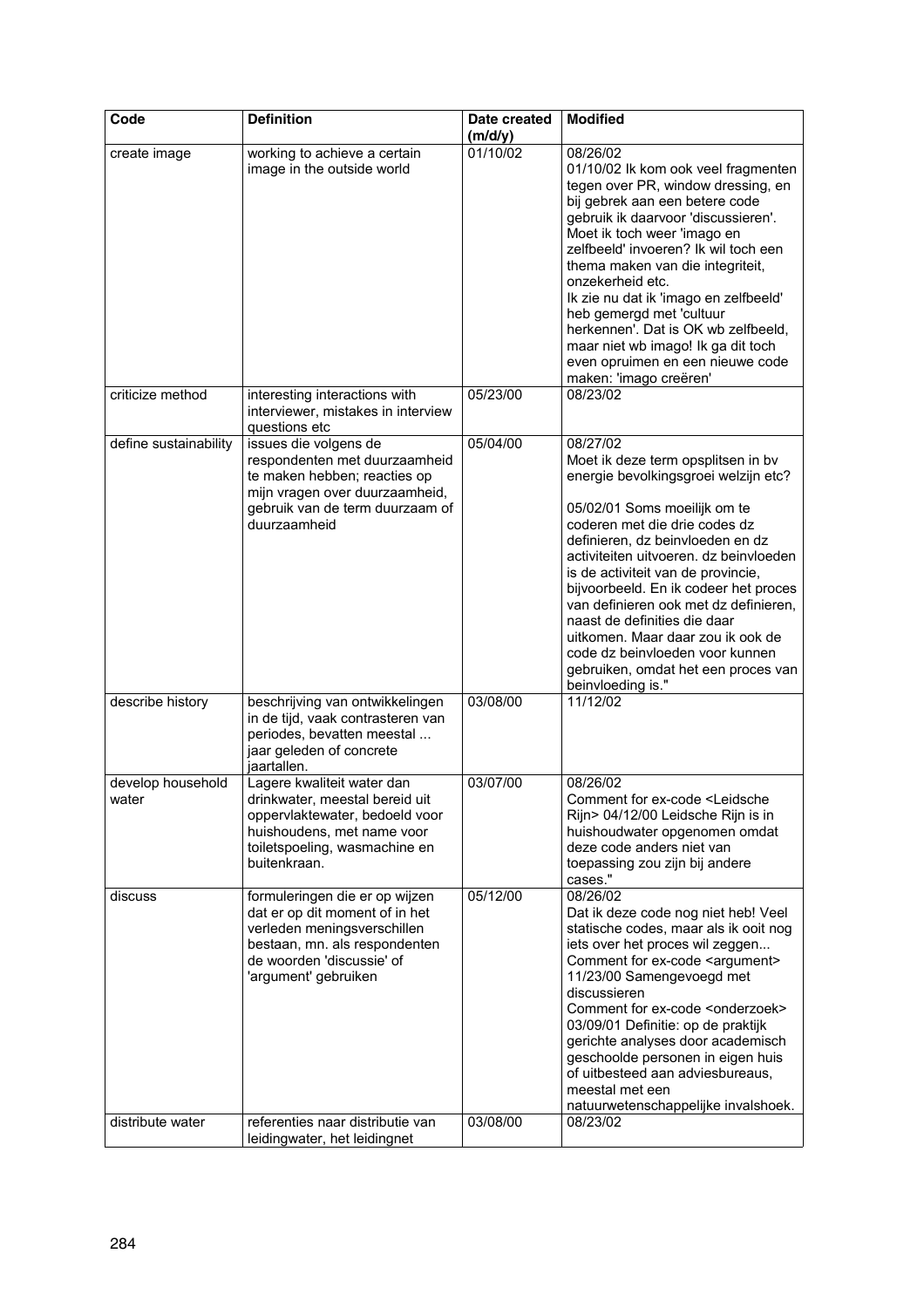| Code                             | <b>Definition</b>                                                                                                                                                                                                                                                         | Date created<br>(m/d/y) | <b>Modified</b>                                                                                                                                                                                                                                                                                                                                                                                                                                                                                                                                                                                                                                                                                             |
|----------------------------------|---------------------------------------------------------------------------------------------------------------------------------------------------------------------------------------------------------------------------------------------------------------------------|-------------------------|-------------------------------------------------------------------------------------------------------------------------------------------------------------------------------------------------------------------------------------------------------------------------------------------------------------------------------------------------------------------------------------------------------------------------------------------------------------------------------------------------------------------------------------------------------------------------------------------------------------------------------------------------------------------------------------------------------------|
| formulate strategy               | het bedrijfsbeleid in grote lijnen,<br>achterliggende doelen (soms<br>impliciet), manieren die men<br>bedenkt om op externe<br>ontwikkelingen te reageren,<br>motivaties voor activiteiten.                                                                               | 03/08/00                | 08/27/02<br>10/29/01 strategie bepalen en<br>strategie beinvloeden ligt te dicht bij<br>elkaar vind ik. Daarom geef ik nu<br>toch weer voorkeur aan strategie<br>formuleren."                                                                                                                                                                                                                                                                                                                                                                                                                                                                                                                               |
| implement individual<br>metering | vervangen van collectieve<br>watermeters in<br>appartementenblokken door<br>individuele watermeters                                                                                                                                                                       | 03/08/00                | 08/16/02                                                                                                                                                                                                                                                                                                                                                                                                                                                                                                                                                                                                                                                                                                    |
| implement<br>sustainability      | Concrete activiteiten die<br>waterleidingbedrijven (en<br>anderen) uitvoeren met<br>duurzaamheid als hoofd- of<br>nevenargument. Het kunnen al<br>uitgevoerde projecten en al<br>lopende routines zijn, maar ook<br>heel concrete plannen.                                | 05/04/00                | 08/26/02<br>Comment for ex-code<br><duurzaamheid> 05/10/00<br/>05/04/00 Na de meecodeer exercitie<br/>besluit ik om deze code te splitsen<br/>in: -invloed op duurzaamheid -<br/>perceptie van duurzaamheid -<br/>activiteiten ikv duurzaamheid Ik<br/>begin vandaag alvast met de nieuwe<br/>codes en het opdelen van de oude<br/>quotations doe ik binnenkort.<br/>05/10/00 vandaag dus.<br/>04/24/01 Tijdens coderen met<br/>uitsluitend de drie du-codes (def,<br/>strat, act) merk ik dat er allerlei quot<br/>zijn die moeilijk in te delen zijn, bv<br/>duurzaamheid tot onderdeel van de<br/>strategie maken bv 67.3 En nu zet ik<br/>dat dan maar onder 'activiteiten ikv<br/>du'."</duurzaamheid> |
| improve service                  | twee betekenissen: enerzijds<br>dienstverlening als aspect van<br>reguliere productlevering (bv<br>vriendelijkheid van het personeel,<br>24-uurs bereikbaarheid bij<br>storingen) en anderzijds<br>diversificatie naar nieuwe<br>diensten (bv facturering,<br>advisering) | 03/07/00                | 08/27/02<br>Comment for ex-code<br><klantvriendelijk> 03/09/01 Definitie:<br/>streven naar goede service aan<br/>consumenten en zakelijke klanten.</klantvriendelijk>                                                                                                                                                                                                                                                                                                                                                                                                                                                                                                                                       |
| influence spatial<br>planning    | momenten waarop<br>waterleidingbedrijven te maken<br>krijgen met Ruimtelijke<br>Ordeningsbeleid, zowel qua<br>grondwater beschermende<br>regulering als qua druk op de<br>ruimte door claims van andere<br>actoren, en manieren om ermee<br>om te gaan.                   | 11/03/00                | 08/23/02                                                                                                                                                                                                                                                                                                                                                                                                                                                                                                                                                                                                                                                                                                    |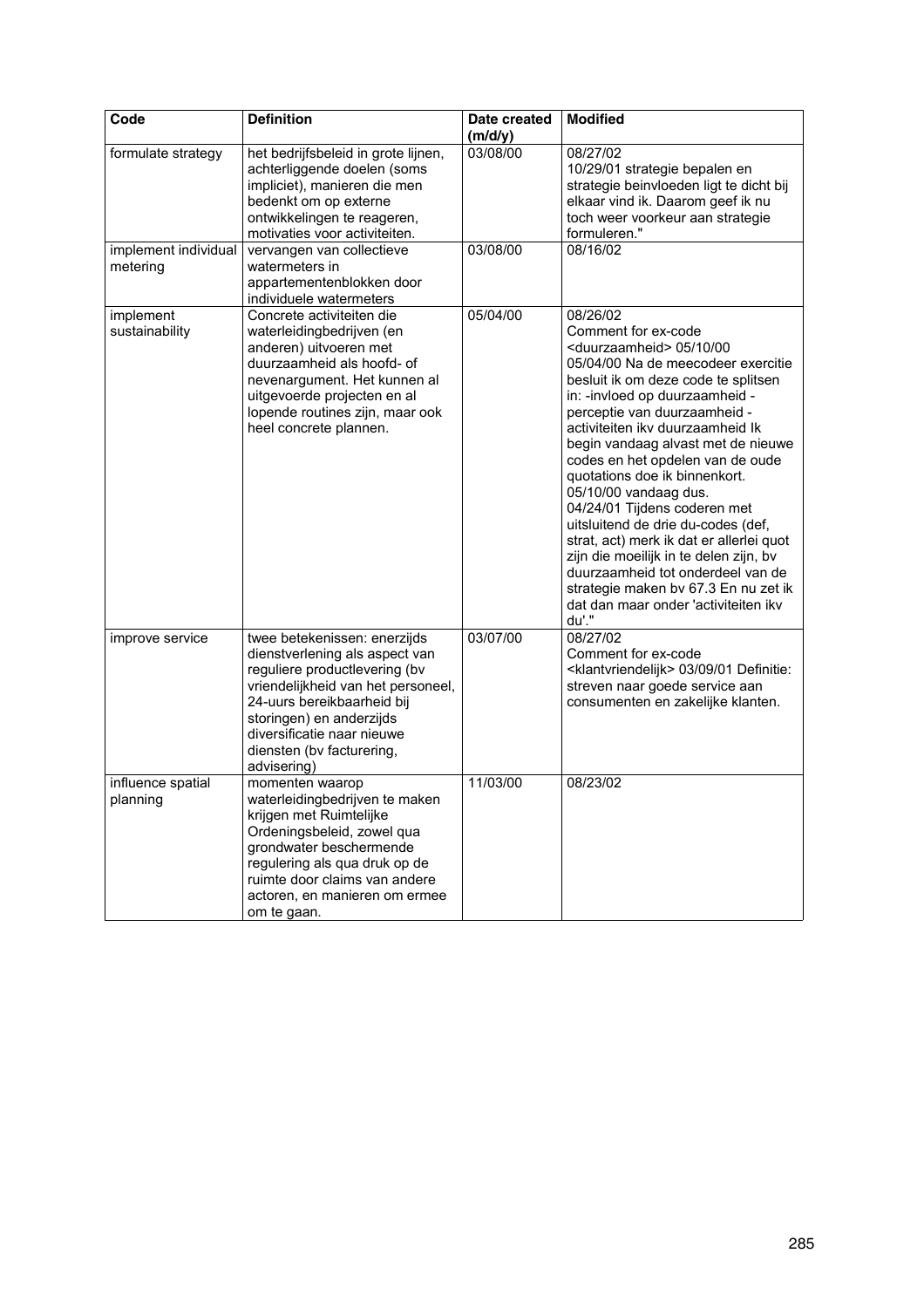| Code                                       | <b>Definition</b>                                                                                                                                                                                                                                                                | Date created<br>(m/d/y) | <b>Modified</b>                                                                                                                                                                                                                                                                                                                                                                                                                                                                                                                                                                                                                                                                                                                                                                                                                                                                                                                                                                                                                                                                                                                                                                     |
|--------------------------------------------|----------------------------------------------------------------------------------------------------------------------------------------------------------------------------------------------------------------------------------------------------------------------------------|-------------------------|-------------------------------------------------------------------------------------------------------------------------------------------------------------------------------------------------------------------------------------------------------------------------------------------------------------------------------------------------------------------------------------------------------------------------------------------------------------------------------------------------------------------------------------------------------------------------------------------------------------------------------------------------------------------------------------------------------------------------------------------------------------------------------------------------------------------------------------------------------------------------------------------------------------------------------------------------------------------------------------------------------------------------------------------------------------------------------------------------------------------------------------------------------------------------------------|
| influence strategy                         | aanwijzingen dat actoren invloed<br>hebben op de strategie van<br>waterleidingbedrijven.                                                                                                                                                                                         | 05/15/00                | 09/12/02<br>Comment for ex-code <politiek><br/>03/09/01 Definitie: aanduiding van<br/>een groep actoren met de term<br/>'politiek'; hiermee kunnen zowel<br/>politieke als ambtenaren-<br/>vertegenwoordigers van de overheid<br/>worden aangeduid. Meestal wordt de<br/>term gebruikt in verband met een<br/>belangenconflict tussen<br/>waterleidingbedrijven en overheden.<br/>Hieronder plaats ik ook citaten met<br/>termen term 'maatschappelijk'<br/>gebruikt lijkt dat een aanwijzing dat<br/>er geen conflict over is.<br/>oei oei, ben nog op mijn vingers<br/>getikt door jeanine Evers over slordig<br/>gebruik van de term politiek. Politiek<br/>dat is in de sociologie puur de<br/>politieke partijen. Maar de<br/>waterleidingbedrijven gebruiken het<br/>ook in ruimere zin: overlegsituaties<br/>met gemeenten en provincie waarin<br/>je het niet direct eens bent.<br/>05/03/00 'maatschappelijk' schaar ik<br/>ook maar onder politiek.<br/>Comment for ex-code <str-invloed<br>externe ontwikkelingen&gt; 03/09/01<br/>Definitie: verwijzingen naar<br/>ontwikkelingen buiten het bedrijf die<br/>invloed op het bedrijf hebben.</str-invloed<br></politiek> |
| influence<br>sustainability of<br>strategy | momenten waarop actoren<br>invloed hadden op het denken<br>over duurzaamheid bij het<br>waterleidingbedrijf, zowel over<br>hoe belangrijk duurzaamheid is<br>ten opzichte van andere<br>management prioriteiten, als wat<br>de inhoud van duurzame<br>bedrijfsvoering moet zijn. | 05/04/00                | 08/26/02                                                                                                                                                                                                                                                                                                                                                                                                                                                                                                                                                                                                                                                                                                                                                                                                                                                                                                                                                                                                                                                                                                                                                                            |
| influence with<br>legislation              | verwijzingen naar wetgeving en<br>juridische procedures                                                                                                                                                                                                                          | 03/08/00                | 08/27/02                                                                                                                                                                                                                                                                                                                                                                                                                                                                                                                                                                                                                                                                                                                                                                                                                                                                                                                                                                                                                                                                                                                                                                            |
| innovate<br>organization                   | proberen de organisatie te<br>verbeteren, vaak gebaseerd op<br>moderne organisatie-theorie.                                                                                                                                                                                      | 03/07/00                | 09/12/02<br>Comment for ex-code <ontw-in-<br>zorgsysteem&gt; 05/12/00 ik had toch<br/>maar weinig quotations met<br/>zorgsysteem en het is gewoon een<br/>instrument voor organisatie<br/>vernieuwing<br/>Comment for ex-code <projecten><br/>03/09/01 Definitie: van tevoren<br/>geplande werkzaamheden met<br/>afgebakende tijd en budget.<br/>Wat moet ik met deze code; heeft<br/>het nog een functie?"</projecten></ontw-in-<br>                                                                                                                                                                                                                                                                                                                                                                                                                                                                                                                                                                                                                                                                                                                                               |
| innovate technology                        | streven naar vernieuwing van de<br>technologie voor productie en<br>distributie van drinkwater en de<br>processen daaromheen bv<br>slibverwerking.                                                                                                                               | 03/07/00                | 08/23/02                                                                                                                                                                                                                                                                                                                                                                                                                                                                                                                                                                                                                                                                                                                                                                                                                                                                                                                                                                                                                                                                                                                                                                            |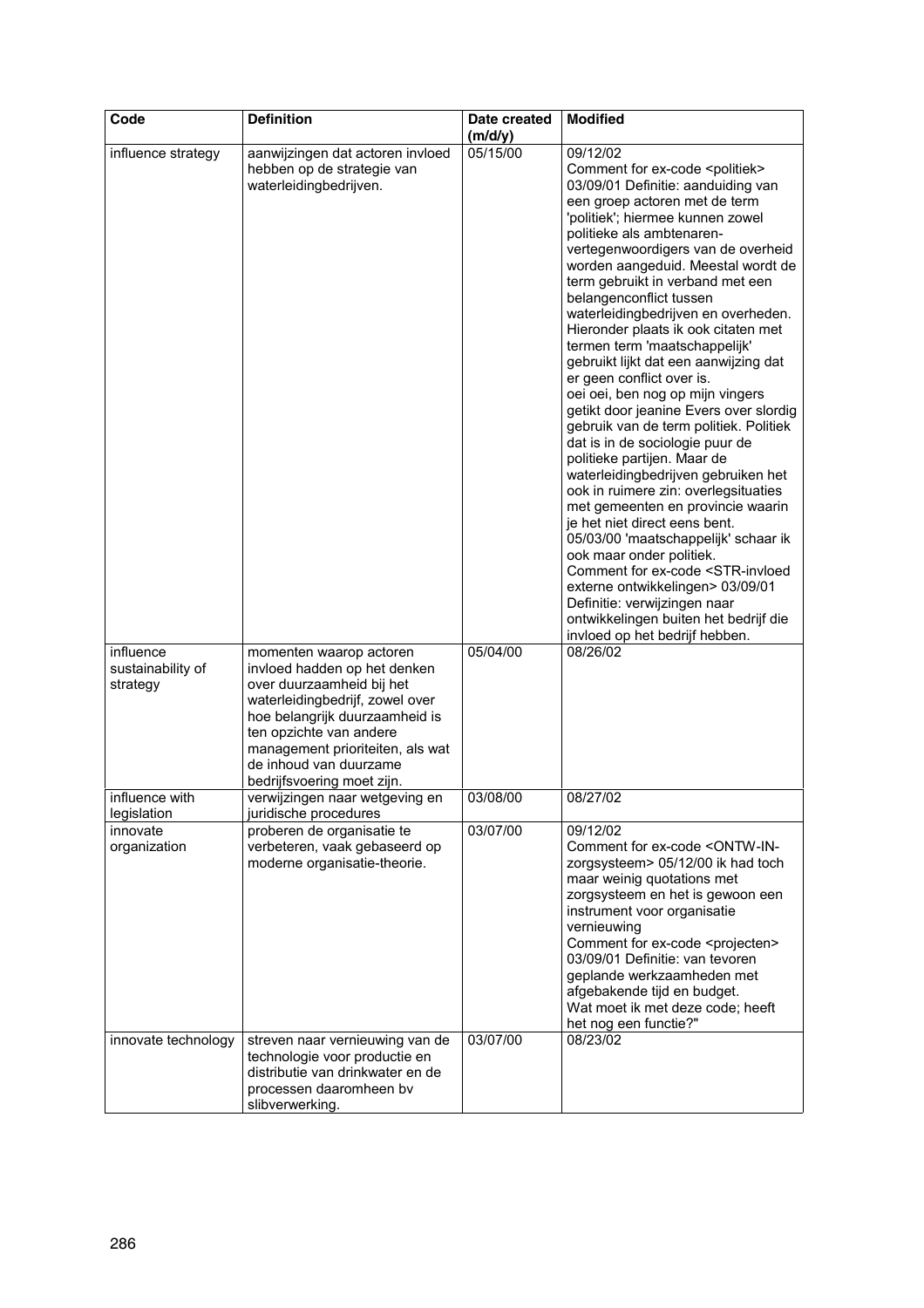| Code                                                  | <b>Definition</b>                                                                                                                                                                                                                                                                                                                                                               | Date created<br>(m/d/y) | <b>Modified</b>                                                                                                                                                                                                                                                                                                                                                                                                                                                                                                                                                                                                                                                                                                                                                                                                                                                                                                                                                                                                                                                                                                                                                                                                                                                                                                                                                                                                                                                                                                                                           |
|-------------------------------------------------------|---------------------------------------------------------------------------------------------------------------------------------------------------------------------------------------------------------------------------------------------------------------------------------------------------------------------------------------------------------------------------------|-------------------------|-----------------------------------------------------------------------------------------------------------------------------------------------------------------------------------------------------------------------------------------------------------------------------------------------------------------------------------------------------------------------------------------------------------------------------------------------------------------------------------------------------------------------------------------------------------------------------------------------------------------------------------------------------------------------------------------------------------------------------------------------------------------------------------------------------------------------------------------------------------------------------------------------------------------------------------------------------------------------------------------------------------------------------------------------------------------------------------------------------------------------------------------------------------------------------------------------------------------------------------------------------------------------------------------------------------------------------------------------------------------------------------------------------------------------------------------------------------------------------------------------------------------------------------------------------------|
| justify higher costs                                  | Hoewel de bedrijven streven naar<br>zo laag mogelijke kosten, hebben<br>de tarieven toch de neiging om te<br>stijgen. Daarom gaat men zich<br>hiervoor verantwoorden met<br>allerlei redenen, verdeeld over<br>externe ontwikkelingen (krapte op<br>de arbeidsmarkt: daar kunnen wij<br>niks aan doen) en interne<br>strategische besluiten (de cost<br>gaat voor de baet uit). | 03/08/00                | 08/23/02<br>p.m.: eigenlijk moet het zijn: hogere<br>kosten/tarieven verantwoorden, bv<br>solvabiliteit ophogen is tarief<br>ophogen zonder dat de kosten<br>stijgen (hoogstens toekomstige<br>rentekosten voor leningen).                                                                                                                                                                                                                                                                                                                                                                                                                                                                                                                                                                                                                                                                                                                                                                                                                                                                                                                                                                                                                                                                                                                                                                                                                                                                                                                                |
| operate<br>commercially/in the<br>interest of society | ontwikkeling in de<br>waterleidingbedrijven om zich<br>minder als een monopolist (of<br>anonieme waterboer) op te<br>stellen en meer als een 'echt'<br>commercieel bedrijf, dus<br>klantvriendelijker, meer<br>maatwerk, gericht op<br>kostprijsverlaging, groei van het<br>marktaandeel, op shareholders<br>en op winst                                                        | 03/07/00                | 08/27/02<br>05/01/00 code 'markt' veranderd in<br>'marktgericht/marktconform'. Of ik<br>deze twee begrippen nog moet<br>onderscheiden zie ik later wel.<br>Marktgericht klinkt nl meer als een<br>kans, marktconform meer als een<br>bedreiging. Verder ga ik vandaag<br>privatisering/liberalisering eruit halen;<br>hiermee wordt de code dus intern<br>gericht dwz de code gaat over<br>strategie en niet over externe<br>ontwikkelingen.<br>05/03/00 benchmark doe ik voorlopig<br>hieronder; het is wel een<br>gevleugelde term maar het gaat in<br>feite over marktconform werken.<br>05/24/00 ook reclame komt<br>hieronder: marktgericht<br>10/16/00 ik kort het in tot<br>marktgericht. marktconform is niet<br>hetzelfde maar volgens mij beschrijft<br>'marktgericht' beter wat er aan de<br>hand is. De sector is geen markt en<br>is dus ook niet marktconform: de<br>prijs is soms te hoog en soms te<br>laag, de productkwaliteit is te hoog<br>en de dienstverlening te zwak.<br>(trouwens, volgens mij is het een<br>mythe dat op een vrije markt de<br>dienstverlening zo goed is: waarom<br>zijn er dan programma's als Ook dat<br>nog?)<br>02/20/02 Changed 'become market<br>oriented' in a more operational term<br>namely 'operate commercially'<br>(picked from quotation 46:5)<br>04/10/02 Moet ik hiermee ook anti-<br>commercieel gedrag coderen? Of<br>moet ik daar een aparte code voor<br>creeren. Ik ben nu PWN aan het<br>coderen maar wil eigenlijk niet teveel<br>nieuwe codes maken. Dus daarom<br>maar langere naam." |
| optimize water<br>system                              | denken over water als een<br>systeem waarbij onderdelen als<br>oppervlaktewater, grondwater,<br>waterwinning en<br>afvalwaterzuivering met elkaar in<br>verbinding staan en dus als<br>geheel gemanaged moeten<br>worden.                                                                                                                                                       | 05/23/00                | 08/23/02                                                                                                                                                                                                                                                                                                                                                                                                                                                                                                                                                                                                                                                                                                                                                                                                                                                                                                                                                                                                                                                                                                                                                                                                                                                                                                                                                                                                                                                                                                                                                  |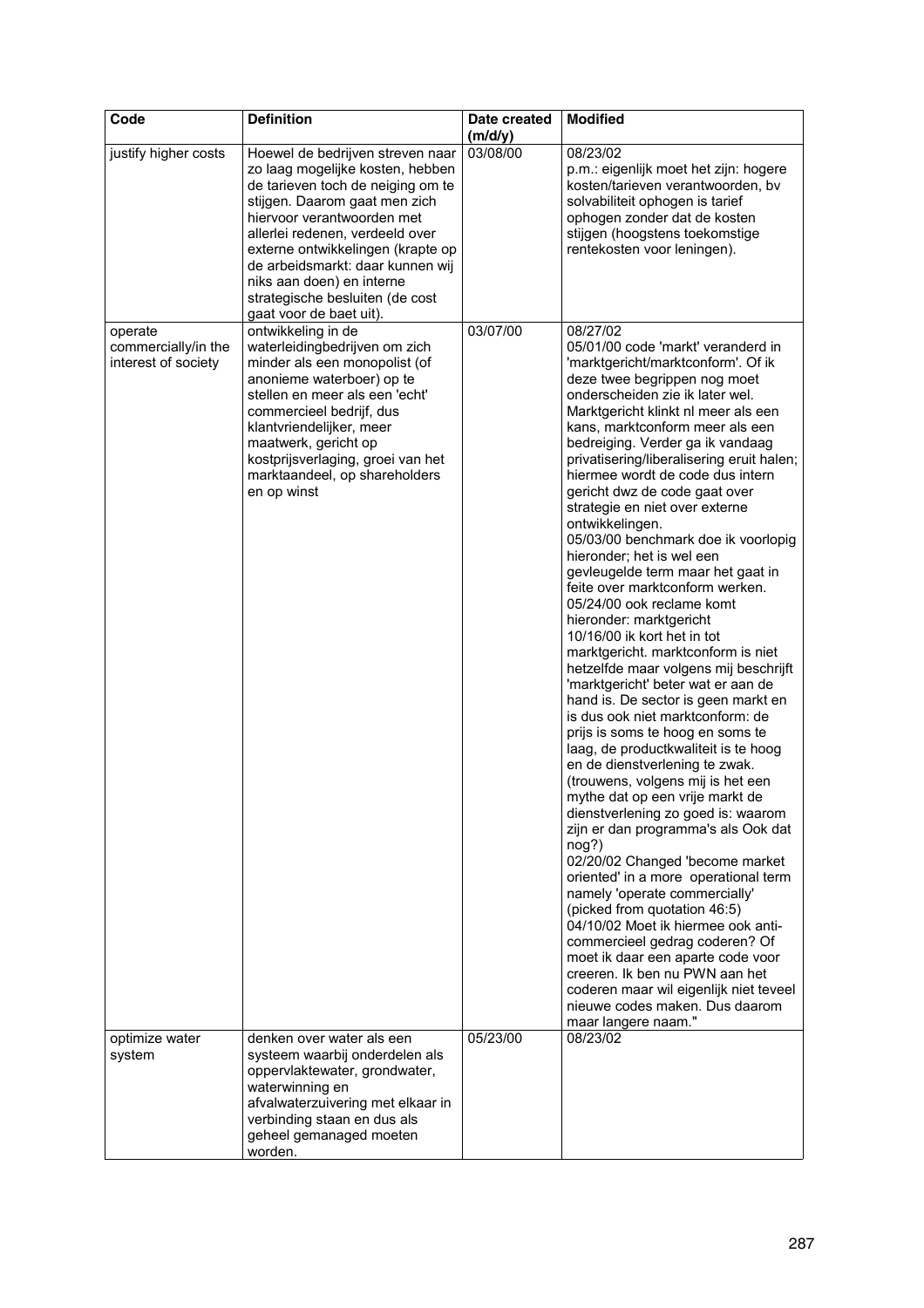| Code                | <b>Definition</b>                                                                                                                                                                                                                                                                                                                                                                                                                                                                                                                                                                                                                                         | Date created<br>(m/d/y) | <b>Modified</b>                                                                                                                                                                                                                                                                                                                                                                                                                                                                                                                                                                                                                                                                                                                                                                                                                                                                                                                                                                                                                                                                                                                                                                      |
|---------------------|-----------------------------------------------------------------------------------------------------------------------------------------------------------------------------------------------------------------------------------------------------------------------------------------------------------------------------------------------------------------------------------------------------------------------------------------------------------------------------------------------------------------------------------------------------------------------------------------------------------------------------------------------------------|-------------------------|--------------------------------------------------------------------------------------------------------------------------------------------------------------------------------------------------------------------------------------------------------------------------------------------------------------------------------------------------------------------------------------------------------------------------------------------------------------------------------------------------------------------------------------------------------------------------------------------------------------------------------------------------------------------------------------------------------------------------------------------------------------------------------------------------------------------------------------------------------------------------------------------------------------------------------------------------------------------------------------------------------------------------------------------------------------------------------------------------------------------------------------------------------------------------------------|
| prevent desiccation | een gebied wordt als verdroogd<br>aangemerkt als aan dat gebied<br>een natuurfunctie is toegekend<br>en de grondwaterstand in het<br>gebied onvoldoende hoog is<br>danwel de kwel onvoldoende<br>sterk is om bescherming van de<br>karakteristieke<br>grondwaterafhankelijke<br>ecologische waarden waarop de<br>functietoekenning is gebaseerd,<br>in dat gebied te garanderen. Een<br>gebied met een natuurfunctie<br>wordt ook als verdroogd<br>aangemerkt als ter compensatie<br>van een te lage grondwaterstand<br>water met een voor die<br>natuurfunctie onvoldoende<br>kwaliteit moet worden<br>aangevoerd' (Vierde nota<br>waterhuishouding RWS) | 03/07/00                | 08/23/02<br>Comment for ex-code<br><wateroverlast> 03/09/01 Definitie:<br/>te hoge grondwaterstanden in woon-,<br/>werk en landbouwgebieden,<br/>ontstaan door<br/>antiverdrogingsmaatregelen zoals<br/>stoppen met een drinkwaterwinning</wateroverlast>                                                                                                                                                                                                                                                                                                                                                                                                                                                                                                                                                                                                                                                                                                                                                                                                                                                                                                                            |
| produce water       | bereiding van drinkwater uit<br>grond- of oppervlaktewater; deel<br>van primaire proces van bron tot<br>en met reinwaterkelder of andere<br>buffer-opslag. p.m. productie van<br>andere waterkwaliteiten??                                                                                                                                                                                                                                                                                                                                                                                                                                                | 03/08/00                | 08/26/02<br>bij productie heb ik pompstations<br>gevoegd en later weer eruit gehaald<br>Comment for ex-code<br><pompstations> 03/09/01 Definitie:<br/>plaatsen waar winning van<br/>grondwater en/of productie van<br/>drinkwater plaatsvindt<br/>9 juni 2000:<br/>Met de code 'pompstations' heb ik<br/>moeite: ik ben er eerst mee<br/>begonnen, meer om ethnografische<br/>redenen: het lijkt nogal belangrijk<br/>voor de waterleidingbedrijven. Maar<br/>omdat het zo heel erg concreet is<br/>heb ik het later bij 'productie'<br/>gevoegd. En weer later besloten dat<br/>ik het weer uit elkaar wil halen omdat<br/>er ook andere dimensies aan zitten<br/>dan alleen maar productie: het is een<br/>asset, iets wat je veilig moet stellen,<br/>iets wat je identiteit bepaalt. Behalve<br/>productie doe je er ook de<br/>grondwaterwinning, de<br/>grondwaterbescherming,<br/>vergunningen, reallocaties.<br/>Getwijfeld of in het<br/>grondwaterwinplaatsen zou noemen<br/>maar bang dat ik dat niet zou<br/>onthouden en de waterbedrijven<br/>praten er zo ook minder vaak over.<br/>Ze praten ook meer over 'de<br/>leidingen' dan over 'distributie'.</pompstations> |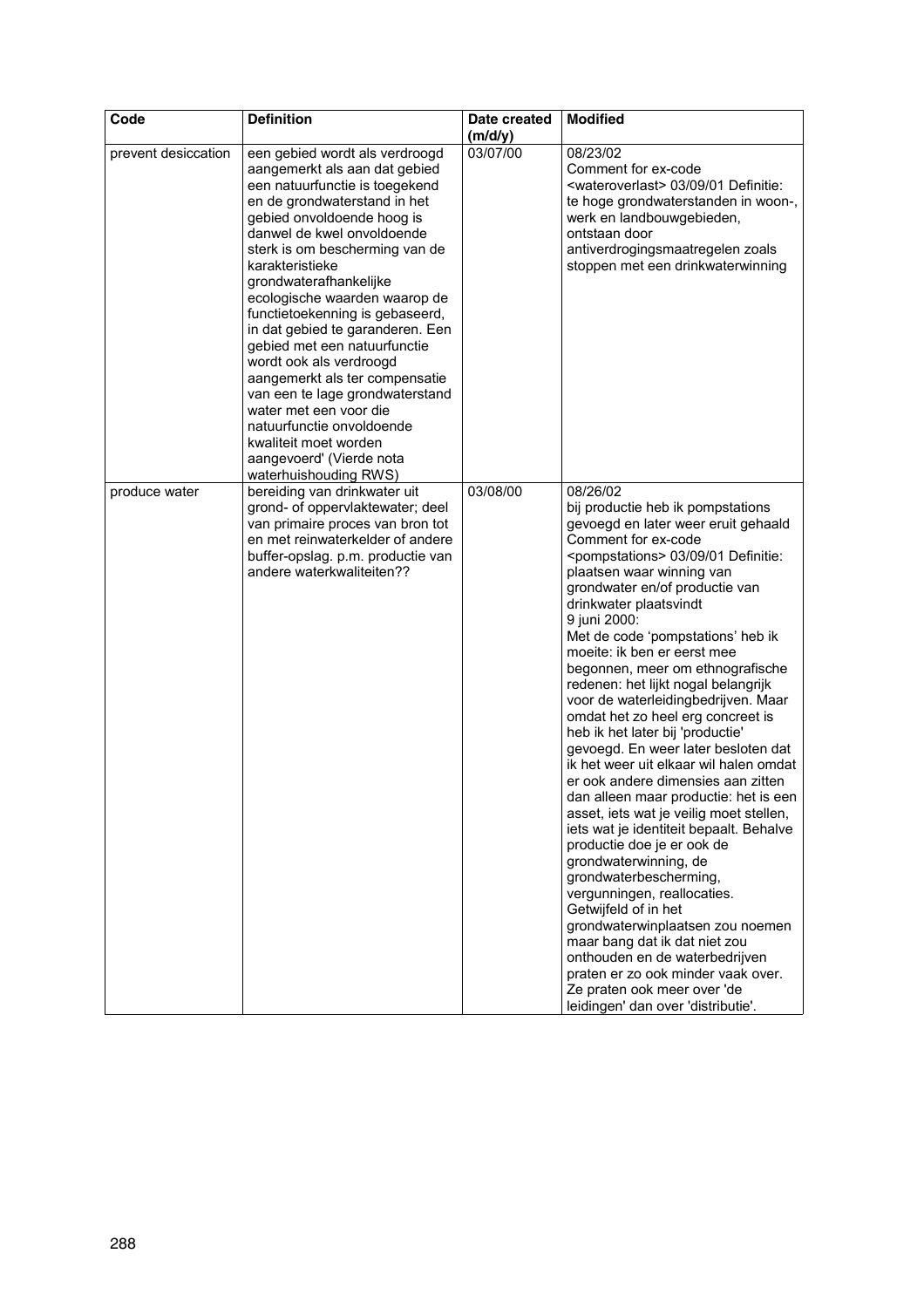| Code                           | <b>Definition</b>                                                                                                                                                                                                                                                                                                                                                                        | Date created | <b>Modified</b>                                                                                                                                                                                                                                                                                                                                                                                                                                                                                                |
|--------------------------------|------------------------------------------------------------------------------------------------------------------------------------------------------------------------------------------------------------------------------------------------------------------------------------------------------------------------------------------------------------------------------------------|--------------|----------------------------------------------------------------------------------------------------------------------------------------------------------------------------------------------------------------------------------------------------------------------------------------------------------------------------------------------------------------------------------------------------------------------------------------------------------------------------------------------------------------|
|                                |                                                                                                                                                                                                                                                                                                                                                                                          | (m/d/y)      |                                                                                                                                                                                                                                                                                                                                                                                                                                                                                                                |
| promote public<br>health       | volksgezondheid als doel van<br>waterleidingbedrijven en als<br>reden om de watersector op een<br>bepaalde manier in te richten of<br>om bepaalde maatregelen te<br>nemen in de bedrijfsvoering                                                                                                                                                                                          | 06/08/00     | 08/27/02<br>06/08/00 toch nog de code<br>volksgezondheid; tot nu toe onder de<br>code kwaliteit geschaard.<br>Volksgezondheid is een verouderde<br>discussie, alleen bij onverwachte<br>problemen zoals legionella gaat het<br>er weer even over.<br>Comment for ex-code <belang van<br="">(drink) water &gt; 03/09/01 Definitie:<br/>verwijzingen naar water als bron van<br/>leven, ethische en emotionele<br/>waarden van water en het belang dat<br/>mensen aan water hechten in het<br/>algemeen</belang> |
| promote water<br>saving        | acties om huishoudens aan te<br>zetten tot minder verbruik van<br>drinkwater, meestal via<br>voorlichting, soms ook via<br>financiële prikkels zoals subsidie<br>op waterbesparende apparatuur<br>(regenton), ecotax, individuele<br>watermeters en waterspoor.                                                                                                                          | 03/08/00     | 09/12/02                                                                                                                                                                                                                                                                                                                                                                                                                                                                                                       |
| protect groundwater            | pogingen om grondwaterbronnen<br>te beschermen tegen vervuiling<br>door industrie, landbouw en<br>huishoudens                                                                                                                                                                                                                                                                            | 03/08/00     | 08/26/02                                                                                                                                                                                                                                                                                                                                                                                                                                                                                                       |
| protect nature                 | als mensen het woord 'natuur'<br>gebruiken. Natuur is soms<br>beperkt gedefinieerd, bv een<br>waardevolle slootvegetatie of als<br>een aantal hectares waar de<br>bestemming natuur op ligt en die<br>beheerd worden door een<br>natuurorganisatie. Soms ook heel<br>breed zoals de aarde met alle<br>soorten inclusief de mens tot<br>zelfs het heelal de afgelopen<br>miljoenen jaren. | 03/08/00     | 08/26/02                                                                                                                                                                                                                                                                                                                                                                                                                                                                                                       |
| reallocate water<br>production | sluiten van<br>grondwaterwinplaatsen in<br>verdrogingsgevoelige gebieden<br>en zoeken naar vervangende<br>productiecapaciteit (ook<br>grondwater) in bv poldergebied.                                                                                                                                                                                                                    | 03/07/00     | 09/12/02<br>Ergens in de zomer 2000:<br>Het klinkt misschien tegenstrijdig:<br>pompstations sluiten/uitbreiden maar<br>toch gaat het hier volgens mij<br>meestal om hetzelfde fenomeen:<br>discussie over verplaatsen van<br>winningen, of netto terugbrengen, of<br>mag het zelfs nog wel uitgebreid<br>worden? 12/22/00 Toch weer<br>ingekort tot verplaatsen. Ultbreiden<br>is minor issue en sluiten kom ik<br>straks bij PWN en WMO pas tegen,<br>dan zie ik wel weer verder                              |